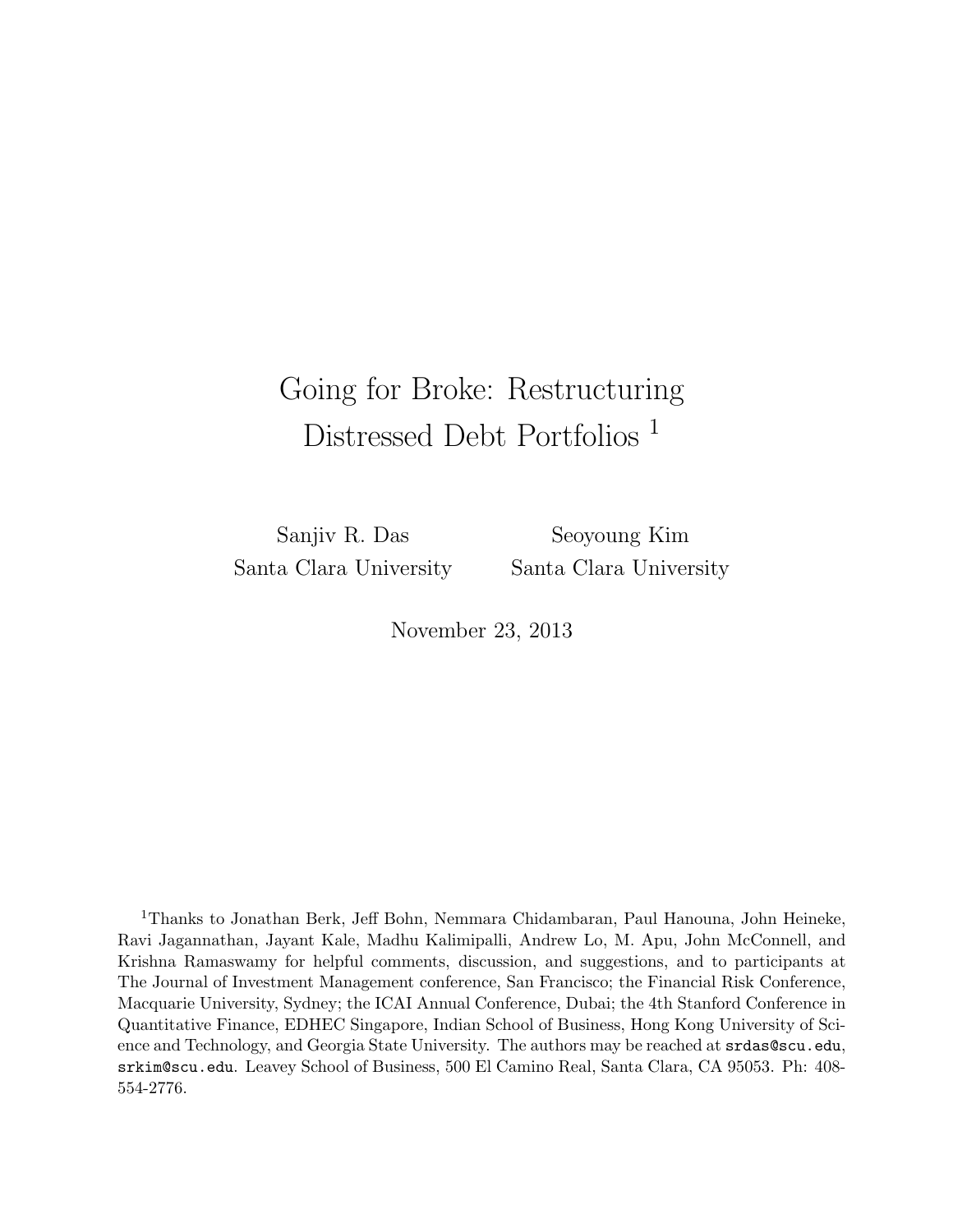#### Abstract

### Going for Broke: Restructuring Distressed Debt Portfolios

This paper discusses how to restructure a portfolio of distressed debt, what the gains are from doing so, and attributes these gains to restructuring and portfolio effects. This is an interesting and novel problem in fixed-income portfolio management that has received scant modeling attention. We show that debt restructuring is Pareto improving and lucrative for borrowers, lenders, and investors in distressed debt. First, the methodological contribution of the paper is a parsimonious model for the pricing and optimal restructuring of distressed debt, i.e., loans that are under-collateralized and are at risk of borrower default, where willingness to pay and ability to pay are at issue. Distressed-debt investing is a unique portfolio problem in that (a) it requires optimization over all moments, not just mean and variance, and (b) with debt restructuring, the investor can endogenously alter the return distribution of the candidate securities before subjecting them to portfolio construction. Second, economically, we show that post-restructuring return distributions of distressed debt portfolios are attractive to fixed-income investors, with risk-adjusted certainty equivalent yield pick-ups in the hundreds of basis points, suggesting the need for more efficient markets for distressed debt, and shedding light on the current policy debate regarding the use of eminent domain in mitigating real estate foreclosures.

Keywords: distressed debt, restructuring, pooling, debt overhang, eminent domain. JEL codes: G11, G13, G33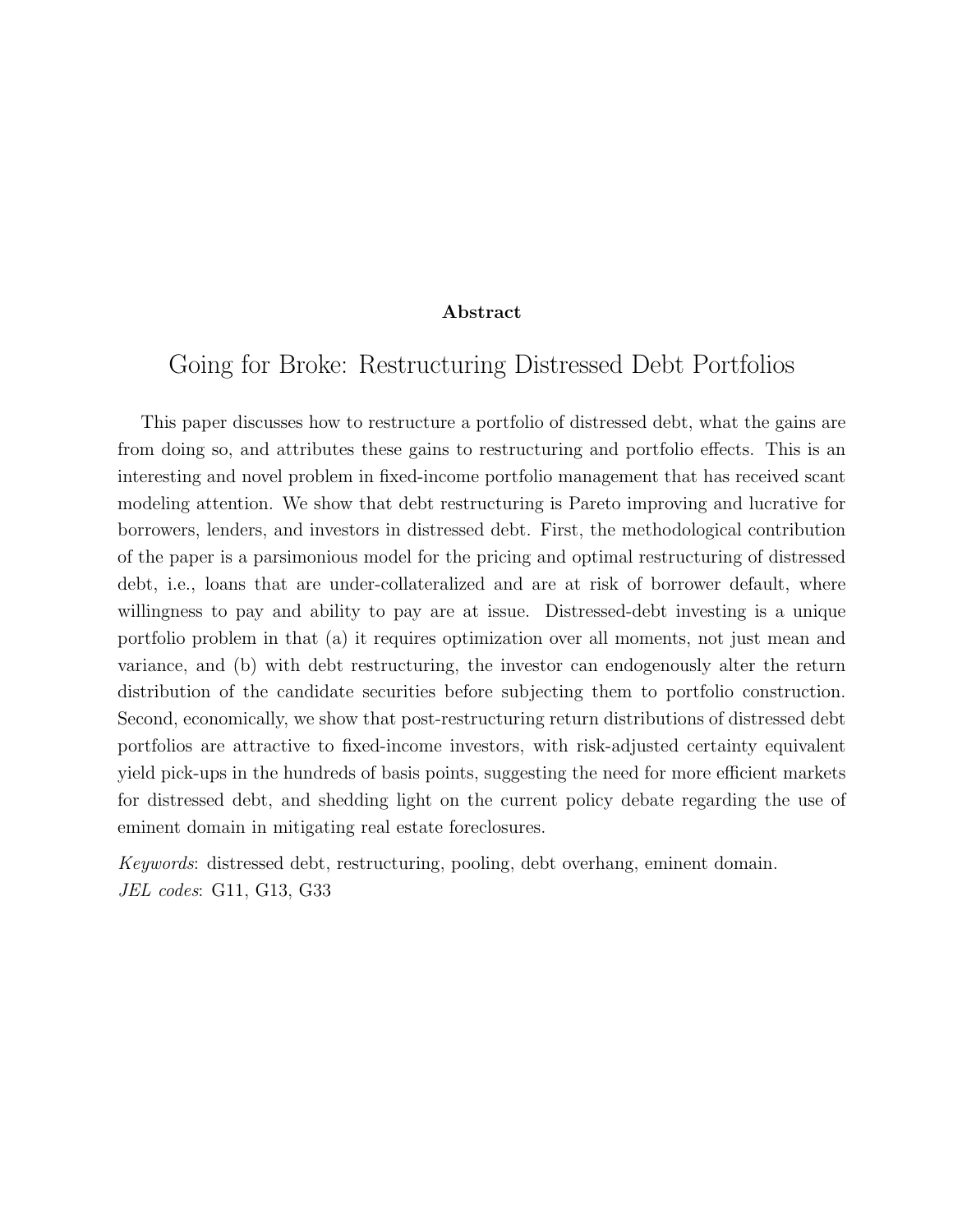# 1 Introduction

The last decade was characterized by over-leveraging in many credit sectors, including sovereign, municipal, corporate, credit card, and mortgage debt. Volatile and correlated underlying collateral resulted in an eventual collapse of many of these debt markets. In the case of corporate high-yield debt, 17.9% was classified as distressed in 2011, as opposed to only 7.9% a year earlier (Altman and Kuehne (2012)). In the case of sovereign debt, "...sovereign economic conditions appear to deteriorate relatively frequently. Often this requires massive debt restructurings and/or bailouts accompanied by painful austerity programs" (Altman and Rijken (2011)). Similarly, the Home Affordable Modification Program (HAMP) reports that it has supported the restructuring of 1.3 million first and second lien mortgage loans, short sales, deed-in-lieu transactions, and forbearance plans.<sup>1</sup> Thus, distress in diverse debt portfolios has given rise to a unique fixed-income portfolio management problem that we address in this paper.

In this paper, we demonstrate how to optimize the restructuring and portfolio construction of pools of distressed debt, deriving the pre- and post-restructuring values of underwater loans. Situations involving possible strategic or liquidity defaults benefit from restructuring relief, whereby the loan is modified to prevent default in a way that enhances the economic value of the loan for the investor. Indeed, the restructuring envisaged in this paper shows that eliminating the deadweight costs of default is Pareto-improving, with gains that may be shared by the original lender, borrower, and investor, assuming a fair price at which distressed loans are taken over. Overall, we show that the gains from restructuring are potentially large enough that there is enough to go around to all parties in distressed loan markets.

Managing a portfolio of distressed debt starts with identifying the source of distress. Distressed debt suffers from two major sources of concern to investors. For one, "liquidity" default may occur, whereby the borrower is willing but unable to make payments on the loan. Alternatively, "strategic" default may occur, whereby solvent borrowers are unwilling to continue making payments on their loans because the collateral is deeply underwater.<sup>2</sup>

 $1$ See: http://www.treasury.gov/initiatives/financial-stability/reports/Documents/ October%202012%20MHA%20Report%20Final.pdf.

<sup>&</sup>lt;sup>2</sup>For an interesting empirical approach to distinguishing these two types of default, see Giroud, Mueller,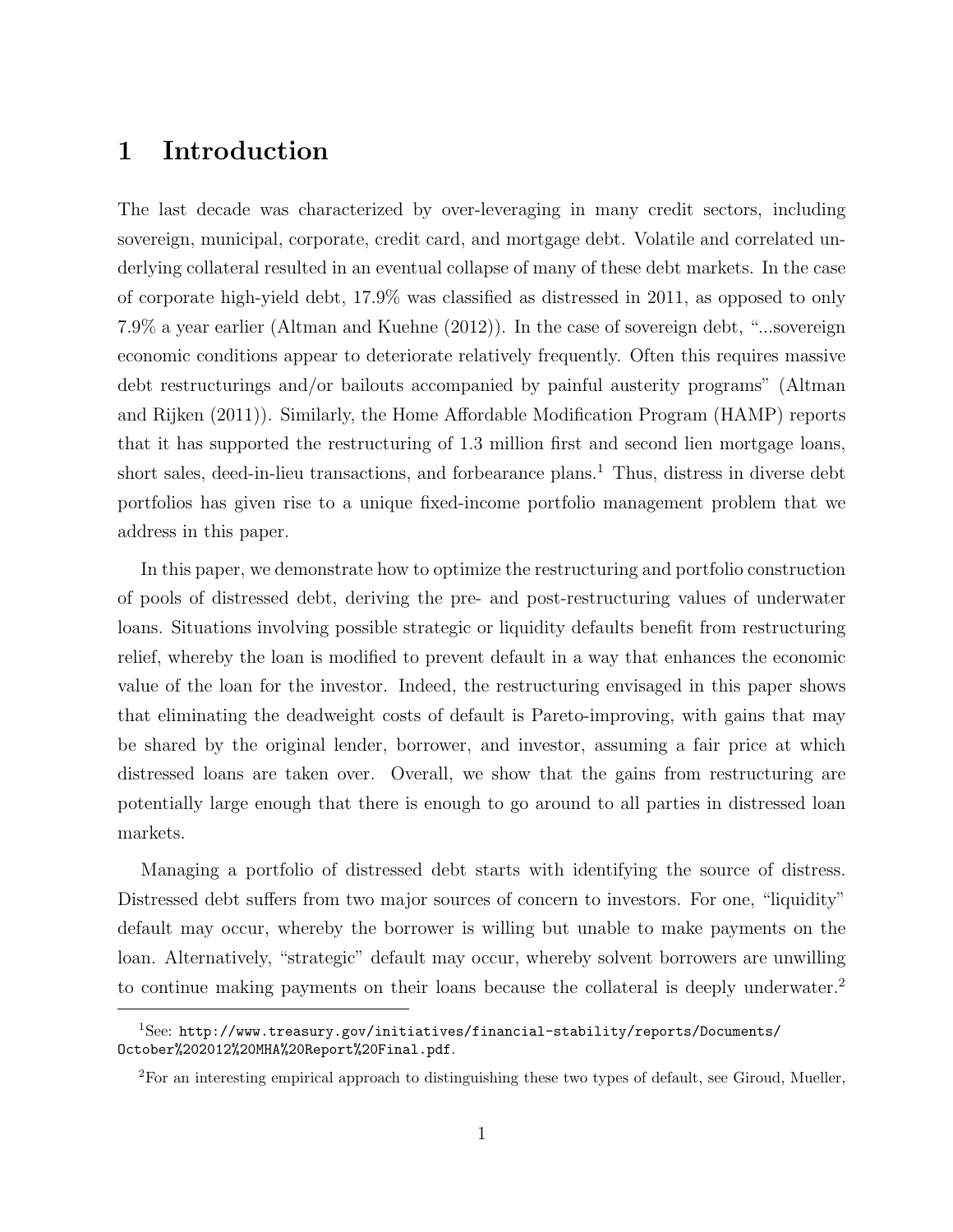Such borrowers are more likely to exercise their put option to default,<sup>3</sup> walking away from their loans by putting the depressed collateral back to the lender. The economic significance of strategic default has been theoretically modeled (e.g., Anderson and Sundaresan (1996); Mella-Barral and Perraudin (1997)), and empirically documented (e.g., Ghent and Kudlyak (2011); Guiso, Sapienza, and Zingales (2011)).

The relation between debt value and its collateral is direct: a decline in collateral value results in a reduced willingness to pay, thereby driving strategic default. The problem may also work in reverse, where over-leveraging can have an impact on underlying collateral value, since the *debt overhang* problem results in a failure to invest in the collateral, precipitating a downward spiral in debt value.<sup>4</sup>

We show that deleveraging by writing down debt is a first step in optimal restructuring of a distressed debt portfolio. Overcoming resistance to principal write-downs is key in a restructuring as it also prevents firms from being saddled with excess leverage that often necessitates subsequent costly restructuring (Gilson  $(1995)$ ).<sup>5</sup> Asquith, Gertner, and Scharfstein (1994) examine the effectiveness of several restructuring approaches, yet the approach advocated here, i.e., principal write-downs, seems less favored, even though it is shown to be optimal compared to alternative approaches such as rate reductions, see Das (2012).

Whereas much of the literature has focused on the negative outcomes of over-leveraging, this paper provides normative prescriptions for ameliorating these problems through deleveraging, and an analysis of the risks and returns that accrue to the original lenders as well as the financial intermediaries who can purchase and optimally restructure distressed debt. Prior work on debt restructuring in the mortgage markets has presented economic arguments for loan principal modification (Das (2012)) as well as closed-form solutions for distressed debt pricing (Das and Meadows (2013)). Here, we extend the model in the latter paper to optimize restructuring and portfolio construction of pools of distressed debt, and we explore

Stomper, and Westerkamp (2012).

<sup>&</sup>lt;sup>3</sup>See Merton (1974) for the original analysis of corporate debt, and more recently, Gapen, Gray, Lim, and Xiao (2008) and Gray and Jobst (2011) for sovereign debt.

<sup>4</sup>Debt overhang results in underinvestment by firms (Myers (1977); Lang, Ofek, and Stulz (1996)), suboptimal public projects by countries (Krugman (1988)), failure by individuals to upkeep a home (Melzer (2010).

<sup>5</sup> It is not surprising that lenders resist principal write downs even when shown to be optimal. Ghent (2011) presents evidence of reluctance in principal forgiveness in her sample from the Great Depression.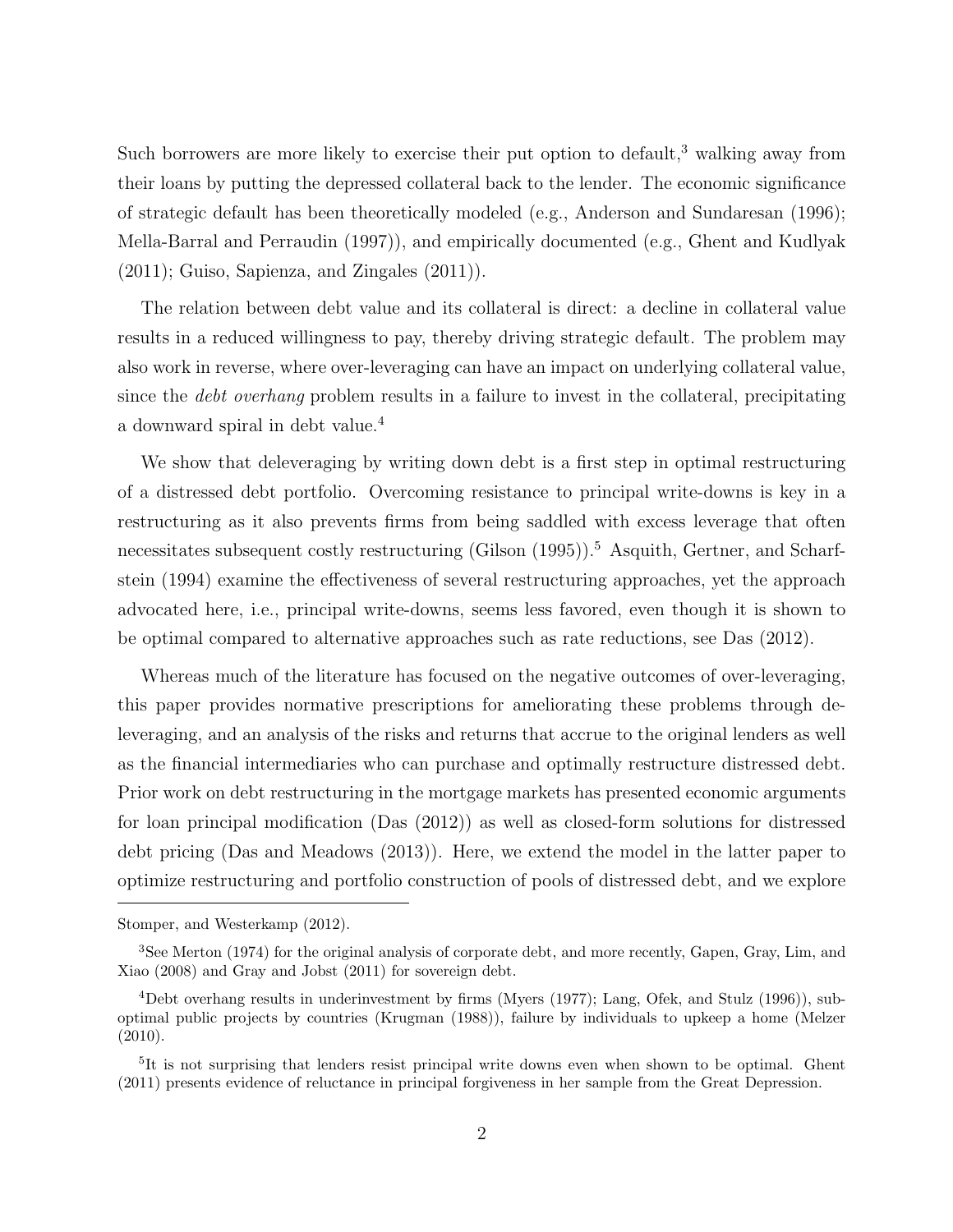the gains accrued from special features such as equity-sharing and debt-equity swaps. We also explore how much of the investor's gain emanates from restructuring itself and how much from portfolio construction. In addition, we note that the gains from restructuring are extremely large, representing frictions from the market's failure to clear distressed debt markets, even after assuming that unrestructured debt is purchased from lenders at fair market value.

Investing in portfolios of distressed debt involves divergence from standard portfolio construction paradigms in two ways. First, the return distribution of distressed debt itself depends on restructuring by the investor, and is no longer exogenous. The owner of distressed debt is allowed to modify the terms of the loan to stave off default, and thereby alter the distribution of returns with which portfolio construction is undertaken.<sup>6</sup> Therefore, the gains to constructing portfolios of distressed debt come from: (a) the adjustments and restructuring of individual loans by the investor, and (b) the diversification and optimal portfolio construction across all loans. We analyze which of these sources generates more value. Second, when portfolios involve equities and high-quality bonds, traditional Markowitz (1952) mean-variance optimization is applied because the individual and joint distributions of returns are assumed to be approximately univariate/multivariate Gaussian. In contrast, the distribution of returns of distressed debt is highly non-Gaussian, and the mean-variance paradigm is no longer applicable. Therefore, our analysis is cognizant of higher-order moments of risk such as skewness and kurtosis of returns.

In this paper, we examine the gains from buying distressed debt, and optimally constructing restructured debt portfolios. Our model in this paper proposes a reduced-form specification that captures the borrower's ability to pay as well as his willingness to pay, measured by a function of the debt principal relative to collateral value, and our recommended approach will make higher-moment risk-adjusted comparisons of optimally restructured debt versus distressed debt before restructuring. We enumerate the main results of the paper here:

1. Higher-moment risk-adjusted restructuring gains: (i) The gains from restructuring a single loan are substantial, and run into hundreds of basis points in certainty equiva-

<sup>&</sup>lt;sup>6</sup>This second feature is not specific to distressed debt. Debt is renegotiated even in absence of covenant violations or distress [Roberts and Sufi (2009)]. Covenants themselves are also renegotiated prior to violation, indicating that lenders take an active role in monitoring a firm's investments in a way that decreases likelihood of default.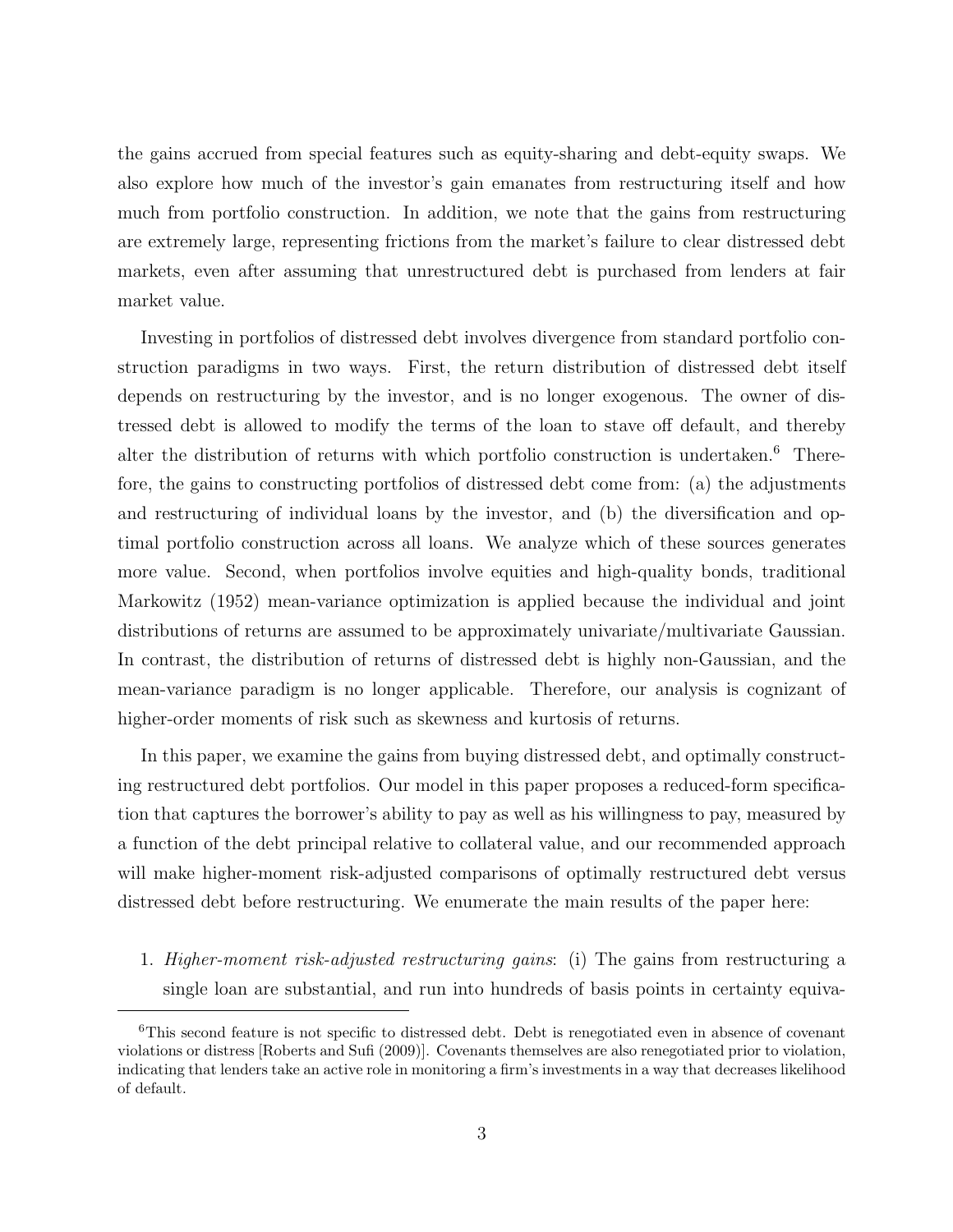lence for a constant relative risk aversion (CRRA) investor. (ii) Restructuring results in higher expected returns and lower standard deviation, and hence, offers debt holders a substantial gain even in mean-variance space. (iii) These gains are greater for loans that are more deeply underwater, and remain large after accounting for the high skewness and kurtosis in returns that persist even after restructuring.

- 2. Gains from shared equity restructuring: We show that restructuring using sharedequity-appreciation loans (i.e., SEALs, wherein the lender/investor offers a principal write-down in exchange for a share of the collateral price appreciation), offer higher riskadjusted rates of return to investors. SEALs can take the form of shared-appreciation mortgages (SAMs) in the case of mortgage debt, equity exchange offers in the case of corporate debt, or debt-equity swaps in the case of sovereign debt.
- 3. Dependence of gains on recovery rates: The gains from restructuring increase with the default discount (i.e., the liquidity discount plus costs on forced or liquidation sales), and remain substantial even under modest default discounts of 10%–30%.
- 4. Pooling and portfolio construction: We examine investor benefits to pooling distressed loans. (i) We find that the benefits of diversification manifest through reduced standard deviation risk, skewness risk, and kurtosis risk when combining distressed loans into portfolios. (ii) We find that the investor gains from diversification are larger for unrestructured loan pools than for restructured pools. (iii) Overall, risk-adjusted gains from investing in portfolios of distressed loans come mainly from optimal restructuring of individual loans and to a lesser extent from diversification.
- 5. Managing ability-to-pay: (i) Restructuring using principal write-downs also mitigates the default risk from lack of ability to pay. (ii) Restructuring using rate reductions results in additional gains over principal write-downs when there are substantial abilityto-pay concerns. (iii) Restructuring with rate relief but no principal relief does not offer risk-adjusted portfolio gains when the investor's willingness to pay is the chief concern.

Given the range of benefits from restructuring via principal write downs, and the large gains available for sharing, eminent domain may be a practical way of unleashing benefits that are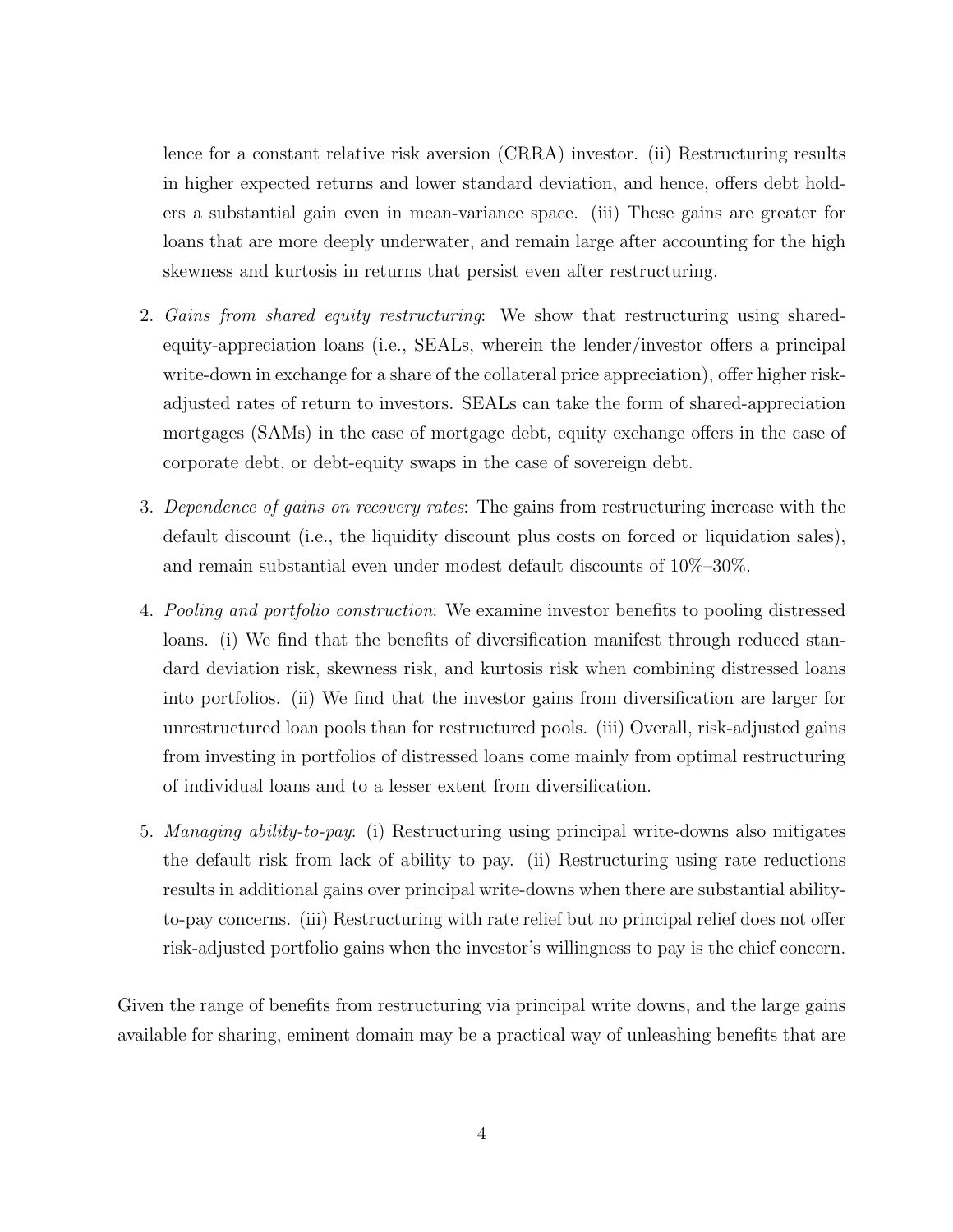otherwise mired in potential foreclosure processes.7 8

In related work, empirical studies have examined the factors driving distressed-debt portfolio renegotiations, and the success of such activity.<sup>9</sup> For instance, Gilson, John, and Lang (1990) and Gilson (1991) find that firms with successful renegotiations outside the court process realized a 30% gain in stock values, and those that failed to do so, experienced similar stock declines. Asquith, Gertner, and Scharfstein (1994) examine the prevalence and effectiveness of several restructuring approaches, finding that principal write-downs are a less favored method of banks; though, James (1996) finds that the success of debt restructuring through exchange offers is crucially related to and depends on whether banks forgive principal. Agarwal, Amromin, Ben-David, Chomsisengphet, and Evanoff (2010) find that a one percent relief in mortgage interest rates, results in a four percent decline in defaults. Nonetheless, the risk-return tradeoffs to investors under different restructuring plans and the normative prescriptions thereof remain unexplored. This paper shows that gains from restructuring are large enough that all parties stand to gain from a fairly executed loan modification. Therefore, implementing restructuring (via eminent domain or otherwise) has the potential to enrich investors while assuring lenders and borrowers more than their current values.

Overall, the range of investment strategies in distressed debt is large, and the key at-

<sup>8</sup>Nonetheless, the application of eminent domain has several advantages. Distressed debt is characterized by high rates of default, high loss given default (LGD), and consequently high standard deviations and negative skewness in return distributions. Thus, absent restructuring and related renegotiation, these distressed securities are unattractive investments for fixed-income investors. "Own" (non-securitized) loans are easy to restructure through bilateral negotiation between lender and borrower, but securitized loans, with distributed ownership, are not. Acquisition via eminent domain is one feasible solution to initiate restructuring. Clearing the logjam of distressed debt by forced restructuring saves deadweight foreclosure costs, and enhances property values in towns like Richmond, better preserving the tax base. Default rates are lowered, keeping homeowners in their homes, and investors such as pension funds attain safer portfolios.

<sup>9</sup>Alternatives to restructuring are liquidation, refinancing, and repayment plans. See Agarwal, Amromin, Ben-David, Chomsisengphet, and Evanoff (2010) for an empirical analysis of the alternatives. Piskorski, Seru, and Vig (2010) find that securitized mortgage loans are less likely to be restructured than bank-held debt, and therefore have greater foreclosure rates.

<sup>7</sup>Critiques of forced restructuring via eminent domain abound. Whether such a use of eminent domain is constitutional has yet to be clarified in the courts. Moreover, the practice has the potential to scare away future lenders and investors in mortgage securities, putting the long-term recovery of distressed cities at risk. Banks would be forced to recognize losses more swiftly, impacting their continued participation in lending markets. In addition, such plans may favor rash borrowers by transforming their underwater mortgages to positive equity at the expense of prudent borrowers and taxpayers.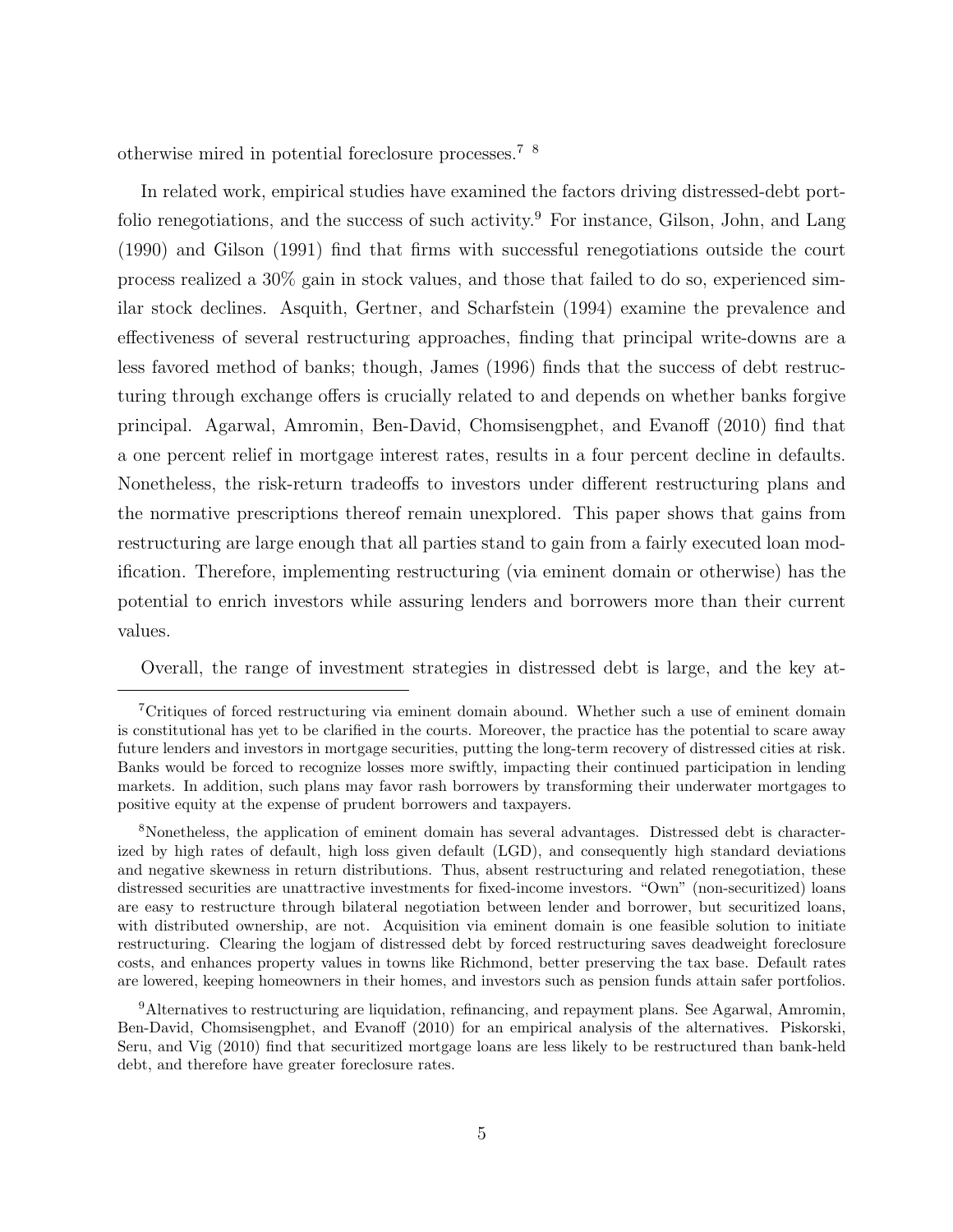traction of this asset class is that investment opportunities are counter-cyclical to the broad economy (DePonte (2010)), which makes it a useful risk diversification vehicle in standard portfolios and an attractive asset class to a broad range of institutional investors, such as hedge funds and private equity investors, who can purchase and restructure these loans in an attempt to earn favorable risk-adjusted returns in periods of economic downturn.<sup>10</sup> In the past two decades leading up to the end of 2010, the HFRI Distressed / Restructuring Index delivered 12.7% annualized returns to investors; in comparison, the S&P 500 delivered  $8.0\%$ <sup>11</sup>

The paper proceeds as follows: In Section 2 we describe a tree-based model for the pricing of distressed debt with coupons and default risk.<sup>12</sup> We impose default using a barrier function that considers incentive effects from shared-appreciation and willingness to pay, and other frictions. This approach is driven by practical considerations that make the model easier to implement and account for non-optimal default behavior. In Section 3 we examine various unique return features of distressed debt with this model for investments of typical horizons, usually shorter than the maturity of the original loan. We also show how restructuring results in a vast improvement in return characteristics, converting an erstwhile unattractive loan into one that has attractive value in a distressed fixed-income portfolio.

In Section 4 we show how optimal restructuring of distressed debt may be assessed by examining the expected utility of an investor with CRRA preferences, i.e., a utility function that is impacted by higher-order moments and not just mean and variance. The gains from restructuring are converted into a yield pick up that is in the hundreds of basis points. In Section 5, we discuss extensions and conclude.

 $10$ There are a myriad of strategies used for investments in distressed debt, also known as "vulture investing". See Gilson (1995) for an early survey.

 $11$ www.gramercy.com, "Distressed Debt Investing – An Overview," August 2010.

 $12$ This model embeds and generalizes the closed-form approach developed in Das and Meadows (2013) where willingness to pay by the borrower (a proxy for the hazard rate of default) is implicitly defined and modulates the likelihood of default.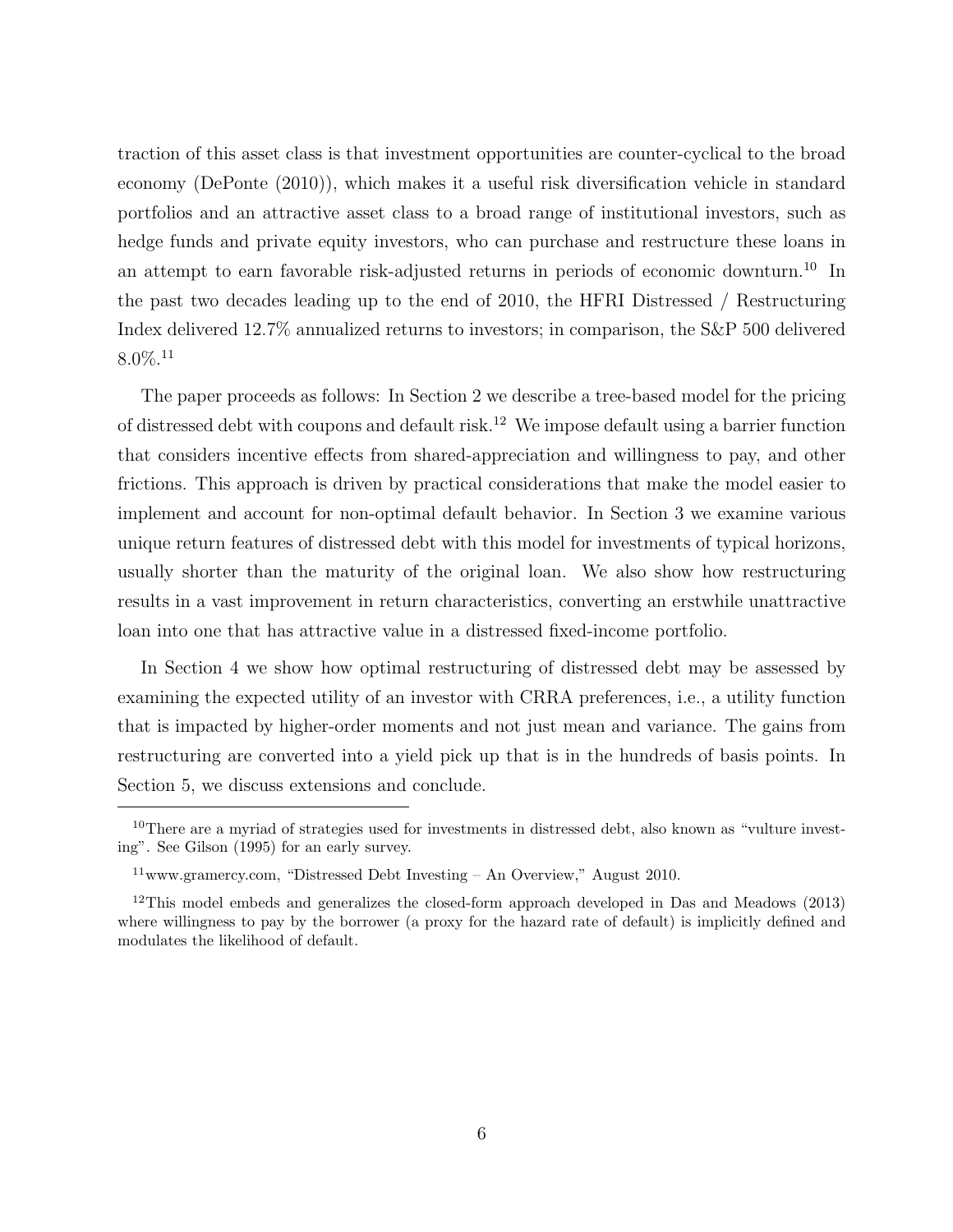## 2 Modeling Distressed Debt

We employ a discrete-time, finite horizon model for distressed debt that is similar to the continuous-time model of Black and Cox (1976) but is enhanced to accommodate coupons and sharing of equity in the underlying asset by borrower and lender. The model's binomial tree structure is simple to implement, and allows for richer features such as coupons and exogenous default barriers.

*Basic Notation*: We assume that the face value of the debt/loan is L with maturity/horizon T (in years). The collateral for this debt are assets/holdings of the borrower, denoted  $H$ , and default is triggered when  $H$  drops to a default barrier  $D$  specified by a function explained in detail subsequently. On default, the lender receives a recovery fraction,  $\phi \in [0,1]$ , of the collateral. Recovery rates vary by type of debt. (i) Campbell, Giglio, and Pathak (2008) find that the discount on real estate foreclosure is around 32% in Massachusetts, which is at the higher end of the scale for sales of bank-owned properties, also known as REO sales (see also Lee and Kai-yan (2010)). In other states, the lower end of the REO discount is around 10%. (ii) Recovery rates can be even lower in the corporate sector. According to Moody's, the average recovery rate for senior unsecured bonds, measured by post-default trading prices, rose from 37.1% in 2009 to 49.5% in 2010. (iii) Average historical recovery on sovereign debt is  $53\%$ .<sup>13</sup> Fire sale discounts are potentially large, see Coval and Stafford (2007).

Underlying collateral: To model collateral/asset value  $H$ , we assume a geometric Brownian motion, i.e.,

$$
dH_t = \mu H_t \, dt + \sigma H_t \, dZ_t \tag{1}
$$

with drift  $\mu$ , volatility coefficient  $\sigma$ , and scalar Wiener process  $Z_t$ . Discounting is undertaken at risk-free rate r for default-adjusted cash flows in this risk-neutral option-pricing framework.

Default barrier: Debt is distressed when  $H$ , the value of the underlying assets, approaches a default barrier D. This is a standard approach in credit models, as in Merton (1974), Black and Cox (1976), Finger (2002), Lando (2004). The barrier is a function of the loan amount

<sup>&</sup>lt;sup>13</sup>Moody's Investor Service, "Corporate Default and Recovery Rates, 1920–2010," Special Comment. Moody's 2011 Sovereign Default Study. www.moodys.com.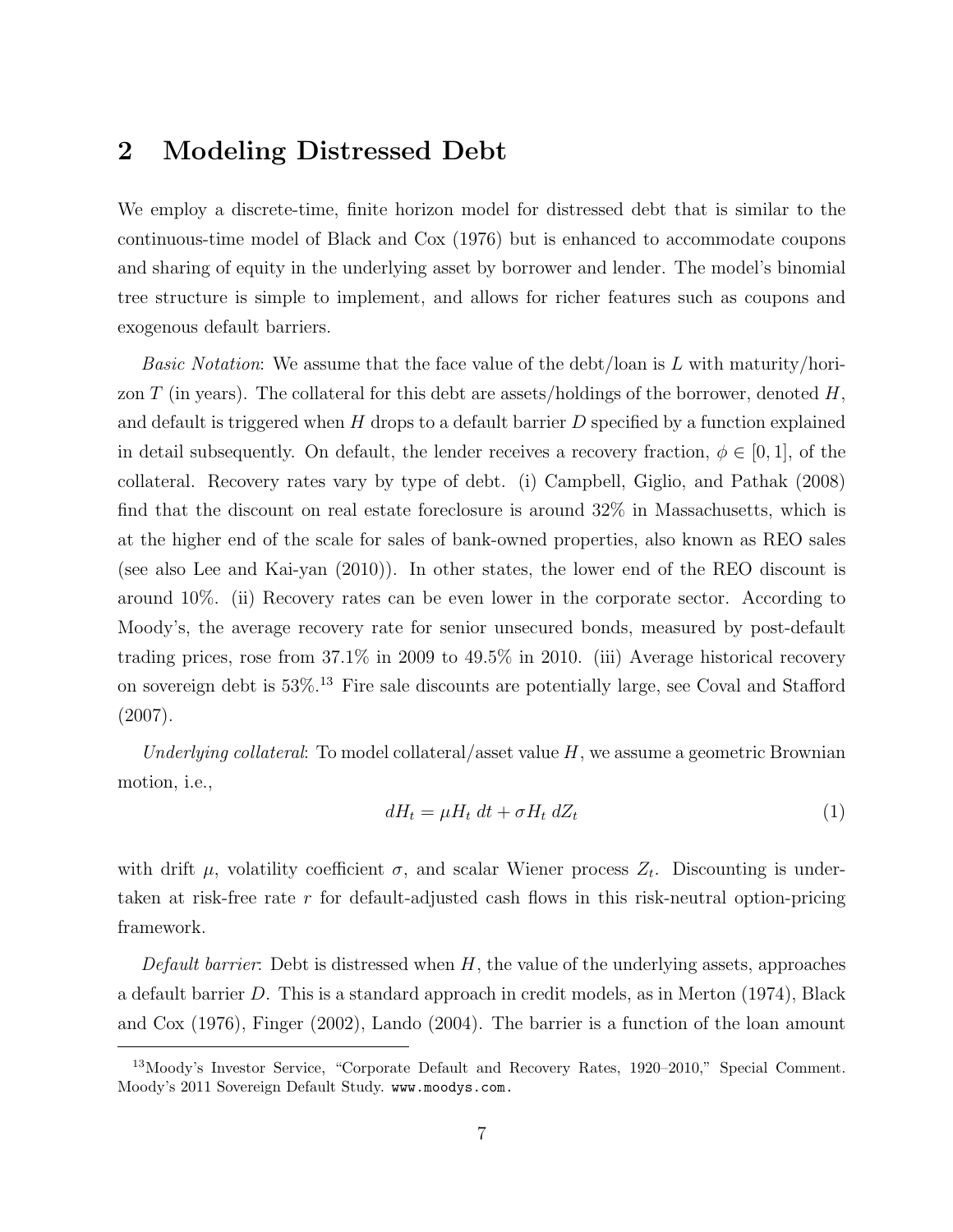L, and we define it using the following function, adopted from Das and Meadows (2013):

$$
D = L \, \exp[-\gamma(1 - \theta)],\tag{2}
$$

where  $\theta$  denotes an equity stake in the underlying assets when distressed debt is restructured using a debt-equity swap. If the underlying assets eventually grow in value and the debt appreciates, the equity stake receives a fraction  $\theta$  of assets H above a strike K. The more upside  $(\theta < 1)$  the borrower gives up, the greater the incentive to default and bequeath the distressed assets to the lender, and the higher the default barrier. The parameter  $\gamma > 0$ specifies the borrower's willingness to make good on debt service. Since the borrower's option to default is essentially a put option on the underlying asset (a la Merton (1974)), we may think of the default barrier in equation (2) as analogous to the early exercise boundary for a put option that captures his default decision.

The composite function  $\gamma(1-\theta)$  is inversely proportional to the propensity to default. It also accounts for transactions costs and other frictions in the loan market that make default less attractive to the borrower. For example, if default were costless (i.e., if there were no credit repercussions, no restrictions on refinancing, and no loan fees) and borrowers could move seamlessly to new assets, then borrowers would default the moment  $H < L$ ; i.e.,  $\gamma$ would equal 0. Therefore, the parameter  $\gamma$  encapsulates exogenous loan market frictions, recourse laws, etc., that modulate a borrower's willingness to pay in addition to endogenous borrower characteristics that drive default behavior. It is feasible to extract  $\gamma$  using a data set of defaulted bonds where the default level is known from empirical history, or by fitting an implied  $\gamma$  to match a distressed bond's current price. Note that  $\gamma$  embeds equilibrium behavior about default propensity that is based on past default occurrences in the economy as well as strategic behavior by the borrower.

Restructuring approaches: We consider debt that may be restructured by (i) writing down the outstanding amount  $L$ , (ii) reducing the interest rate c on the loan, or (iii) swapping debt for an equity stake, i.e., a fractional share  $\theta \in (0,1)$  in the assets of the borrower. For example, with mortgages, the equity stake is obtained through a partial ownership in the home's value above a threshold; and for sovereign debt, equity is granted through warrants on government assets or additional guarantees.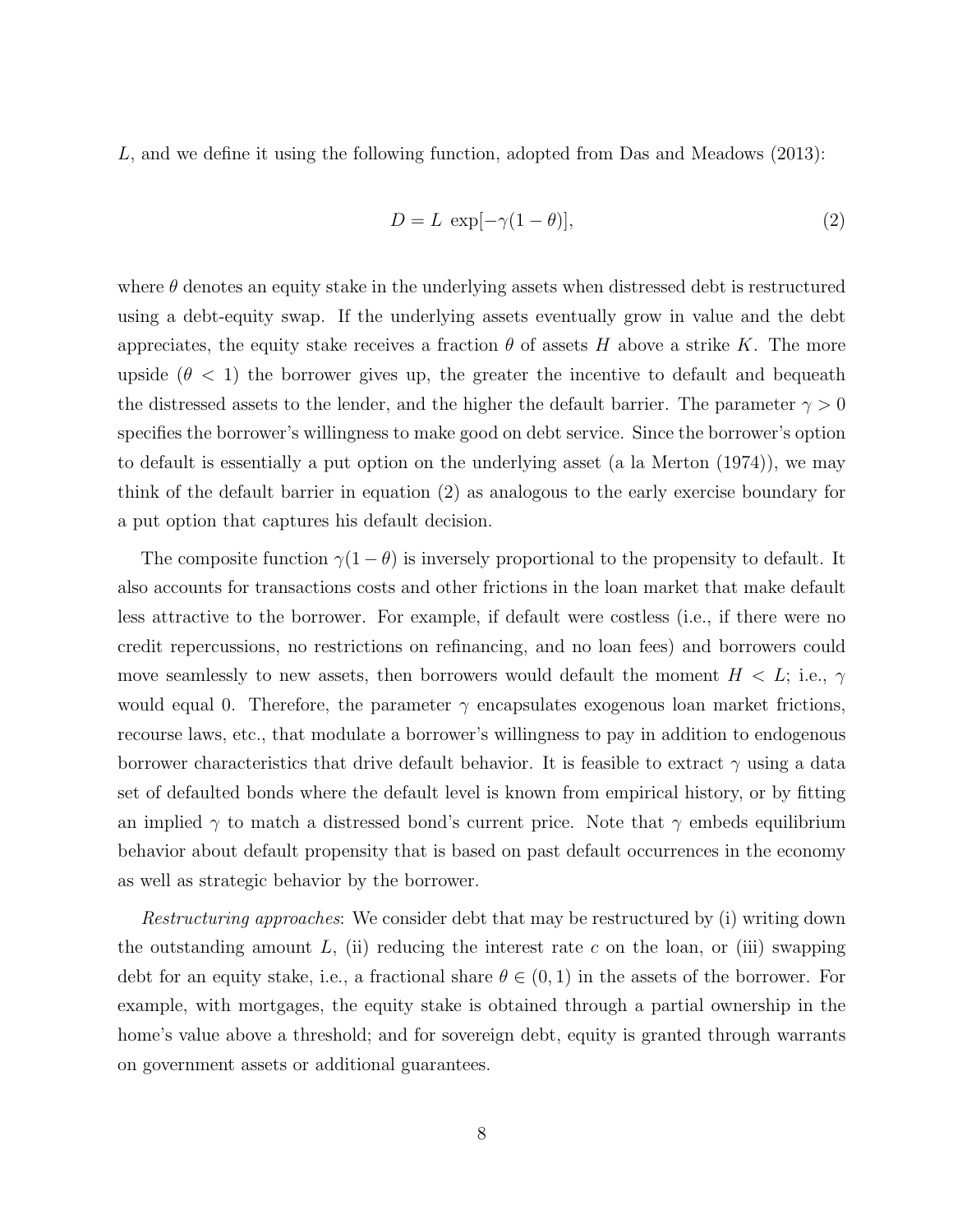Components of the restructured loan value with default risk: Define  $\tau < T$  as the horizon for the restructured debt portfolio. Without loss of generality, we normalize the initial value of assets to  $H_0 = 1$ , and note that there are three components to consider in valuing loans to the horizon  $\tau$ : (a) the value under default, which occurs when  $H_t \leq D, t < \tau$ , triggered when the asset price touches the barrier, and involves a first-passage probability under the risk-neutral measure; (b) the value under solvency (i.e.,  $H_t > D$ ,  $\forall t \leq \tau$ ), where the loan does not default until  $\tau$ ; and (c) the value of the lender's equity stake in H when the equity sharing option is in-the-money (i.e.,  $H_t > D$ ,  $\forall t < \tau$ , and  $H_{\tau} > K$ ).

Binomial model: We implement this continuous-time model on a discrete-time binomial tree, allowing for coupons on debt. The underlying stochastic process for  $H_t$  in equation  $(1)$  is modeled in discrete time over a constant time step h. A standard binomial approach based on Cox, Ross, and Rubinstein  $(1979)$  is used where at each time t, the value process branches to two values at time  $(t + h)$ :

$$
H_{t+h} = H_t \exp[\pm \sigma \sqrt{h}]
$$

Since the pricing of the loan and underlying default and appreciation sharing features are to be priced under the risk-neutral measure, the probability of the up branch is given by  $q = \frac{R-d}{n-d}$  $\frac{R-d}{u-d}$ , where  $R = \exp[rh]$ ,  $u = \exp[+\sigma]$ √ h], and  $d = \exp[-\sigma]$ √ h. The probability of a down move is  $(1 - q)$ . If debt has maturity T, then we build a tree out for  $n = T/h$  periods; e.g., if  $h = 1/4$  (one quarter) and the debt horizon is  $T = 5$  years, then the model has  $n = 20$ periods.

Debt is assumed to have a coupon per annum of rate c continuously compounded. Hence the per period coupon will be  $C = L(e^{ch}-1)$ . This coupon will be added to the cash flows of debt, and the entire stream of cash flows will be discounted on the binomial tree via backward recursion to get the current price of the security. Backward recursion is undertaken as follows. At time T, the cash flows of debt will be  $L + C$  for all levels of  $H_T$ , except where  $H_T \leq D$  in which case debt is worth  $\phi H_T$ , or if  $H_T > K$ , then the value is  $L+C+\theta(H_T-K)$ . To arrive at the expected present value (price) of debt, these terminal cash flows are then discounted back on the binomial tree, weighted by probabilities  $\{q, 1 - q\}$ , adding in the coupon cash flows period by period, until we reach time zero. At any point  $t < T$  in time,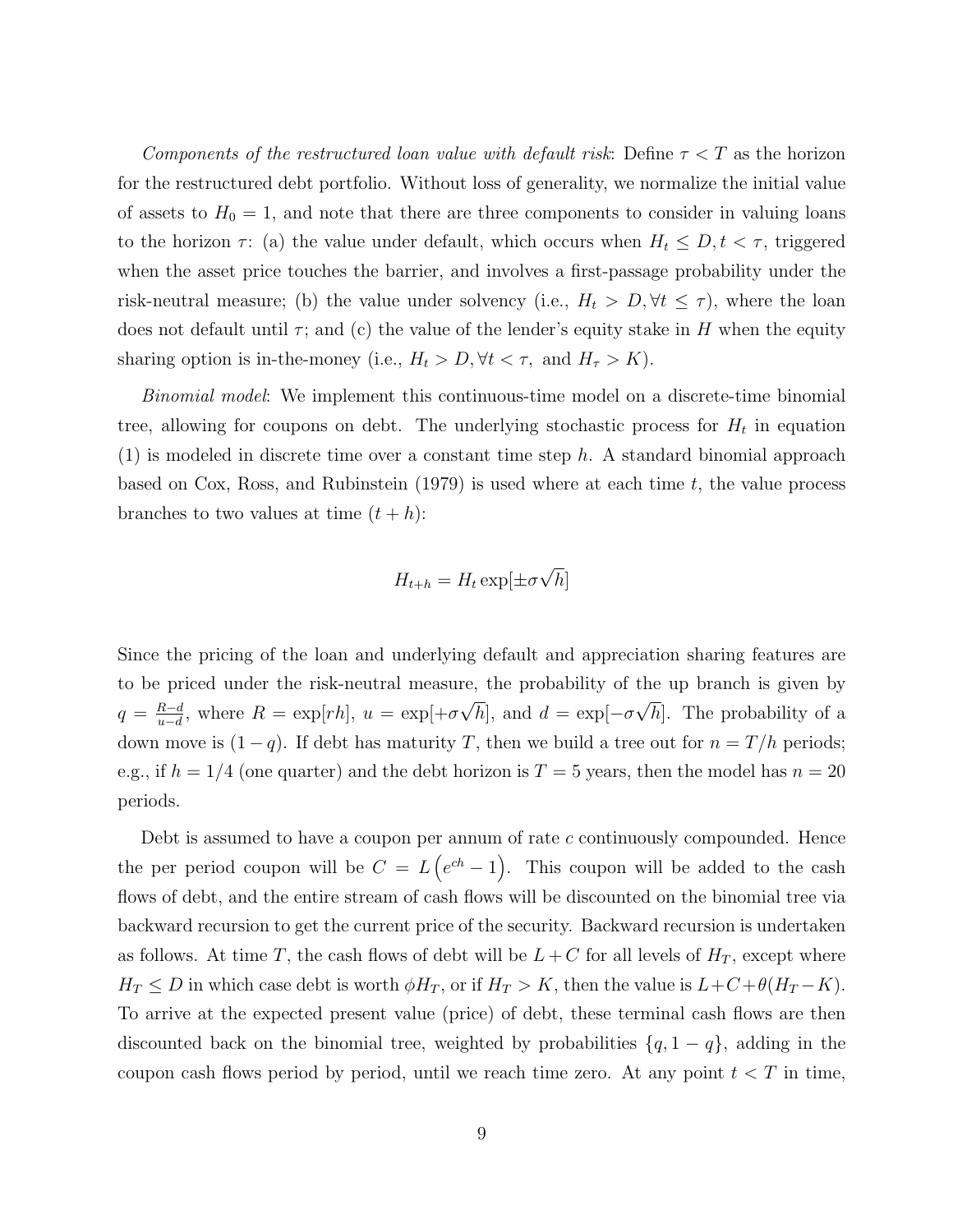if  $H_t \leq D$  then default is triggered and debt value is set to  $\phi H_t$ .

Our model includes an extension to shared appreciation features for the lender/investor, which are not considered in earlier work, and are easily dealt with in our tree model. Whereas earlier work examines the effects of leverage in the presence of positive equity, i.e., debt is less than collateral value, here we specifically examine the converse, where collateral has lost value and is less than debt, making it distressed. Our focus is implementation oriented in that we are interested in constructing optimal portfolios with much shorter horizons than the underlying debt, where we consider higher-order moments in the restructuring and portfolio construction process.

### 3 Risk and Return Analysis

This tree-based solution is simple to implement and the value of the loan as a function of the loan parameters  $\{L, K, \theta, c\}$  is easily computed. We focus on modifications that comprise principal reductions, i.e., modulation of LTV (the loan to value ratio  $L/V$ ) by reducing L, and to a lesser extent, modifications using shared appreciation and rate modifications, i.e., modulating  $\{\theta, K, c\}.$ 

(a) Resetting LTV delivers gains: Consider an underwater loan with outstanding principal  $L = 1.2$  where  $H_0 = 1$ . We observe from Figure 1 that the loan value initially increases with  $LTV$ , hitting its peak at roughly  $LTV = 1.137059$  (with an optimal loan value of 1.2081) when the willingness-to-pay parameter is  $\gamma = 0.20$ , after which point the loan value drops precipitously and tapers off at  $\phi H = 0.9$  (i.e., sufficiently high LTV triggers immediate default). Setting LTV too low results in loss in value from giving away too much principal, and is almost linear in effect. On the other hand, setting LTV too high leaves the borrower with too much debt relative to underlying collateral value, making the probability of default high, and entails loss from expected bankruptcy costs that reduce the value of the loan. Hence, a "sweet" optimal spot between these two trade-offs is detectable with our pricing model. The prescription in this example is a principal write-down from  $L = 1.20$  to  $L = 1.14$ . The graph also shows that the slope of loan value to the right of the optimal point is much steeper than the slope on the left. This suggests erring on the side of restructuring debt to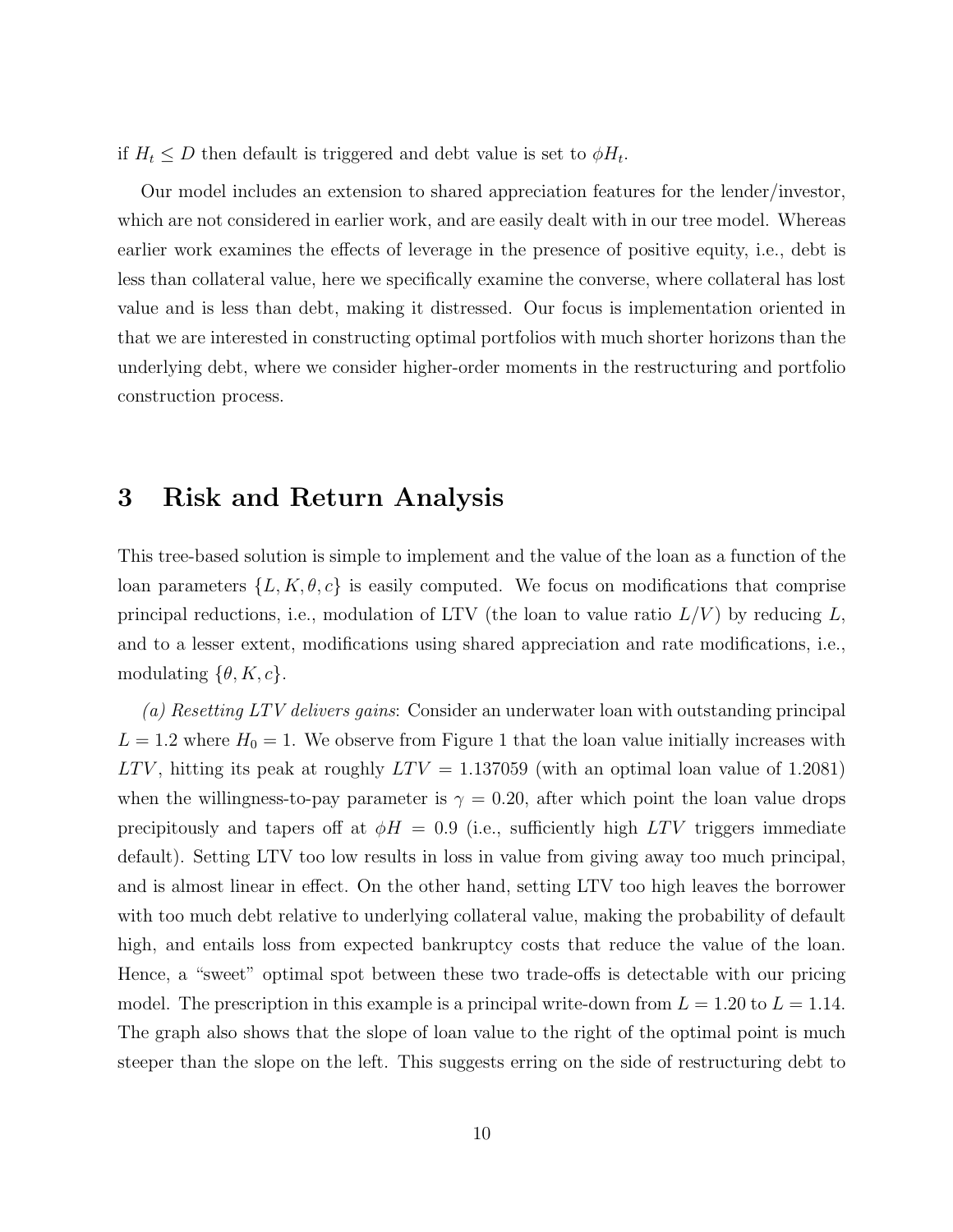a lower LTV than a higher one.

(b) Willingness-to-pay matters: For comparison, in Figure 1 we plot side-by-side the shapes of the loan value function for willingness-to-pay  $\gamma = 1.20$  (as in (a) above) and  $\gamma = 0.05$ . We make similar observations when willingness to pay is substantially lower  $(\gamma = 0.05)$ , but naturally, the function hits its peak at a much lower LTV of 0.987469 (with an optimal loan value of 1.0539). Hence, when willingness to pay is low, a much greater write-down is required in order to maximize loan value.

We also examine the shape of the loan value function for different levels of  $H$  (shown in Figure 2) as well as for willingness-to-pay coefficients  $\gamma$  (shown in Figure 3). In the former, we observe that for a loan with an initial principal of  $L = 1.02$ , the loan value steadily increases with H, with a sharp increase in value beginning at roughly  $H = 0.8$  and reaching its maximum value at roughly  $H = 1.0$ . After the cusp point of  $H = 1.0$ , the loan turns sufficiently into positive equity range, and the option to default sharply drops off in value, with a corresponding increase in loan value. In contrast, the value of a loan with an initial loan principal of  $L = 1.20$  does not reach its maximum value until the underlying asset value is roughly  $H = 1.15$ .

In Figure 3, we observe that the value of a loan with an  $LTV$  of 1.02 steadily increases with  $\gamma$  at first, then is a fairly constant function of  $\gamma$  (maintaining a loan value of roughly 1.117 whether  $\gamma$  is 0.20 or 0.50), suggesting that after a certain point, the borrower's propensity to default does not change no matter how willing/unwilling he is to pay. On the other hand, the value of a loan with an  $LTV$  of 1.20 remains constant at 0.9 until the willingness-topay coefficient approaches  $\gamma = 0.20$ , suggesting that such an underwater loan encourages strategic defaulting for borrowers who do not naturally have a high will to pay.

Having seen how the value of distressed debt changes with various parameters, we now turn to investor returns from investing in this asset class.

#### 3.1 Returns over the holding period

A current or potential investor in distressed debt is interested in improving the return distribution over the portfolio horizon  $\tau$ . We calculate the distribution of returns on unrestructured and restructured debt of maturity T over the chosen horizon  $\tau$ . Specifically, we may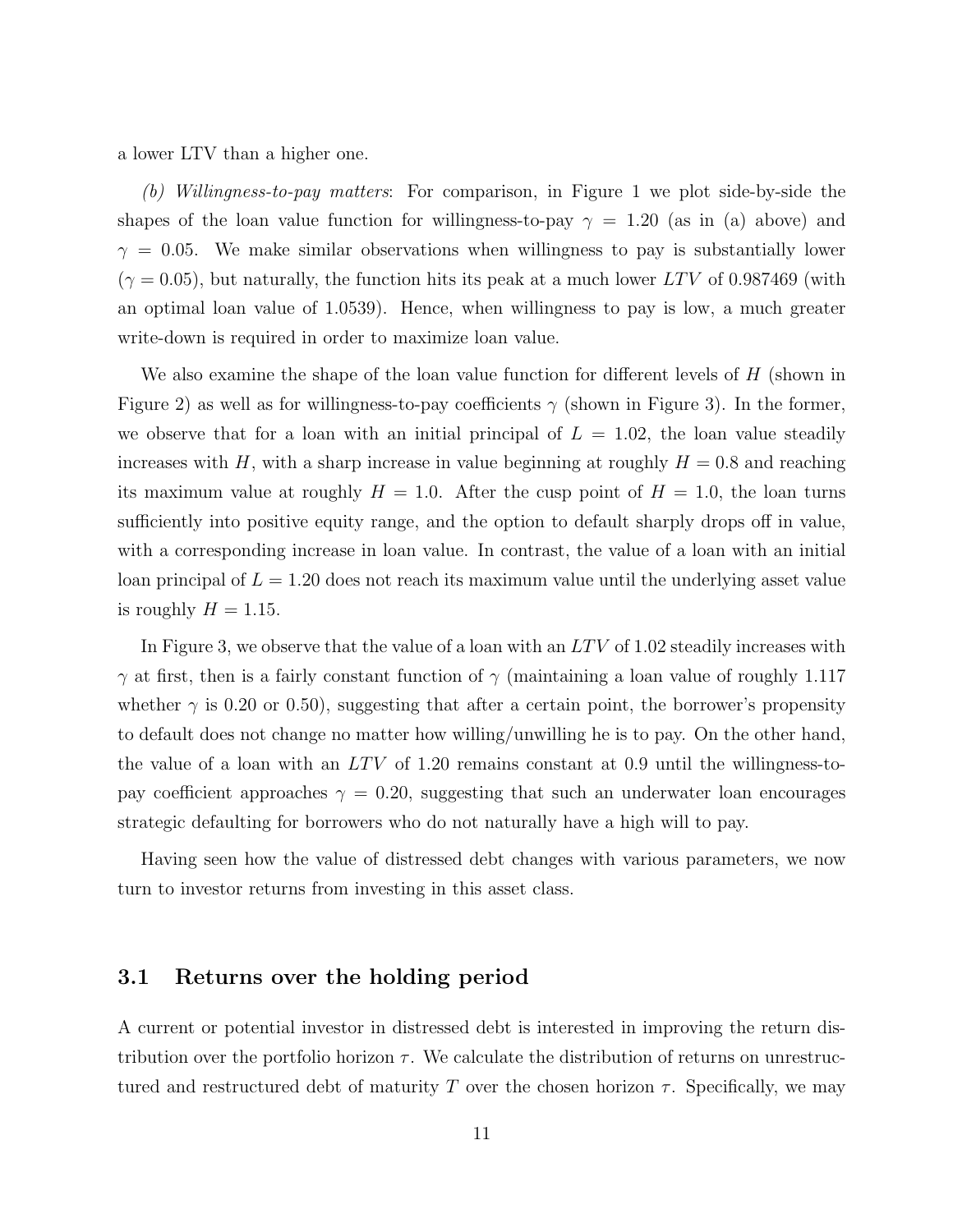calculate the distribution of  $P_{\tau}(H_{\tau})$  (the loan value at time  $t = \tau$ ), which, following from equation (1), depends on the distribution of  $H_{\tau} = H_0 e^{(\mu - \frac{1}{2}\sigma^2)\tau + \sigma\sqrt{\tau}Z}$ , where  $Z \sim N(0, 1)$ . The preceding equation is the solution to the stochastic differential equation (1). Consequently, continuous holding period returns are a random variable  $R_{0,\tau} = \ln[P_{\tau}(H_{\tau})/P_0],$ induced by the distribution of  $H_{\tau}$ .

However, we are not interested only in the unconditional distribution of  $R_{0,\tau}(H_{\tau})$  at time  $\tau$ , because in the interval from time  $t = 0$  to  $t = \tau$ , the loan can default at any time up to horizon  $\tau$  if the value of the underlying  $H_t$  drops to the default barrier D. Therefore, the returns from holding debt from time  $t = 0$  to  $t = \tau$  are weighted by the conditional probability of reaching  $H_{\tau}$  given that no default occurs in between. Also, when default has not occurred, then the returns must include accumulated interest that is collected from the loan over time interval  $[0, \tau]$ . We assume that no accrued interest is collected when the loan defaults, and that the recovery amount is received at the horizon  $\tau$ . The returns are thus as follows:

$$
R_{0,\tau} = \begin{cases} \ln\left[\frac{1}{P_0} P_\tau(H_\tau)\right] + \mathcal{I}_{0,\tau} & \text{if } H_t > D, \text{ for all } t \in [0,\tau] \\ \ln\left[\frac{1}{P_0} \phi \min(D, H_0)\right] & \text{if } H_t \le D, \text{ for any } t \in [0,\tau] \end{cases}
$$
(3)

where  $\mathcal{I}_{0,\tau}$  is the accumulated interest compounded to time  $\tau$  at the risk free rate over  $n_{\tau}$ periods. The first outcome is when no default occurs and the second is for the default case. The accumulated interest is computed as the discounted stream of cashflows.

$$
\mathcal{I}_{0,\tau} = C \left[ 1 + e^{r_f h} + e^{2r_f h} + e^{3r_f h} + \dots + e^{(n_{\tau}-1)r_f h} \right]
$$
  
= 
$$
\frac{C \cdot (\exp[r_f h n_{\tau}] - 1)}{\exp[r_f h] - 1}
$$
(4)

where  $h = T/n$  and  $n_{\tau} = \tau/h$ , and as before,  $C = L(e^{ch} - 1)$ .

In order to compute the moments of this return we need the following probability function for the density of  $H_{\tau}$  conditional on no default  $(H_t > D, \forall t \leq \tau)$ , and this is easily derived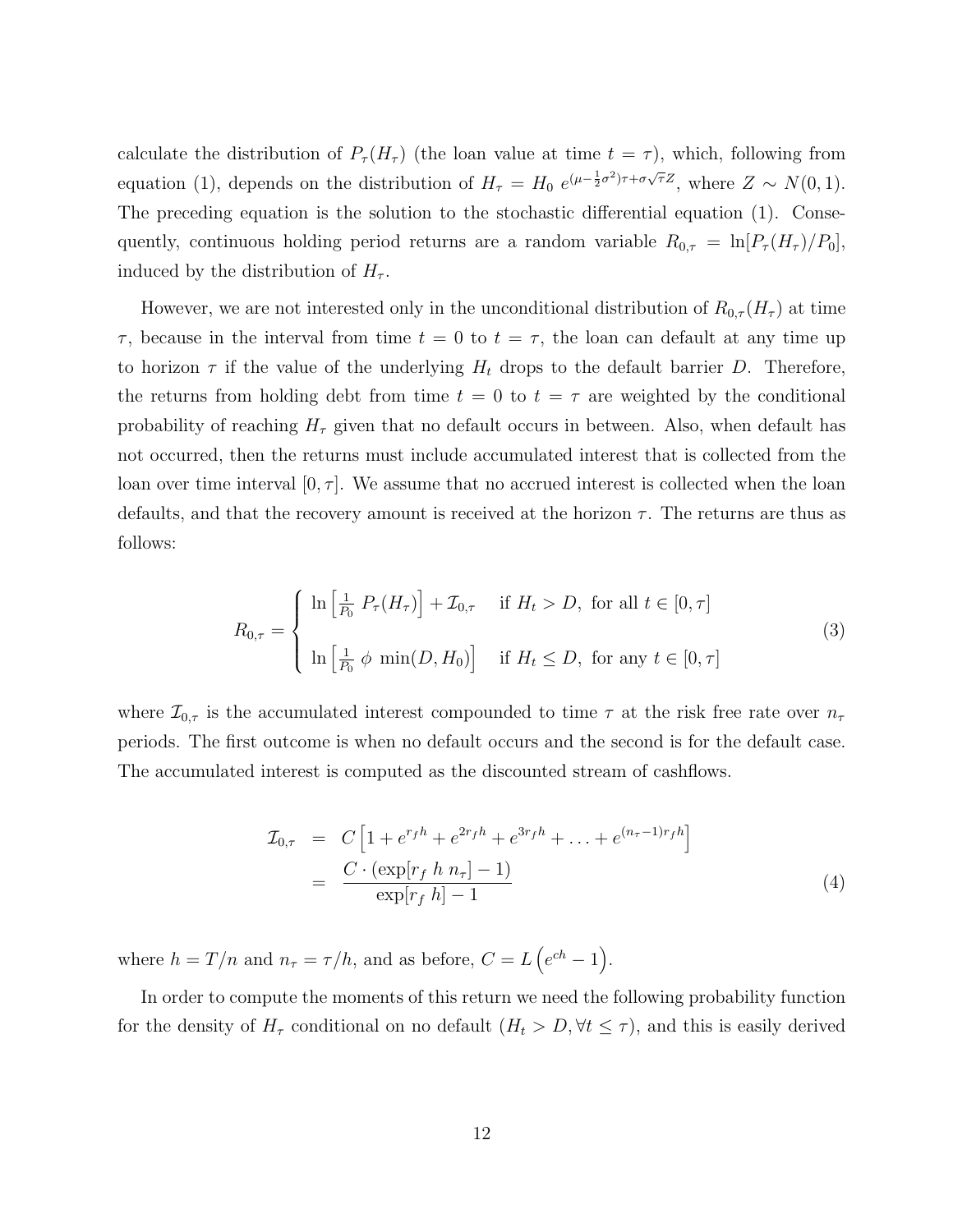from standard barrier option mathematics, see for example Derman and Kani (1997).

$$
\text{Prob}[H_{\tau}|H_0, H_t > D, 0 \le t \le \tau] = A_1 - \left(\frac{D}{H_0}\right)^{\frac{2\mu}{\sigma^2} - 1} \cdot A_2 \tag{5}
$$
\n
$$
A_1 = n \left\{ \frac{\ln(H_{\tau}/H_0) - (\mu - \frac{1}{2}\sigma^2)\tau}{\sigma\sqrt{\tau}} \right\}
$$
\n
$$
A_2 = n \left\{ \frac{\ln(H_{\tau} \cdot H_0/D^2) - (\mu - \frac{1}{2}\sigma^2)\tau}{\sigma\sqrt{\tau}} \right\}
$$

where  $n\{\cdot\}$  is the normal probability density function. Therefore we weight the first component of returns in equation (3) with  $\text{Prob}[H_{\tau}|H_t > D, 0 \leq t \leq \tau]$  given above, and the second component of those returns with  $\text{Prob}[H_{\tau}|H_0, H_t \leq D, 0 \leq t \leq \tau] \equiv \text{Prob}[H_{\tau}|H_0]$  $\text{Prob}[H_{\tau}|H_0, H_t > D, 0 \le t \le \tau]$ , which gives the overall probability of default over horizon  $\tau$  when integrated over  $H_{\tau}$ -space.

We can then compare the default probabilities and return distributions for varying levels of initial  $LTV$ . Table 1 provides a numerical comparison of one-year loan return distributions and probabilities of default under the various parameter levels. We observe that the expectation and uncertainty of returns generally increase with  $LTV$  and decrease with  $\gamma$ until a certain threshold, after which point the default scenario dominates other outcomes. When the willingness-to-pay parameter is too low, and the LTV and consequent negative equity are too high, then the loan ends up in automatic default (i.e., forced default), as may be seen from Panel B of Table 1.

We also observe that the expectation and uncertainty of returns decrease with the default recovery rate  $\phi$ . At a higher recovery rate, loans before restructuring are priced higher and hence the returns are lower. Thus, yield pick ups from restructuring are naturally much greater when the loss on bankruptcy  $(1 - \phi)$  is higher (30% versus 10%). For illustrative purposes, in most of the ensuing analyses, we proceed to examine the risks and returns under the more conservative default recovery rate of  $\phi = 0.9$ .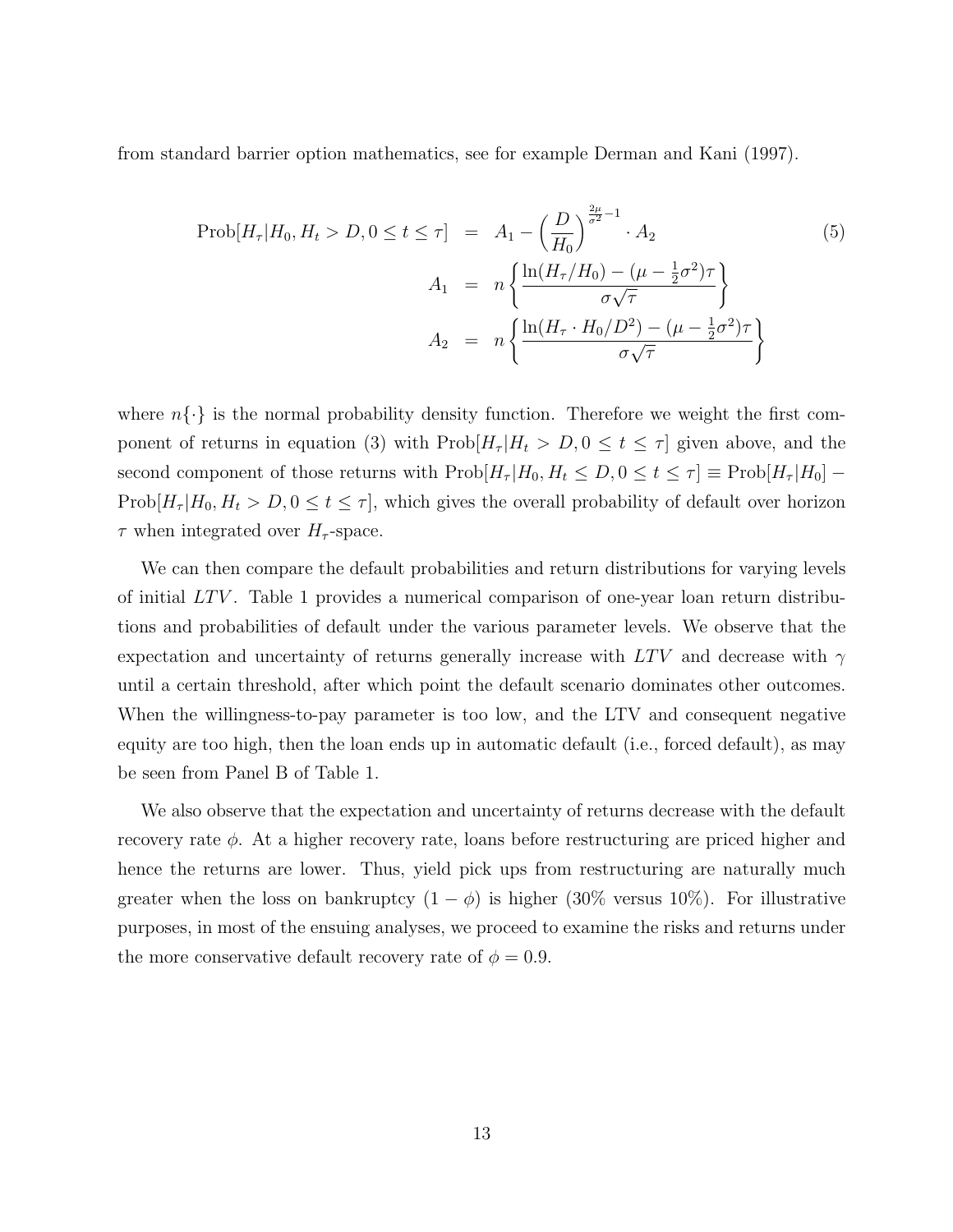# 4 Optimal Restructuring

To set ideas and establish a framework, we examine the restructuring process for a single loan. (i) We first determine the fair value of the loan before restructuring, and assume that this is its base price  $P_0$ . The default probability and return distribution of this loan  $P_{\tau}$ , at investment horizon  $\tau$  depends on the return distribution of the underlying asset  $H_{\tau}$ , after properly accounting for intermediate default. (ii) Likewise, we also compute the default probability and return distribution of the restructured loan, and compare this against that of the unrestructured loan to assess the benefits of restructuring. We compare the following cases.

- 1. The loan return distribution and expected utility from investing in the loan for a horizon  $\tau$ , before restructuring.
- 2. The loan return distribution *after restructuring*, i.e., from writing down the debt principal to a level where the LTV is such that the loan value is optimized.
- 3. Returns from changing the LTV such that the certainty equivalent (moment-based risk-adjusted gain) of the restructured loan relative to that of the original loan is maximized.
- 4. Returns from reducing the interest rate on the loan in an amount equal in relief offered through the principal reduction as calculated in case (2); i.e., offer a "serviceequivalent" restructuring to the borrower.

Minimally underwater loans: Table 2 shows an example of the first three cases and provides a numerical comparison of one-year loan return distributions, before and after restructuring, for a single loan that is mildly under-collateralized (i.e., its  $LTV$  is 1.02) and where the recovery rate on default is  $\phi = 0.9$  and ability to pay is not an issue (we later explore case 4, rate reduction, when we introduce uncertainty in a borrower's ability to pay). The other parameters of the loan are shown in Table 2.

Prior to restructuring (case 1), a loan with an LTV of 1.02 is valued at \$111.65 (per hundred dollars) and has a  $0.00\%$  probability of default (over the next year) when the willingness-to-pay default risk parameter is  $\gamma = 0.20$  (Panel A). The mean return on the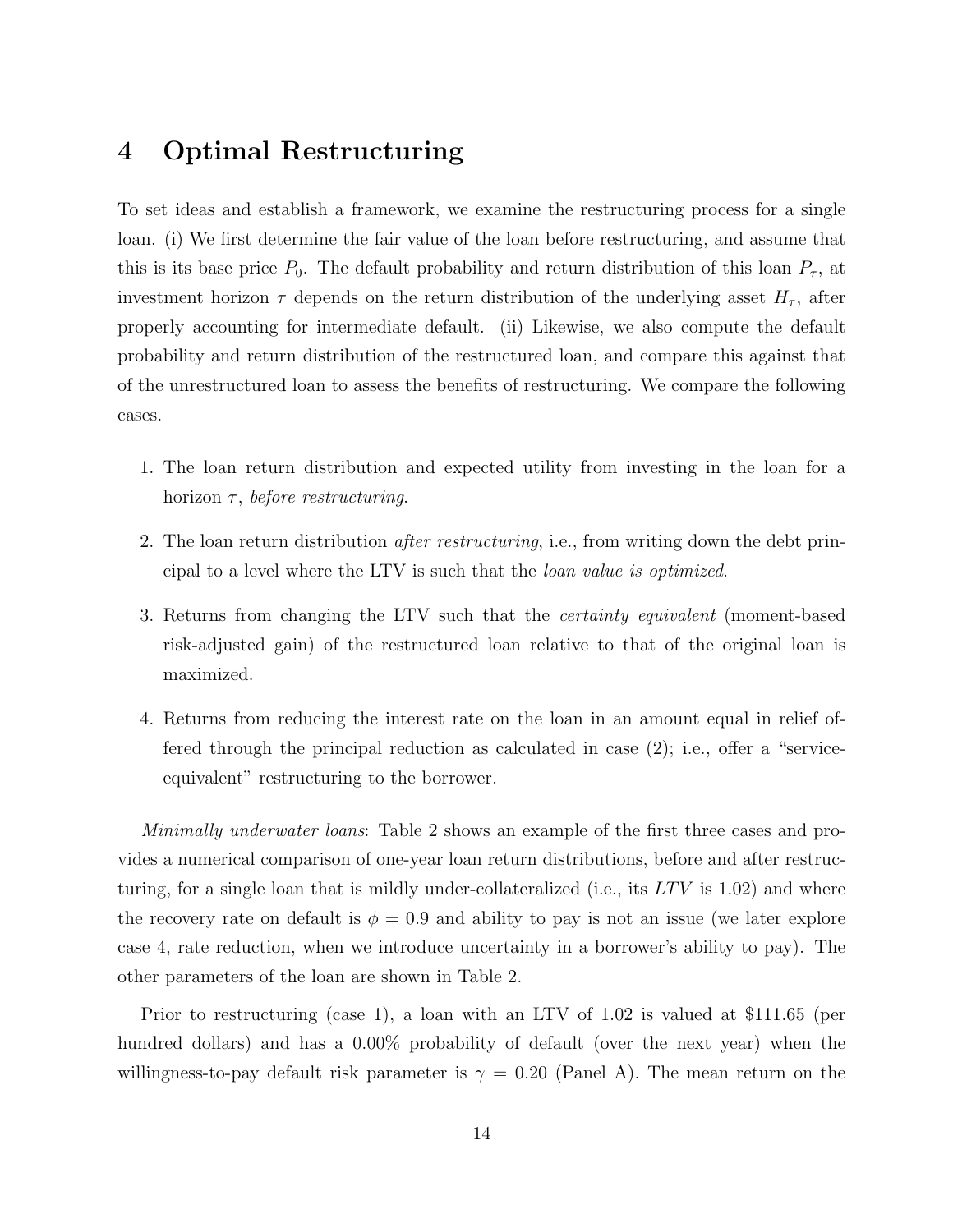loan is 2.03% with a standard deviation of return of 0.10%; the distribution is negatively skewed (−13.1706) and fat-tailed (kurtosis of returns is 311.0446). Here, we observe that the value-optimizing  $LTV = 1.137059$  is greater than 1.02; i.e., reducing LTV will drop loan value with such a high willingness-to-pay  $(\gamma)$ . Hence, no modification through principal reduction is necessary. Thus, the remaining modification cases in the table in Panel A are left blank.

In contrast, when the willingness-to-pay is low, i.e.,  $\gamma = 0.05$  (Panel B), we observe greater opportunity for and substantially greater gains from loan restructuring through principal write downs. Prior to restructuring, a loan with an LTV of 1.02 is valued at \$1.0307 and has a 17.55% probability of default (over the next year) when the willingness-to-pay default risk parameter is  $\gamma = 0.05$ . The mean return on the loan is 3.37% with a standard deviation of return of 9.53%; there is mild negative skewness (−1.4875) and mild kurtosis (3.4568, in excess of the normal level of 3).

Post-restructuring, the LTV is set to a level that maximizes the loan's value, i.e., 0.987469 (Panel B, case 2a), restoring the loan to positive equity. The maximized price of the loan is \$1.0539, bringing down the holding-period probability of default to 1.84%; the mean return over the holding period increases to 5.05%, i.e., a gain of 1.68% and the standard deviation falls dramatically to 3.91% (from 9.53%) because the default outcomes are drastically curtailed. However, there is some increase in negative skewness (to −5.0453) and appreciable increase in kurtosis to 31.0385, which is, in part, on account of the much lower standard deviation. We also consider the case where the lender takes an upside share in the restructuring, through a shared-equity-appreciation loan (SEAL). If we perform a value-maximizing restructuring but now allow for shared appreciation with strike  $K = 1$  and  $\theta = 0.2$  (case 2b), the new return distribution on this loan has a mean of 6.30% with a standard deviation of 4.30%.

Deeply underwater loans: Similarly, in Table 3 we consider a loan that is deeply underwater with  $LTV = 1.2$ , where the recovery rate on default is still  $\phi = 0.9$  and ability to pay is not an issue. When the willingness-to-pay default risk parameter is  $\gamma = 0.20$  (Panel A), this loan is valued at \$1.0548, and has a one-year default probability of 37.39% and expected return of 5.65% (with a standard deviation of 18.35%).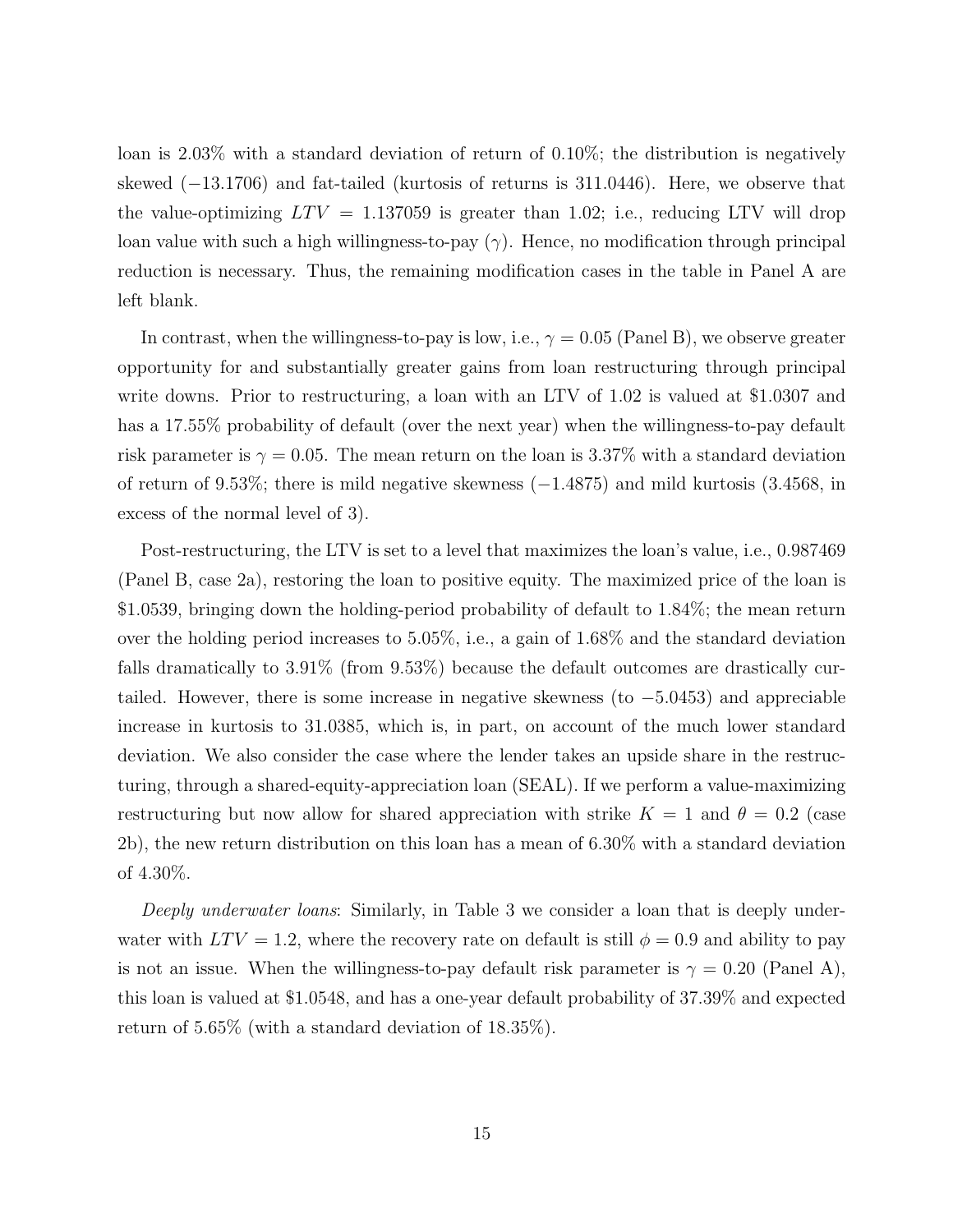If we restructure this loan with a principle write-down such that  $LTV = 1.137059$  (case 2a), probability of default drops to 0.91% and the new return distribution on this loan has a mean of 16.53% with a standard deviation of 4.67% (Figure 4). If we perform a value-maximizing restructuring but now allow for shared appreciation with strike  $K = 1$ and  $\theta = 0.2$  (case 2b), the new return distribution on this loan has a mean of 14.32% with a standard deviation of 3.60%. We observe that skewness is less negative and kurtosis declines with an increase in the SEAL share  $\theta$ . Thus, at higher levels of  $\theta$ , the restructured debt return distribution is more symmetric, though kurtosis levels remain high. The return distributions for this loan under the various restructuring scenarios are shown graphically in Figure 4. Consistent with the distribution parameters presented in Table 3, we observe that with restructuring, the left tail of the return distribution becomes less pronounced. And for a shared-appreciation loan, the left tail is even further reduced. This is a vast improvement in returns over the unrestructured loan, especially when collateral is deeply impaired.

When the willingness-to-pay default risk parameter is substantially lower with  $\gamma = 0.05$ (Panel B), we again observe greater gains to restructuring. Prior to restructuring, a loan with an LTV of 1.20 is valued at \$0.90, since the low willingness-to-pay triggers automatic default when the loan is deeply underwater. If we restructure this loan with a principle writedown such that  $LTV = 0.987469$ , the default probability drops to 1.84% and the new return distribution on this loan has a mean of 18.61% with a standard deviation of 3.91%. If we perform a value-maximizing restructuring but now allow for shared appreciation with strike  $K = 1$  and  $\theta = 0.2$ , the new return distribution on this loan has a mean of 19.86% with a standard deviation of 4.30%. We again observe that as the SEAL share  $\theta$  increases, skewness is less negative and kurtosis declines, but now the expected return also increases. However, increasing  $\theta$  does not necessarily result in a dominating restructured security because the standard deviation of returns may also increase.

Note that when comparing restructured loan distributions, the higher moments are the same whether the original loan was at  $LTV = 1.02$  or  $LTV = 1.20$ ; only the expected return is different. That is, if we restructure a loan using the same principal write down and shared appreciation parameters, the shape of the distribution itself is the same regardless of how far underwater the original loan was; there is simply a shift in the mean return of the distribution depending on the original  $LTV$  level, because the original fair price varies with the  $LTV$  at inception. In this sense, accounting for all moments of the return distribution,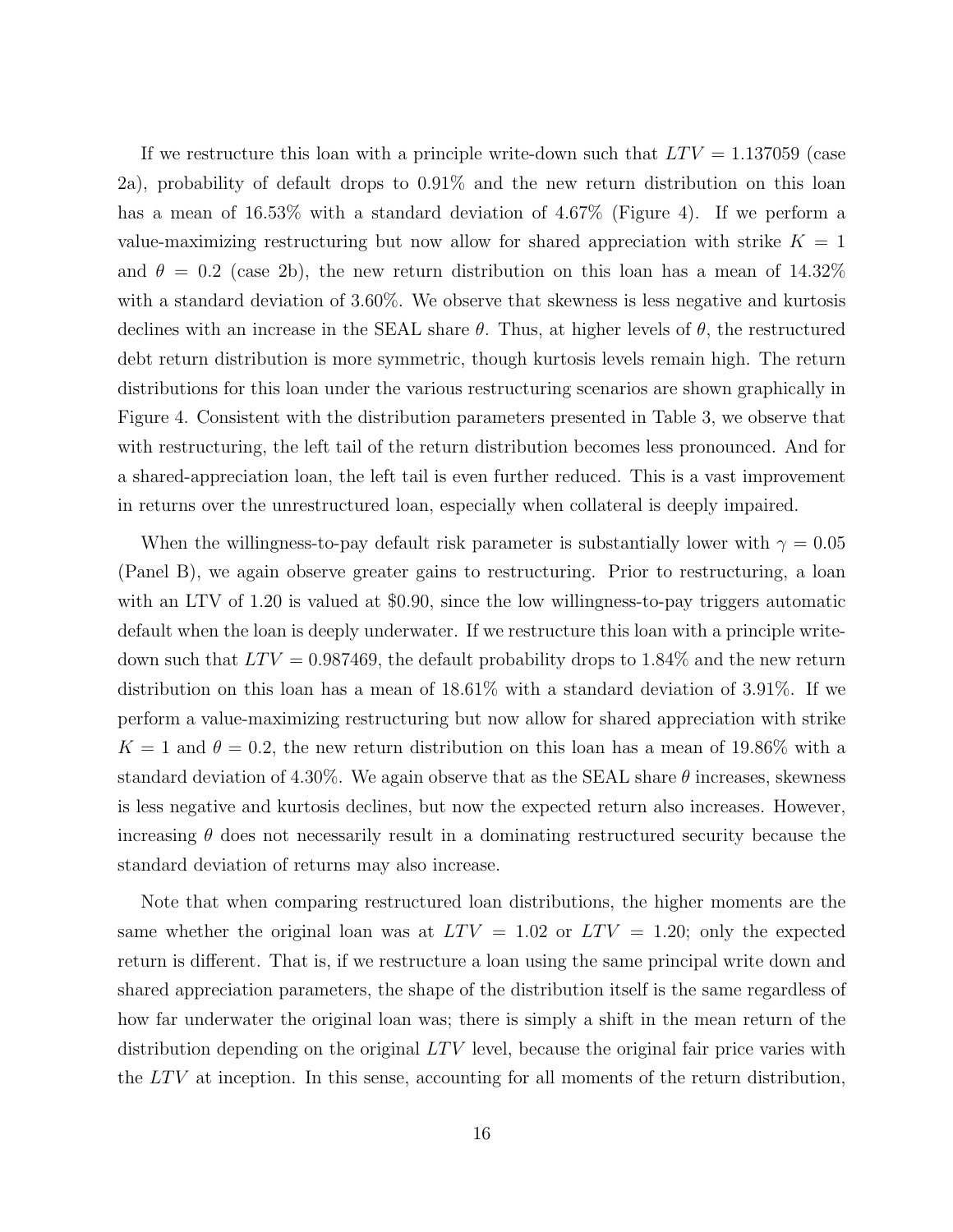the restructuring is optimized both by negotiating a good price at which the distressed loan is bought by the investor, as well as the implementation of an optimal restructuring taking into account all higher-order moments. We turn to this optimization next (case 3), undertaking it in a utility framework so as to capture the effect of all moments of the return distribution of loans, both before and after restructuring.

#### 4.1 Higher-order Moments

In order to compare the gains for an investor that cares about higher moments beyond mean and variance, we examine the case of a CRRA investor with risk aversion coefficient  $\beta = 3$ (we also footnote results using  $\beta = 5$  for comparison). We assume a CRRA utility function before and after restructuring based on wealth  $W = 1 + R$ , where R is return:

$$
U(W) = W^{1-\beta}/(1-\beta)
$$

The last column in Table 2 shows that the utility gains from restructuring are substantial, and at the optimal LTV, the CRRA utility is −0.4828 versus a utility of −0.4556 prior to the restructuring of a loan with an original  $LTV = 1.02$  when the willingness to pay risk parameter is  $\gamma = 0.05$ . To convert the improvement in utility from debt restructuring into basis points, we calculate the certainty equivalent  $(CE, \text{ in basis points})$  between the return distributions of the base case loan and the restructured one using the CRRA utility function. The expression for  $CE$  is based on the following equivalence that requires that the base case wealth be increased by a factor of  $(1 + CE)$  to make the unrestructured loan equal in expected utility to that from the restructured loan. The equivalence is:

$$
\sum_{i} p_i((1 + R_i^b)(1 + CE))^{1-\beta}/(1-\beta) = \sum_{i} p_i(1 + R_i^r)^{1-\beta}/(1-\beta)
$$

Note that we use  $R_i^r$  to denote returns of the restructured loan and  $R_i^b$  for the loan before restructuring. The probability of seeing outcome  $R_i$  in state i is denoted  $p_i$ . Also note that the RHS is just the expected utility of the restructured loan, and may be writ-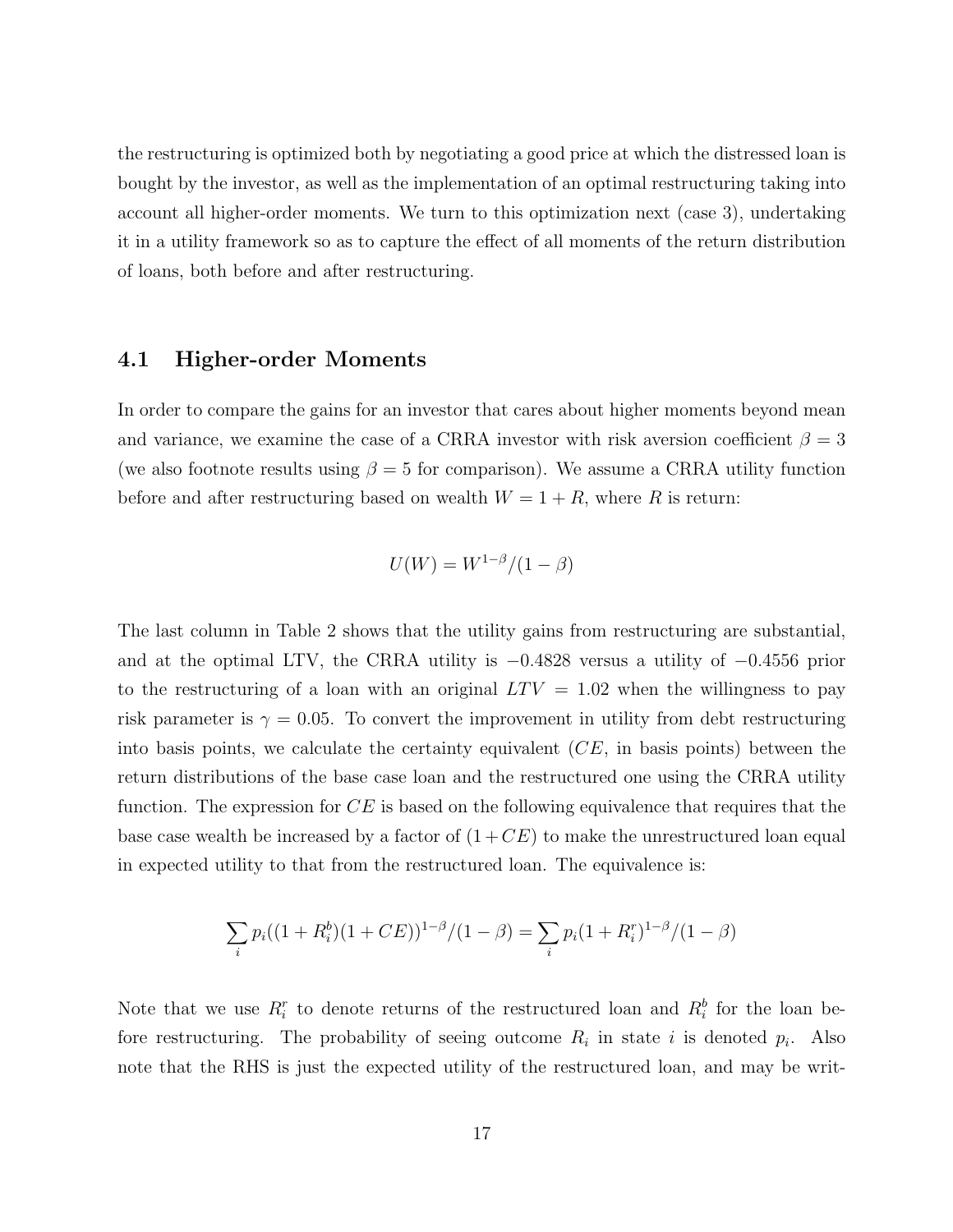ten as  $E[U(W^r)]$ . The LHS may be written as  $(1 + CE)^{1-\beta} \times \sum_i p_i(1 + R_i^b)^{1-\beta}/(1-\beta)$ where  $E[U(W^b)] = \sum_i p_i(1 + R_i^b)^{1-\beta}/(1-\beta)$  is the utility of the loan before restructuring. Hence we may solve for CE to be:

$$
f(\text{Certainty} \text{ Equivalent} \equiv CE = \left[\frac{E[U(W^r)]}{E[U(W^b)]}\right]^{1/(1-\beta)} - 1
$$

We present the results of this computation in basis points in the tables.

Minimally underwater loans: Applying this computation to compare the base case loan and the restructured one from Table 2, we find that  $CE = 0.0294$ , i.e., a material 294 basis points pick up from restructuring (case 2a of Panel B, 399 bps for risk aversion coefficient  $\beta = 5$ ). Applying this same computation but now allowing for shared appreciation, we observe even greater gains in CE. When the SEAL share is  $\theta = 0.2$ , the yield pick up is higher than in the case without the shared appreciation, and is 411 basis points (case 2b) of Panel B, 513 bps for  $\beta = 5$ ). As risk aversion increases, restructuring dials down risk, making risk-adjusted returns more attractive.

The third case we consider is where we maximize the CE gains from restructuring. In this case, instead of choosing the LTV to maximize loan value, we choose LTV to maximize CE. It turns out that the CE-maximizing LTV is 0.985308 (slightly higher than the loan maximizing LTV of 0.987469). The loan value and mean return at this LTV are slightly lower, but the standard deviation is also lower at  $3.61\%$  (versus  $3.91\%$ ). However, both skewness and kurtosis are slightly higher, the former is more negative and the latter is larger, because when maximizing utility, the optimization results in portfolios that are less penalized for skewness and kurtosis. The certainty equivalent (relative to case 1) is  $CE = 0.0297$ , i.e., 297 basis points (405 bps for  $\beta = 5$ ), which implies further increases in utility gains over case 2a of three basis points.

Deeply underwater loans: In Table 3, we undertake the same analysis for a loan with an LTV=1.20, i.e., a loan that has much more negative equity and more default risk, and thus a lower price, one that can be acquired at a steeper discount. The main difference in results is that the CE basis points yield pick up is much larger, around 1,500 basis points (at  $\beta = 5$ , these pickups increase by 200-400 bps for the increased risk aversion). But when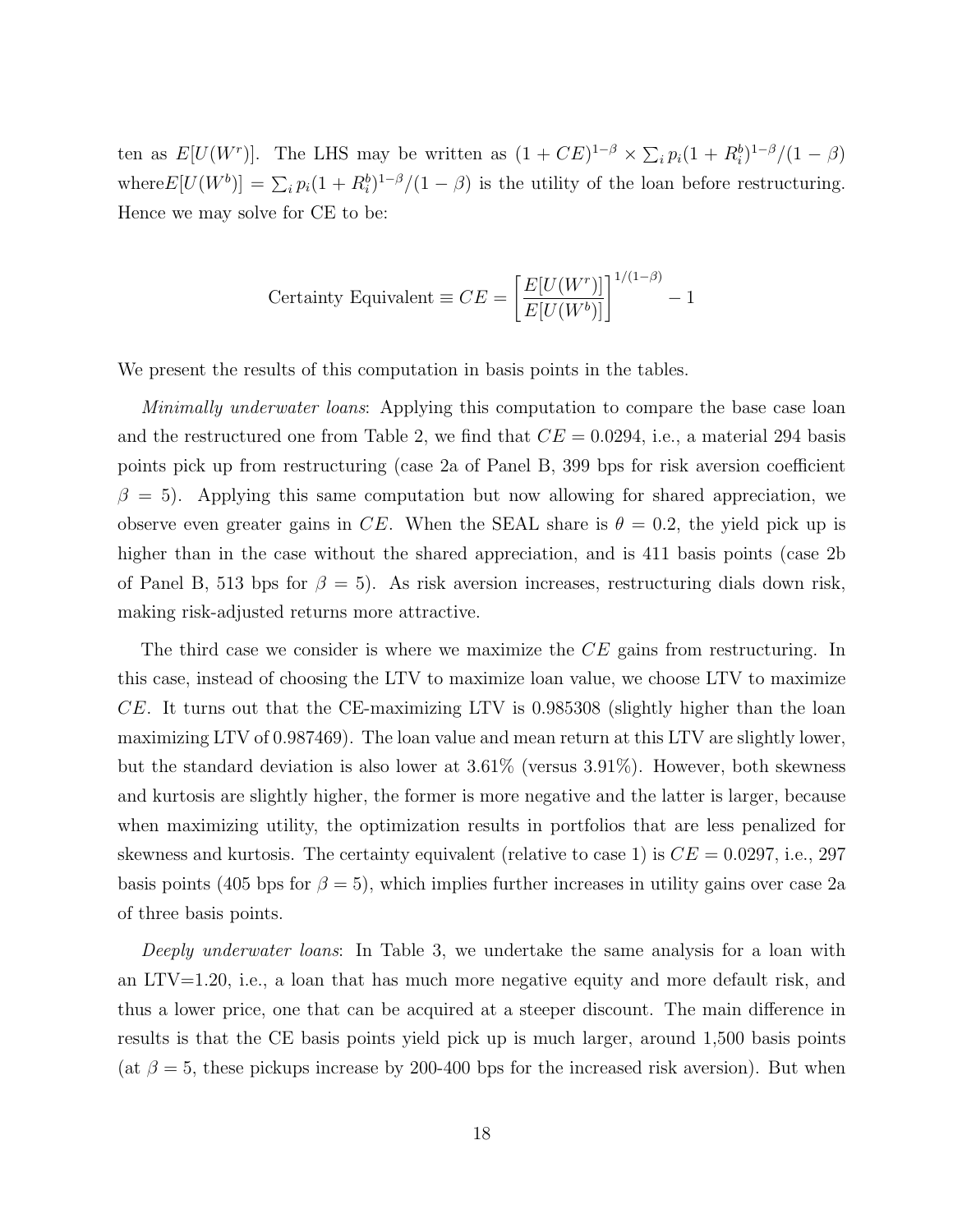adjusted for the magnitude of principal forgiveness, we observe that the CE gains per dollar writedown are greater when restructuring less distressed loans than when restructuring such deeply underwater loans; that is, the CE pickup to principal writedown ratio is greater in the former (Table 2, Panel B) than in the latter (Table 3, Panel B).

In the case where willingness to pay is very low, as in Table 3 (Panel B), the change in CE pickup declines when  $\beta = 5$  instead of  $\beta = 3$ . These loans were almost certain to default with return distributions of low dispersion, and restructuring in fact increases dispersion, so as we go from  $\beta = 3$  to  $\beta = 5$ , the CE pickup declines marginally.

The Magnitude of Yield Pick Ups: Why are these yield pick-ups reasonably large? In Panel A of Table 3, where the loan balance is 1.20 relative to an underlying asset value of 1.00, the fair value of the loan is \$1.05 and the probability of default is 37.39%. Since the loan has a high probability of default and recovers only a fraction,  $\phi = 0.9$ , of the collateral value on default, the expected loss is high. We see that the default barrier, the collateral value at which default occurs, is equal to  $D = Le^{-\gamma} = 1.20e^{-0.2} = 0.982477$ , of which only 90% (i.e., \$0.88) is recovered. This amount recovered is \$0.32 less than the loan balance. After restructuring, the probability of default falls to less than 1%, and hence, most of the expected loss is mitigated, which after risk adjustment through the utility function, leads to a yield pick up of 15.60%, a fair fraction of the averted loss. High returns are not unusual in distressed debt investing given the magnitude and multitude of risks involved, see Gilson (1995), Figure 1 for example, who states that "it is not uncommon for investors in distressed claims to seek annualized returns in the range of 25–35%" (page 19), a number that is of comparable magnitude to the ones we see in our simulations. Our paper offers a parsimonious framework for optimal restructuring that such investors may deploy.

#### 4.2 Returns under Falling Collateral Values

Thus far, we have focused on the impact of loan restructuring under the assumption that collateral values are expected to appreciate, on average, by  $\mu = 4\%$  annually. Although this assumption may hold generally, times in which principal write downs are most beneficial are precisely when collateral values over a one-year horizon are likely stagnating, or still declining. In Table 4, we examine the CE basis point pick ups on restructured loans under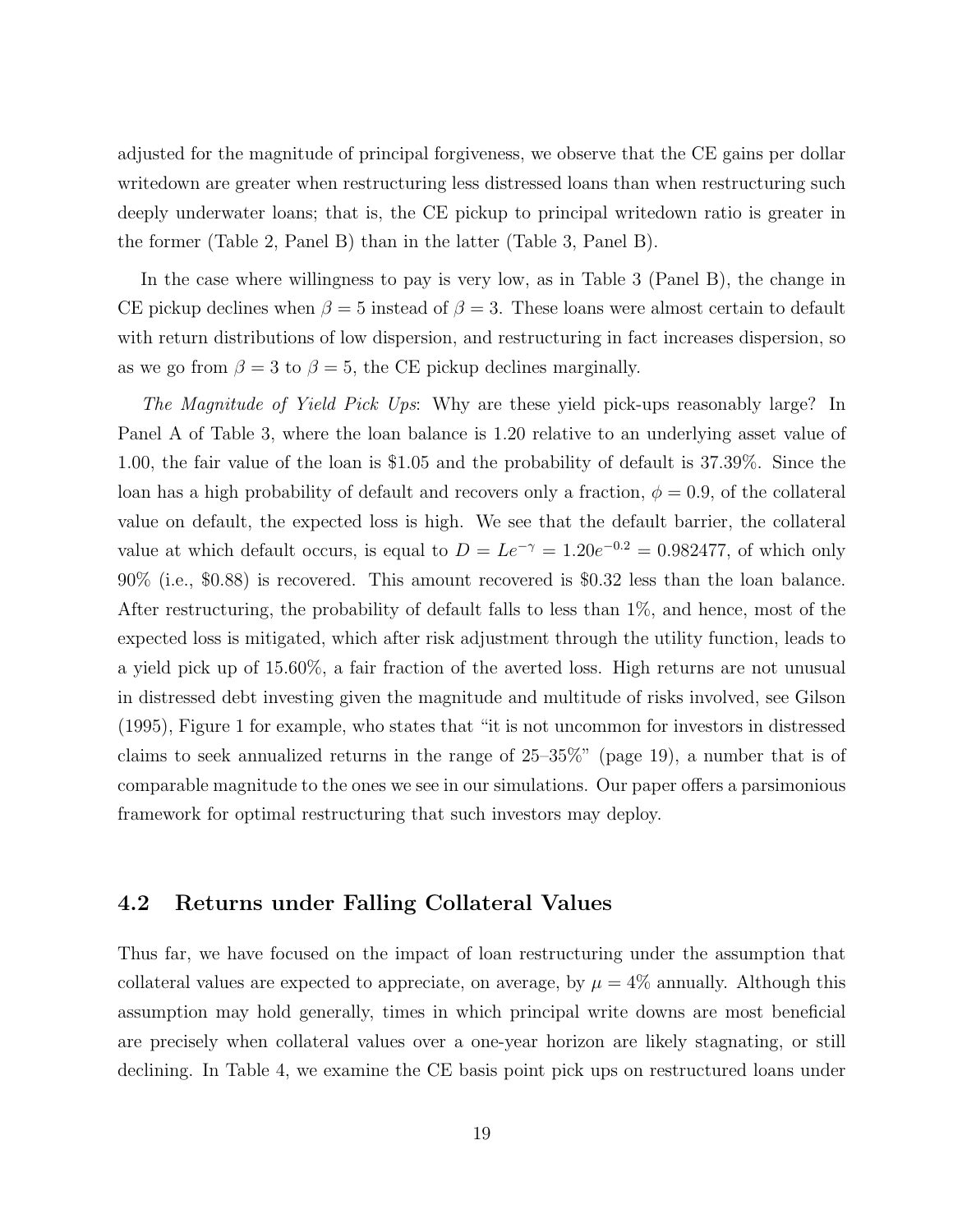alternate collateral growth rates,  $\mu = \{-4\%, 0\%\}.$ 

We observe that when collateral values are expected to stagnate or decline, the oneyear expected returns (before restructuring) on underwater loans with an  $LTV = 1.20$ are  $-14.48\%$  and  $-6.31\%$  for  $\mu = -4\%$  and 0%, respectively, when the willingness-topay is  $\gamma = 0.20$ . When loan restructuring entails a principal writedown but no shared appreciation, we observe that the expected returns on these distressed loans now become positive, with post-restructuring expected returns of 8.90% and 13.02%, respectively. These distributional changes translate to yield pickups of 2,859 and 2,471 basis points, respectively, which quantifies, after risk-adjustment, the return gains from restructuring. This suggests that in the face of falling collateral values, such restructuring is greatly beneficial to current loan holders, but the distressed loans will be an attractive security to new investors only if they can negotiate a price at which the expected return of these securities is positive or above a threshold of risk-adjusted return that they require. Recall from Section 4 that after restructuring, the return distribution is always the same in higher-order moments, but that the mean return depends on the initial value or price paid for the unrestructured loan. Hence, our approach provides a framework for new investors to bid on distressed loans by setting reservation prices that will satisfy the needs of the risk-return tradeoffs in their existing portfolios.

When restructuring also entails shared appreciation of  $\theta = 0.2$ , we observe post-restructuring expected returns of 6.37% and 10.71%, which translates to certainty equivalent yield pickups of 2,528, and 2,220 basis points, respectively, in the range of expected returns required by investors as documented in Gilson (1995). Therefore, even when collateral value is expected to stagnate or mildly decline, restructuring delivers a product with low risk and low return that is attractive even for new investors, and certainly offers a large yield pick up for existing investors.

### 4.3 Portfolio Effects

The pooling of distressed loans enables further gains from diversification across risks emanating from variance, skewness, and kurtosis. We therefore extend our single loan framework to portfolios. In our previous analyses, we calculated the returns from holding a single loan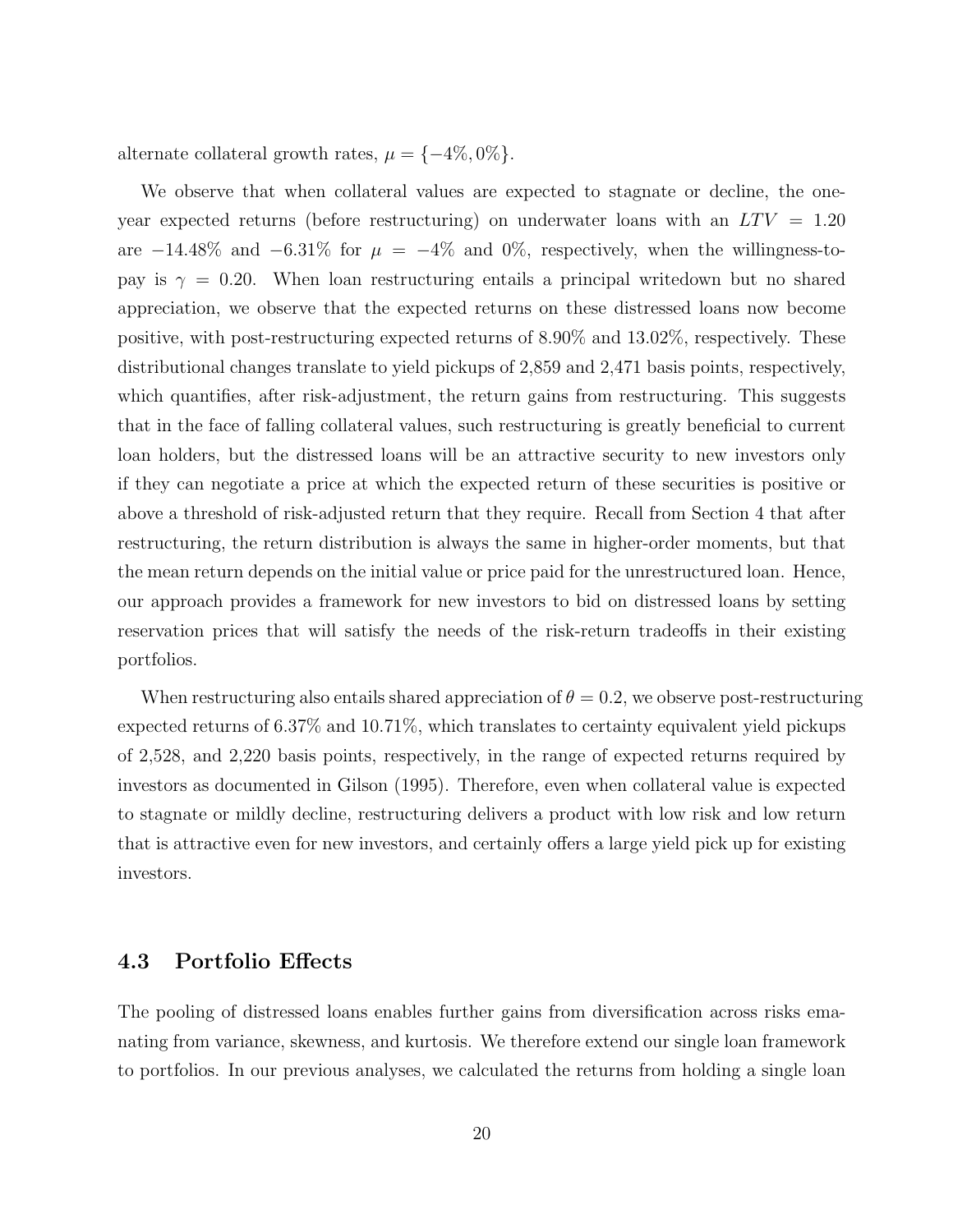over horizon  $\tau$  using the barrier probability density function in equation (6), which allows for possible default in the intervening time. For portfolios, the joint density function for multiple loans, conditional on one or more defaults occurring prior to  $\tau$ , is much more complicated, and is not tractable analytically or semi-analytically. Therefore, we simulate 100,000 draws of the joint outcome of collateral values at  $\tau$  with a pre-specified pairwise asset correlation (i.e., either 0.70 and 0.95). As in the single-loan case, returns are generated from the same geometric Brownian motions with multivariate Wiener processes. We then use equation (6) to adjust the expected returns for each loan based on the probability of default prior to  $\tau$ .

Portfolio Effects Before Restructuring: In Table 5, we compare the return distribution of a single loan and that of a two-loan portfolio using the same input parameters as before (in Table 2), with no restructuring (Panel A). Depending on the assumed correlation between the underlying assets securing the loans, we observe improvements in standard deviations and mild reductions in negative skewness. For an assumed asset correlation of 0.7, we observe a standard deviation of 6.60% (versus 9.53% for a single-loan portfolio) and a skewness of 4.0050 in portfolio returns, which translates to a gain in CE of 87 basis points purely from diversifying into an additional unrestructured loan; for an asset correlation of 0.95, we observe a gain in CE of 71 basis points. As expected the gains from diversification are lower when the correlation of asset values is high. We choose high correlation levels as these are expected in economic downturns.

We also examine the return distribution of a hundred-loan portfolio, and we observe further CE gains from this increased diversification. For an asset correlation of 0.70, the hundred-loan portfolio gains 102 basis points over the single-loan portfolio, and 15 basis points over the two-loan portfolio. Most of these gains come from a reduction in the standard deviation of returns of the portfolio, though there is also some reduction in skewness and kurtosis.

Portfolio Effects After Restructuring: In comparing the gains in CE with loan restructuring (Panel B), we observe that the gains from diversification of already restructured loans are less pronounced; for an asset correlation of 0.7, we observe a CE gain of 22 basis points above and beyond the CE gain realized by the single, restructured loan, and for an asset correlation of 0.95, we observe a relative CE gain of 20 basis points. The gains from diversification are not very large when we go from the two-loan portfolio to the hundred-loan portfolio.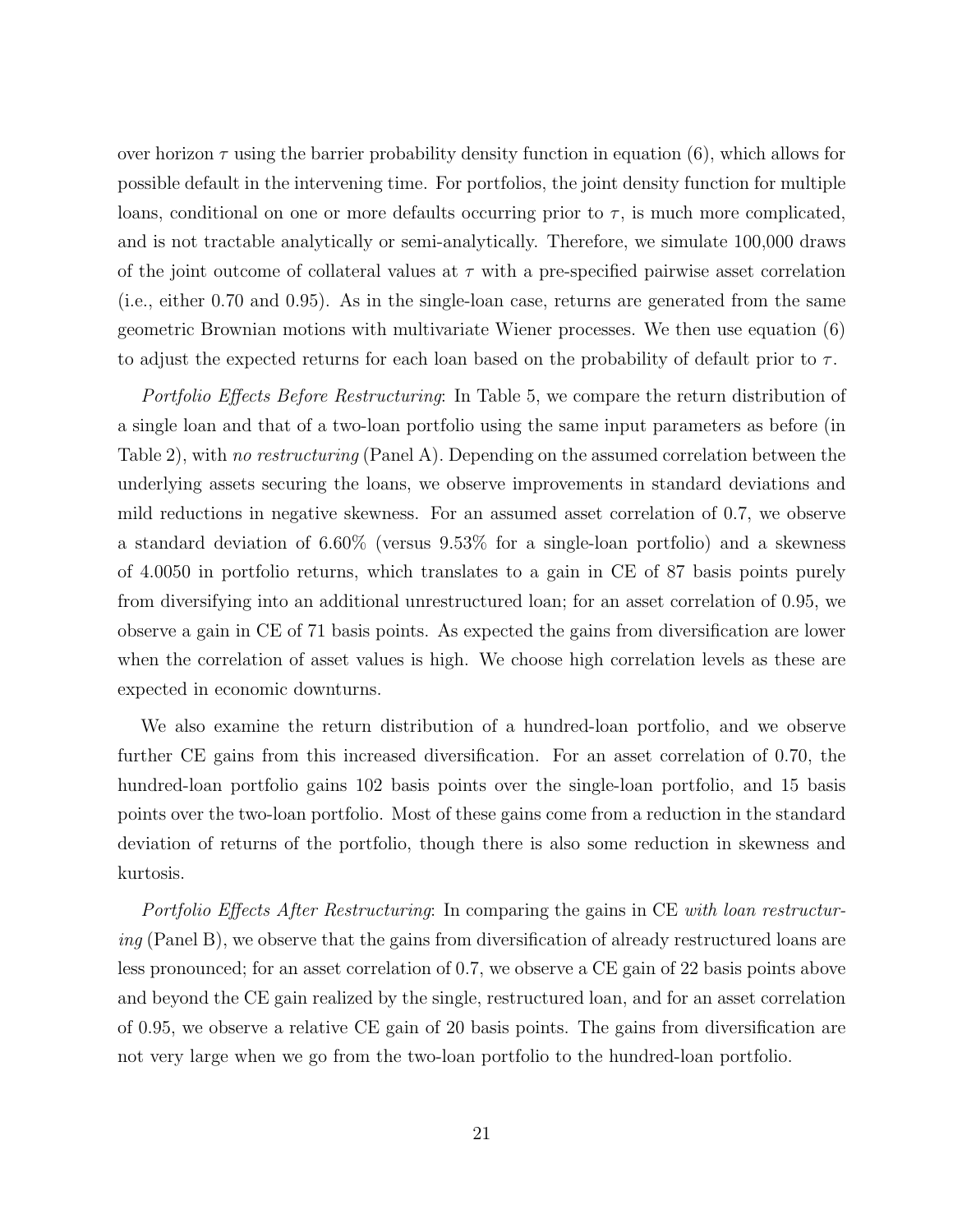As shown in Panel C, further gains accrue when shared appreciation is implemented in the restructuring. With restructured shared equity appreciation loans (SEALs, Panel C), diversification substantially reduces the standard deviation, skewness, and kurtosis of returns when going from a single loan to a diversified portfolio, resulting in a CE yield pick up. But again, the gains come predominantly from restructuring itself and not from diversification. For an asset correlation of 0.7, we observe a CE gain of 27 basis points above and beyond the CE gain realized by the single, restructured loan, and for an asset correlation of 0.95, we observe a relative CE gain of 23 basis points.

Thus, we see that most of the CE gains come from restructuring individual loans. Overall, after restructuring, the gains from diversification are not significant (partly on account of high correlation levels), whereas portfolios of unrestructured loans benefit more from pooling to achieve diversification. Still, when restructured loans are combined into a portfolio, there is a material reduction in standard deviation, skewness, and kurtosis risks, particularly when the correlation across loans is lower. Hence there is some gain in CE when going from a single-loan portfolio to a diversified portfolio.

### 4.4 Ability-to-Pay Risk

Thus far, we have abstracted away from a borrower's *ability* to pay, focusing only on differing levels of a borrower's *willingness* to pay (i.e.,  $\gamma$ ). Recall that the loan value under willingness-to-pay risk was denoted  $P$ . We now explore the risks and returns to debt investors when we introduce ability-to-pay uncertainty. To account for this alternative source of default risk, the loan value with ability-to-pay (ATP) risk is now calculated as:

$$
P_{ATP} = P \cdot \left[ 1 - N \left( \frac{c \cdot L - \mu_I}{\sigma_I} \right) \right] + \phi \cdot H \cdot N \left( \frac{c \cdot L - \mu_I}{\sigma_I} \right),\tag{6}
$$

where  $P$  represents the value of the loan when the borrower's willingness to pay is an issue but his ability to pay is not,  $\mu_I$  represents the borrower's expected annual (normalized to unity) debt service revenue, and  $\sigma_I$  represents revenue uncertainty. Assuming normally distributed income, the probability of an ATP-based default is  $N\left(\frac{c \cdot L - \mu_I}{\sigma_I}\right)$  $\sigma_I$ ), where  $N(\cdot)$  is the cumulative normal distribution function. Hence, the original loan value is multiplied by the probability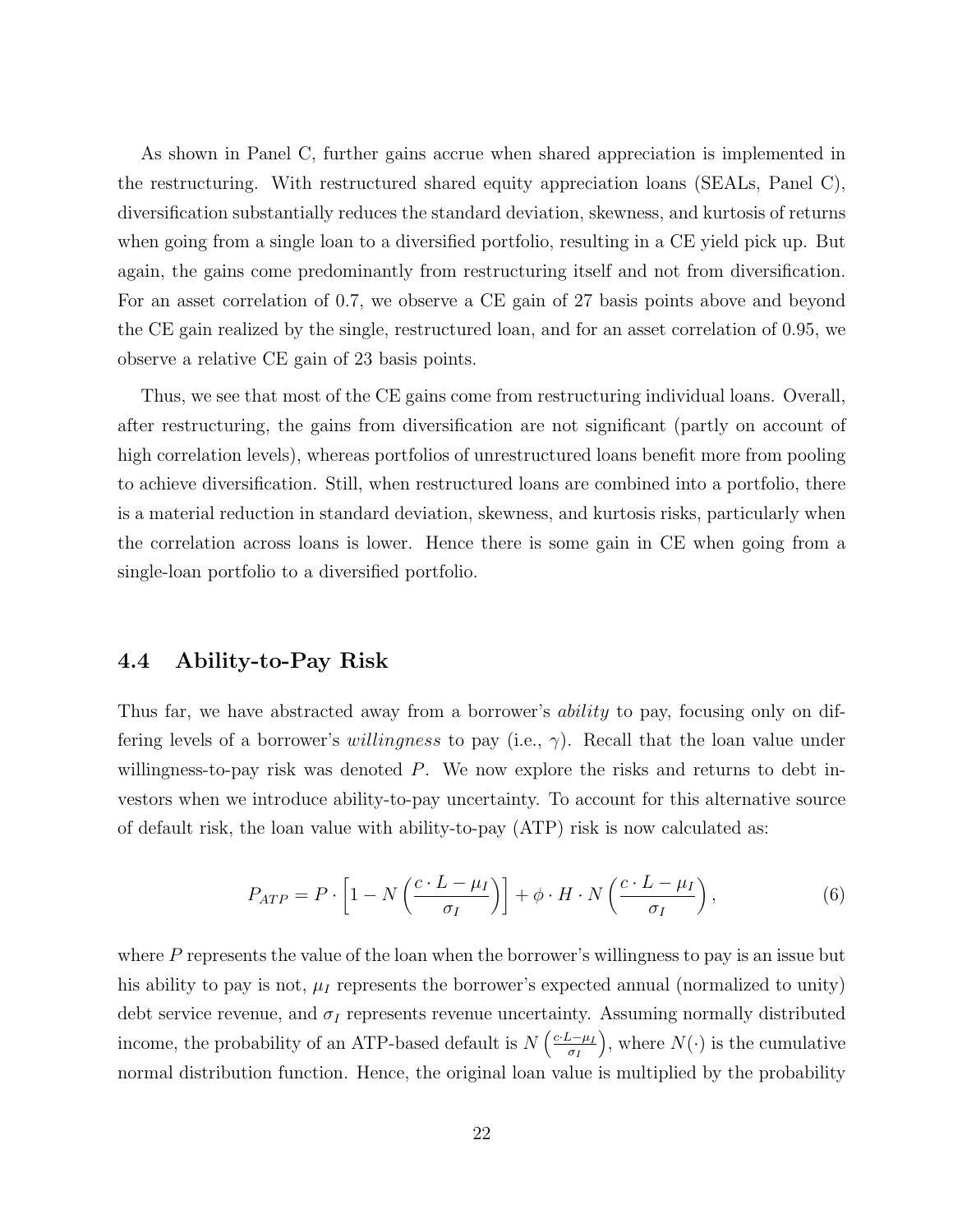that there is no ATP default, plus the recovery value weighted by the probability of an ATP default.<sup>14</sup>

Principal Reduction offers effective restructuring even with ability-to-pay risk: Restructuring by writing down the loan principal L now affects loan pricing not only by lowering the default barrier  $D$ , making it less likely to trigger willingness-to-pay default (see equation (2)), but also by entering the function for the probability of ability-to-pay default (see equation  $(6)$ ), making it less likely as well. In addition, as the coupon-rate c changes, the value-maximizing LTV will also change. Hence, both principal reduction and rate relief interact in the optimized restructuring.

In Table 6, we examine the return distributions under various levels of willingness to pay  $(\gamma = \{0.20, 0.05\})$  when the borrower's expected income is  $\mu_I = 0.12$ , i.e., three times the coupon rate of 0.04, which corresponds to a loan service to income ratio<sup>15</sup> of 0.33 with income uncertainty  $\sigma_I = 0.06$ .

We observe that when the willingness-to-pay parameter is  $\gamma = 0.20$  (Table 6, Panel A), a loan with an original LTV of 1.20 and coupon rate of 0.04 is priced at 1.0370, with an expected return and standard deviation of 5.47% and 16.90%, and a default probability of 44.59% over a one-year horizon (case 1). In comparison this same loan was priced at 1.0548 with a default probability of 37.39% when there was no ATP risk, as shown in Table 1, Panel A. Therefore, the reduction in loan value from ATP risk over and above that from willingness-to-pay risk can be substantial, in this case resulting in a haircut of 178 basis points. If we write down the loan principal such that the value of the loan is maximized (case 2), the default probability decreases to 11.52%, and the new return distribution on this loan has a mean of 15.55% with a standard deviation of 4.48%, which translates to a CE yield pickup of 1,395 basis points.

Rate reduction is not optimal when there is willingness to pay risk: In practice, lenders have been reluctant to make principal reductions in loan renegotiations (Asquith, Gertner, and Scharfstein (1994); Ghent (2011)), but have been willing to provide rate relief. We examine these two alternatives here. If we keep the loan principal fixed and, instead, perform

<sup>&</sup>lt;sup>14</sup>This model for ability to pay risk was introduced in Das  $(2012)$ .

<sup>&</sup>lt;sup>15</sup>In the case of mortgages, the HAMP policy document advocates an HTI (home loan service to income) ratio to support lending of 0.31–0.38.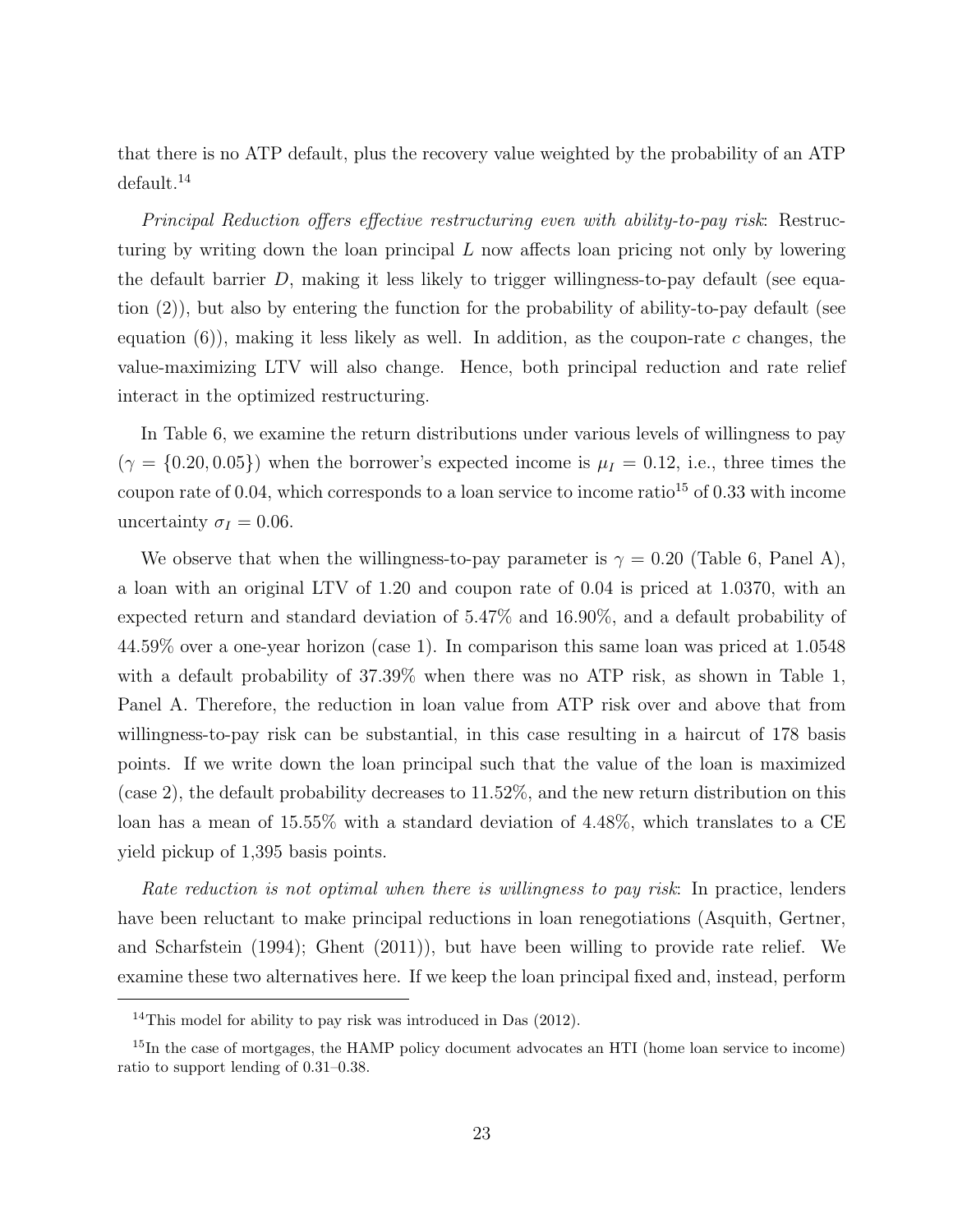a coupon writedown such that the annual loan service payment is the same as in case 2, the new return distribution has a mean of 5.09% with a standard deviation of 16.61%, which translates to a CE yield pickup of −23 basis points, i.e., risk-adjusted for higher moments, the investor is worse off after the restructuring. Thus we see that when restructuring distressed debt, the source of relief to borrowers has very different value implications for investors, after holding the total debt service burden on borrowers the same. In fact, here, loan rate reductions are not optimal approaches for restructuring of loans (i.e., a value-improving coupon-rate reduction does not exist under the given parameters).

Similar observations apply when we explore the yield pickups from principal versus coupon writedowns under a willingness-to-pay default risk parameter of  $\gamma = 0.05$  (Panels B1 and B2). We first consider a loan that is deeply underwater with  $LTV = 1.20$  (Panel B1). In this case, a rate reduction is much worse, and is not effective at all since the borrower defaults with certainty, whereas the principal reduction delivers a higher CE gain of 1,714 basis points. For a loan that is mildly underwater with  $LTV = 1.02$  (Panel B2), the loan value is 1.0185, a haircut of 122 basis points in price when compared to the same loan when there was no ATP risk, which was priced at 1.0307 (Table 1, Panel B). Since negative equity is small and the loan is not as deeply distressed (with a pre-restructuring default probability of 25.25%), the yield pick up from restructuring is lower, amounting to 268 basis points.

Rate reduction is optimal when there is no willingness to pay risk: In Table 7, we isolate the ability-to-pay issue, abstracting away from the borrower's willingness-to-pay. That is, we set the willingness-to-pay default risk parameter to  $\gamma = 100$  so that the default barrier approaches zero (i.e., a borrower is always willing to pay, even as the underlying asset declines in value). Here, we observe substantial CE gains to applying coupon-rate reductions. For instance, when the borrower has an expected income of  $\mu_i = 0.02$  with  $\sigma_i = 0.02$  (Panel A), a loan with  $LTV = 1.20$  and coupon rate of  $c = 0.04$  is priced at 0.9335 (Case 1). Restructuring the loan such that a value-maximizing principal writedown is undertaken (Case 2), yields slight improvements in loan price, holding-period returns, and likelihood of default, with an ultimate CE gain of 13 basis points. However, a coupon writedown such that the annual payment is the same as in the case of the principal writedown (Case 3), yields even greater improvements, with an ultimate CE gain of 100 basis points. Performing a value-maximizing coupon-rate reduction (Case 4) yields the greatest improvements to the investor, with an ultimate CE gain of 1,145 basis points. The value-maximizing reduction in coupon is large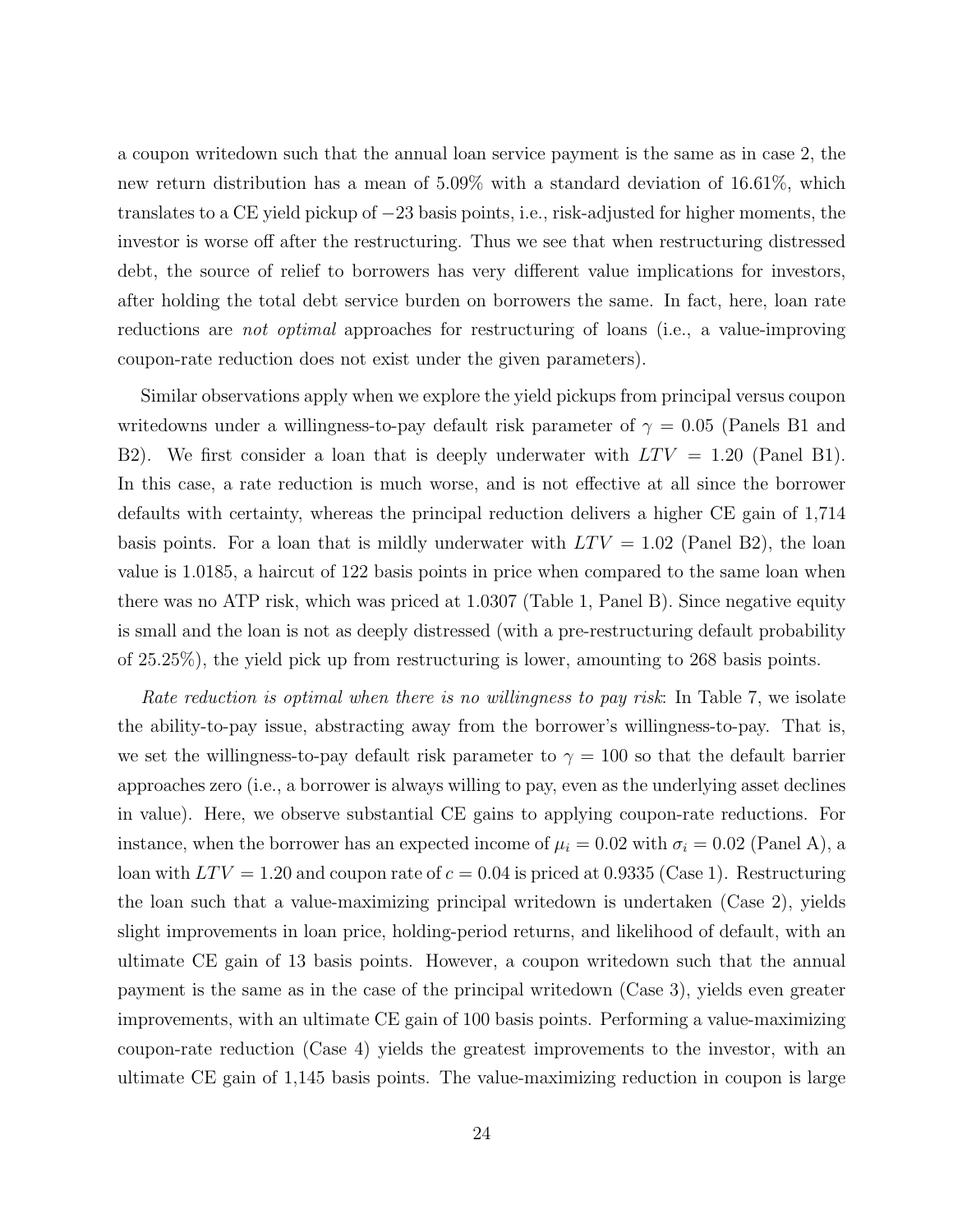enough to be almost coupon forbearance. Thus, we see that coupon-rate reductions add the greatest value when willingness-to-pay is not a concern but ability-to-pay is a serious issue.

### 4.5 Pareto Optimal Gains from Restructuring

Restructuring benefits the borrower (corporation, home owner, or sovereign) through loan relief, either in terms of a reduced interest rate or principal write down, resulting in a lower service burden. Restructuring also benefits the owner of the loan (lender or investor) by eliminating the deadweight costs of bankruptcy, and by mitigating the debt overhang problem. When the investor buys the loan from the original lender, the price negotiated for the transaction determines how the gain from restructuring is shared between both parties.

The benefits to the owners of the loan are expressed in terms of the restructuring yield pick up in preceding sections. This yield pick up, ranging approximately from 1500 to 2800 basis points, does not include gains to the borrower. Therefore, the aggregate benefits of restructuring are understated in our analysis. This makes the case for imposition of eminent domain even more compelling. Additionally, by mitigating possible contagious default across borrowers, systemic risk is reduced, and societal value is preserved. These gains are also not factored in. This massively Pareto optimal solution, often impeded by inefficient distressed debt markets, calls for regulatory action or redesign of debt markets.

### 5 Concluding Discussion

This paper discusses how to restructure a portfolio of distressed debt, what the gains are from doing so, and attributes these gains to restructuring and portfolio effects. We develop a model for the pricing and optimal restructuring of distressed debt portfolios, i.e., loans that are underwater and at risk of borrower default, where willingness to pay and ability to pay are at issue. Debt restructuring involves optimization where the investor has control over the return distribution of distressed debt via restructuring. It also requires optimization over all moments, not just mean and variance. Even under moderate deadweight costs of bankruptcy, restructured debt return distributions are very attractive to fixed-income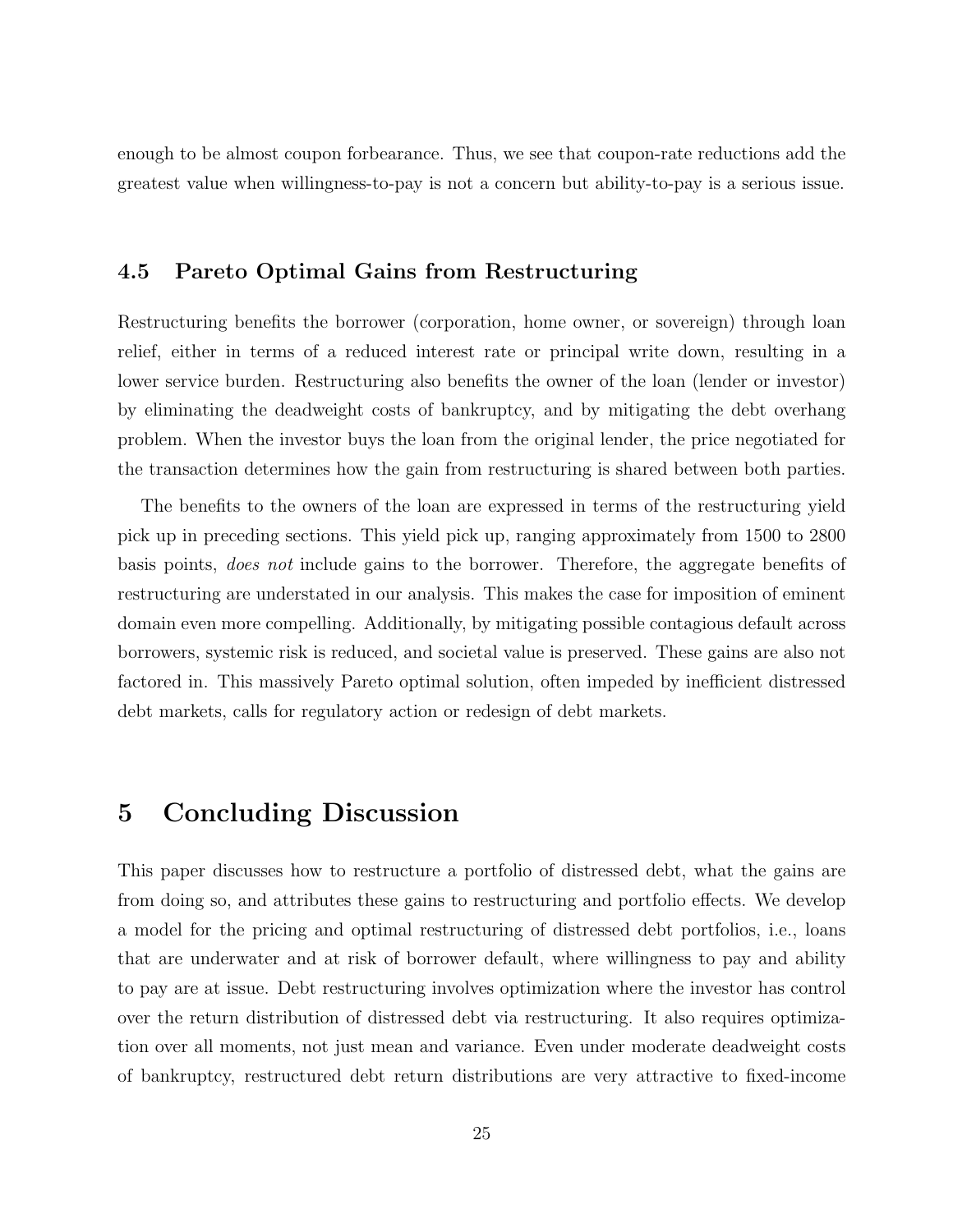investors, with yield pick-ups in the hundreds of basis points. Furthermore, the shared appreciation feature matches investors' skewness preference. Diversification of restructured loans results in additional, though modest, gains in certainty equivalent basis points. The approach is general enough to be broadly applicable, applying to distressed sovereign, corporate, and mortgage debt. The general use of eminent domain to clear the securitization induced restructuring logjam and effect market-wide change is feasible because the gains from restructuring are huge, and result in a Pareto optimal outcome for all parties concerned.

The source of these restructuring gains can be elucidated and modulated in the model, and derives from careful management of the default put option held by the borrower, and to a lesser extent, from diversification of the higher-order risk moments. In addition, the model also exposes and mitigates the incentive issues that also affect loan value. Specifically, the lender's gains from restructuring are not simply due to staving off the deadweight costs of default; the fact that restructuring resuscitates hope of some gain for the borrower on the upside is just as crucial. Principal write-downs incentivize the borrower to maintain the value of the underlying collateral so that the lender stands to gain as well.

This reasoning provides the basis for advocating debt forgiveness in poorly performing countries in Europe in the current financial crisis. That is, "[w]hen a country's obligations exceed the amount it is likely to be able to pay, these obligations act like a high marginal tax rate on the country: if it succeeds in doing better than expected, the main benefits will accrue, not to the country, but to its creditors. This fact discourages the country from doing well at two levels. First, the government of a country will be less likely to be willing to take painful or politically unpalatable measures to improve economic performance if the benefits are likely to go to foreign creditors in any case. Second, the burden of the national debt will fall on domestic residents through taxation, and importantly through taxation of capital; so the overhang of debt acts as a deterrent to investment."(Krugman (1988)). In other words, mitigating the debt overhang problem (Myers (1977)) through principal restructuring is key.

In an environment of active de-leveraging, the gains from restructuring debt portfolios in an optimal manner, spread over the entire economy, are huge. The gains from these policy prescriptions are understated in our model because it does not account for the feedback effect of preventing default on supporting asset values in the case of home, corporate, or sovereign debt. In sum, active restructuring through the imposition of eminent domain reduces further losses from contagion and mitigates systemic default risk.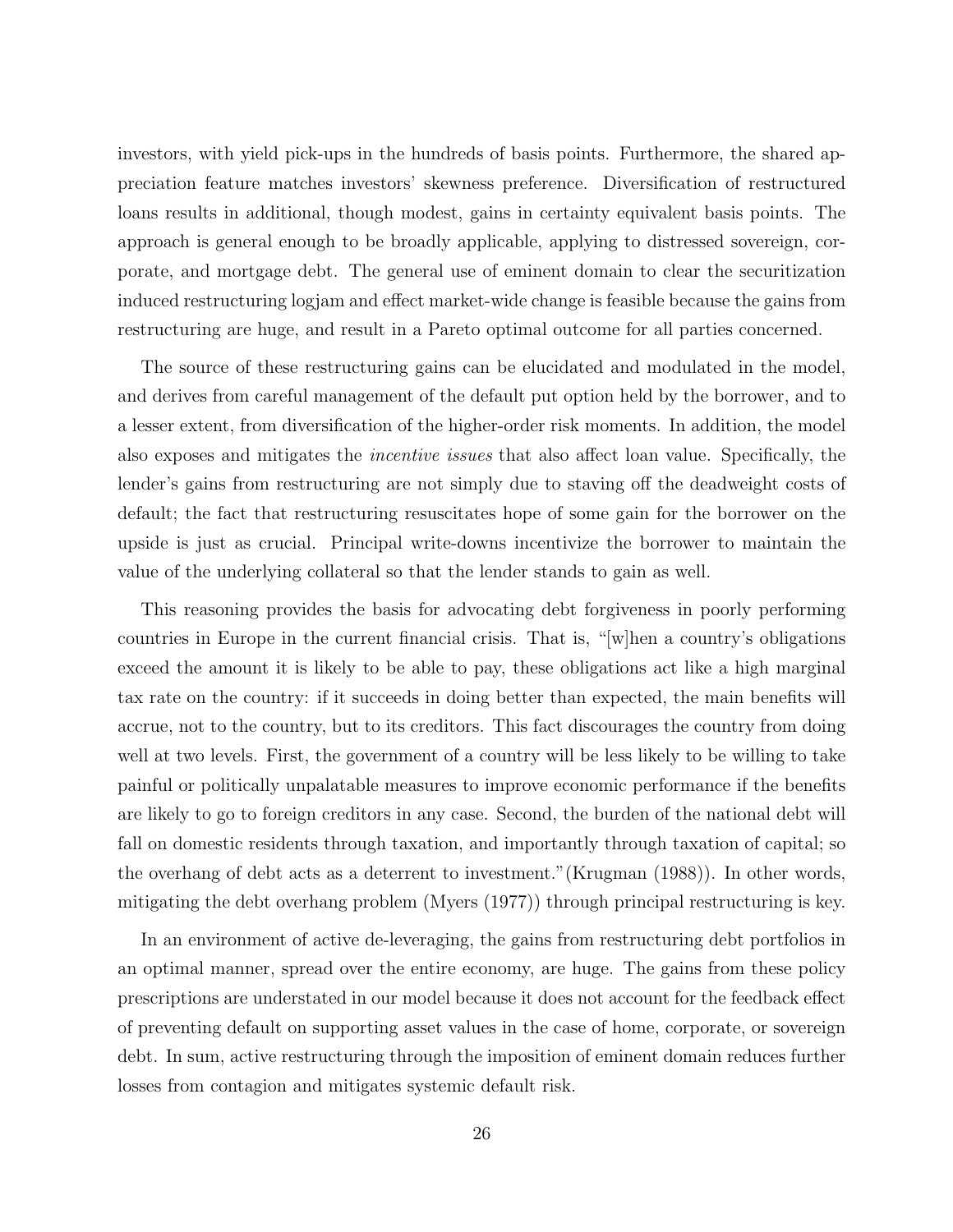### Figure 1:

Loan value for varying levels of  $LTV$  with no upside sharing by the lender and where ability-to-pay is not an issue. The input parameters are  $H = 1$ ,  $r_f = 0.02$ ,  $T =$ 5 years, recovery rate  $\phi = 0.9$ , volatility  $\sigma = 0.04$ , default risk parameter  $\gamma =$  $\{0.05, 0.20\}$ , and coupon rate  $c = 0.04$ . We used  $n = 100$  periods on the tree.

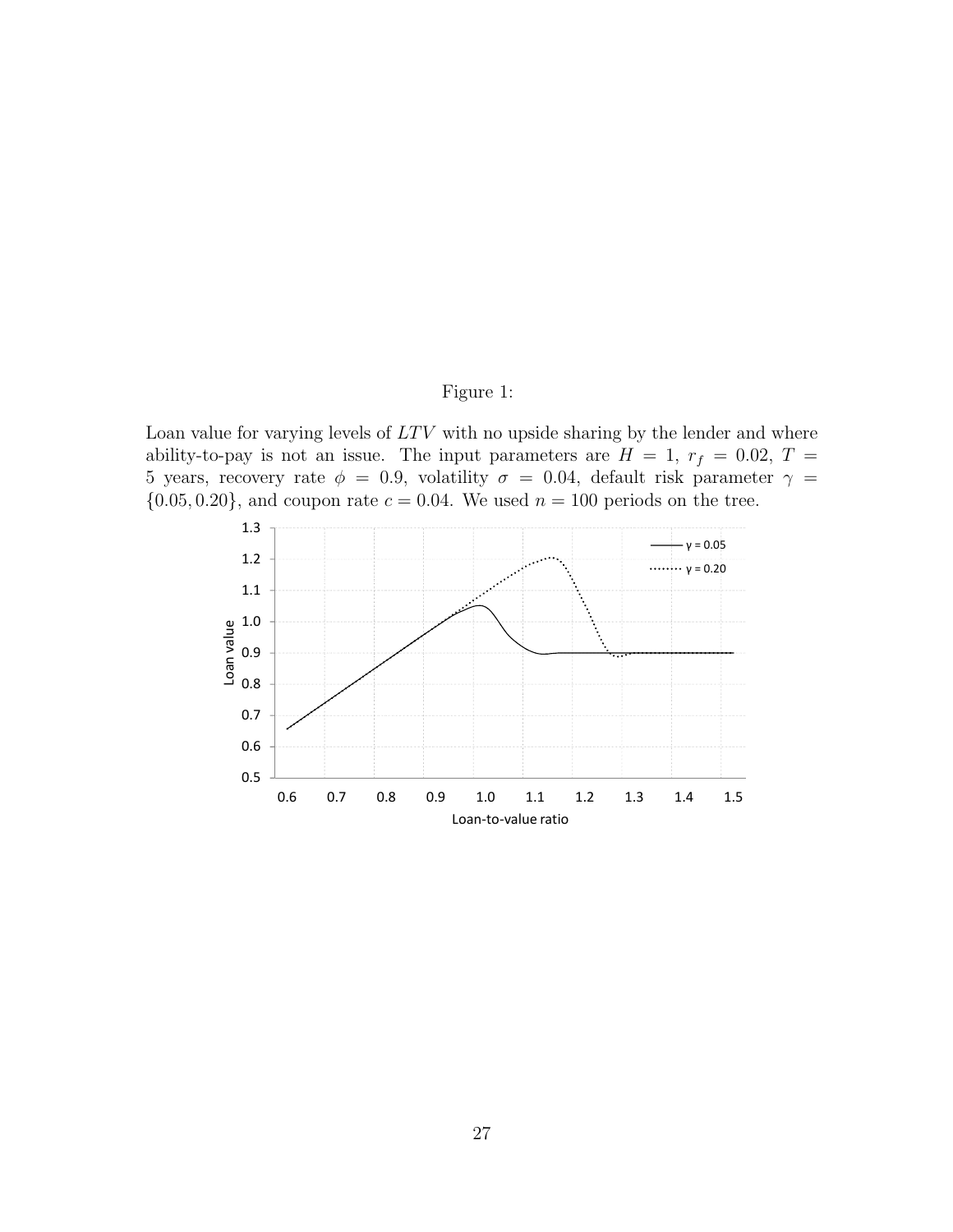### Figure 2:

Loan value for varying levels of  $H$  with no upside sharing by the lender and where ability-to-pay is not an issue. The input parameters are  $r_f = 0.02$ ,  $T = 5$  years, recovery rate  $\phi = 0.9$ , volatility  $\sigma = 0.04$ , default risk parameter  $\gamma = 0.20$ , and coupon rate  $c = 0.04$ . We used  $n = 100$  periods on the tree. Note that when H is high and default risk is negligible the loan trades above par given the coupon rate is higher than the discount rate.

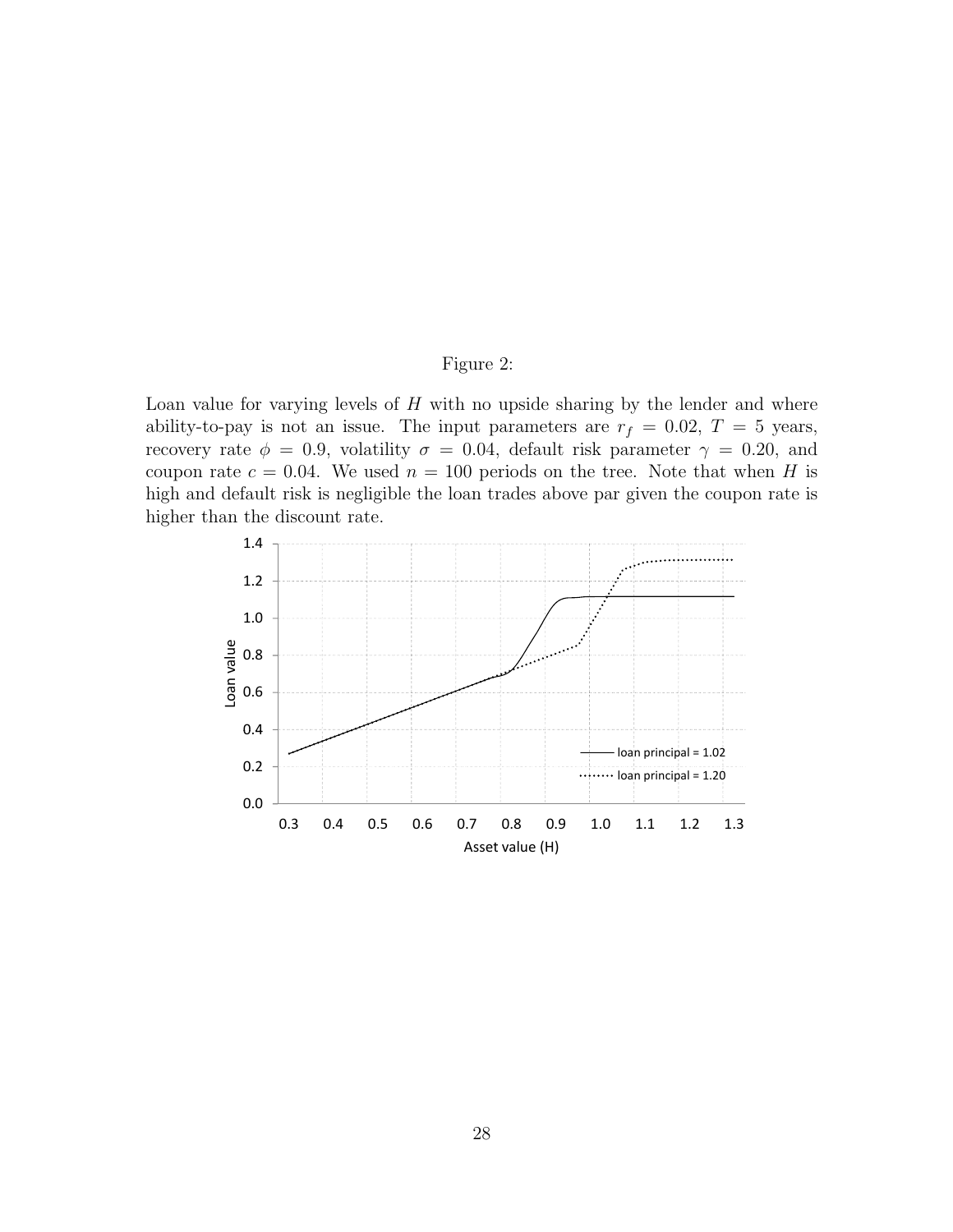#### Figure 3:

Loan value for varying levels of  $\gamma$  with no upside sharing by the lender and where ability-to-pay is not an issue. The input parameters are  $H = 1$ ,  $r_f = 0.02$ ,  $T = 5$ years, recovery rate  $\phi = 0.9$ , volatility  $\sigma = 0.04$ , and coupon rate  $c = 0.04$ . We used  $n = 100$  periods on the tree. Note that when H is high and default risk is negligible the loan trades above par given the coupon rate is higher than the discount rate.

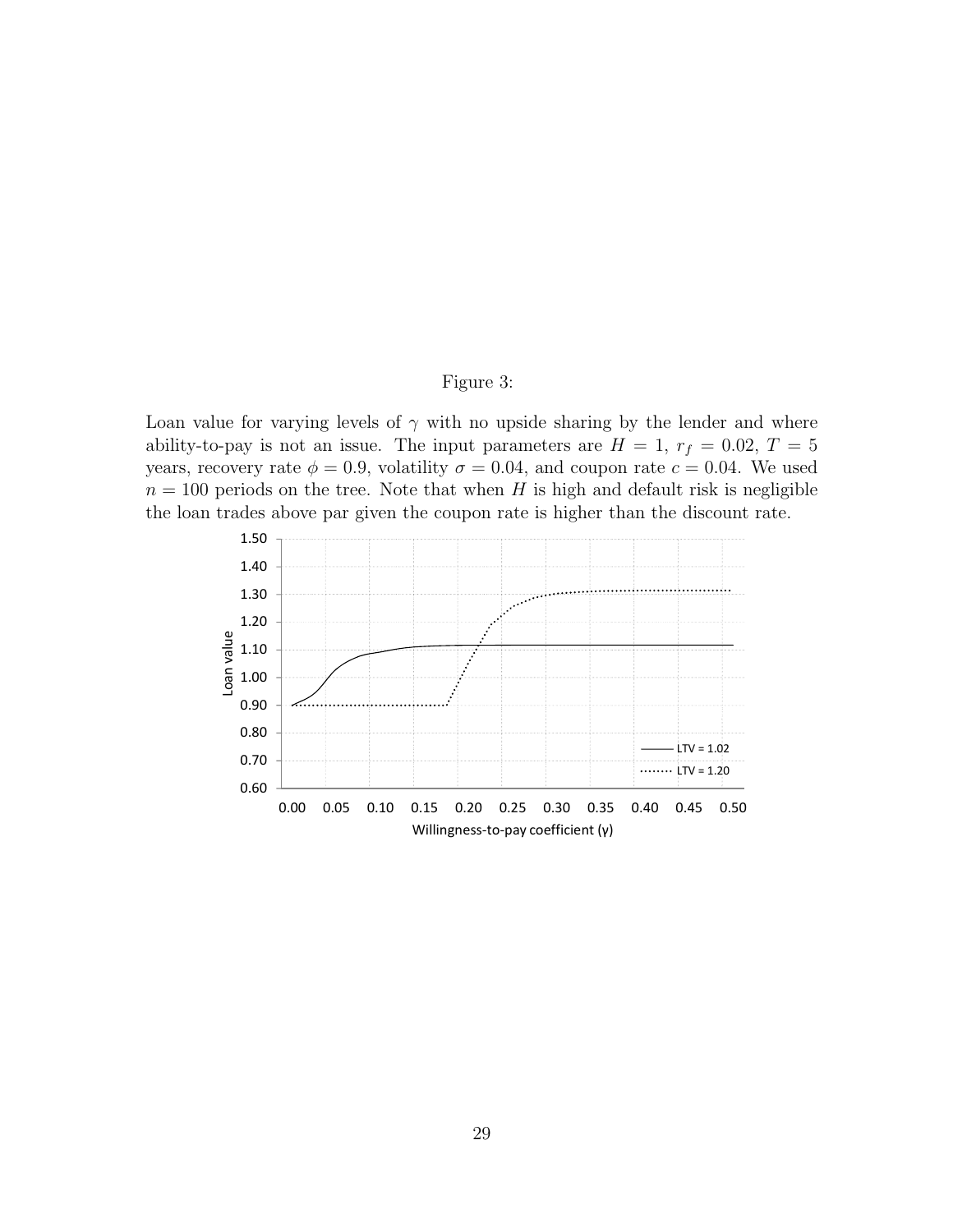### Figure 4:

Return distribution over a one-year holding period on a restructured loan with an initial  $LTV$  of 1.20 and purchase price of 1.0548, where ability to pay is not an issue and the willingness-to-pay default risk parameter is  $\gamma = 0.20$ . This graph compares the pre- and post-restructuring return distributions as outlined in Panel A of Table 3. Notice how the default tail shortens as we go from the original loan to the restructured one to the SEAL.

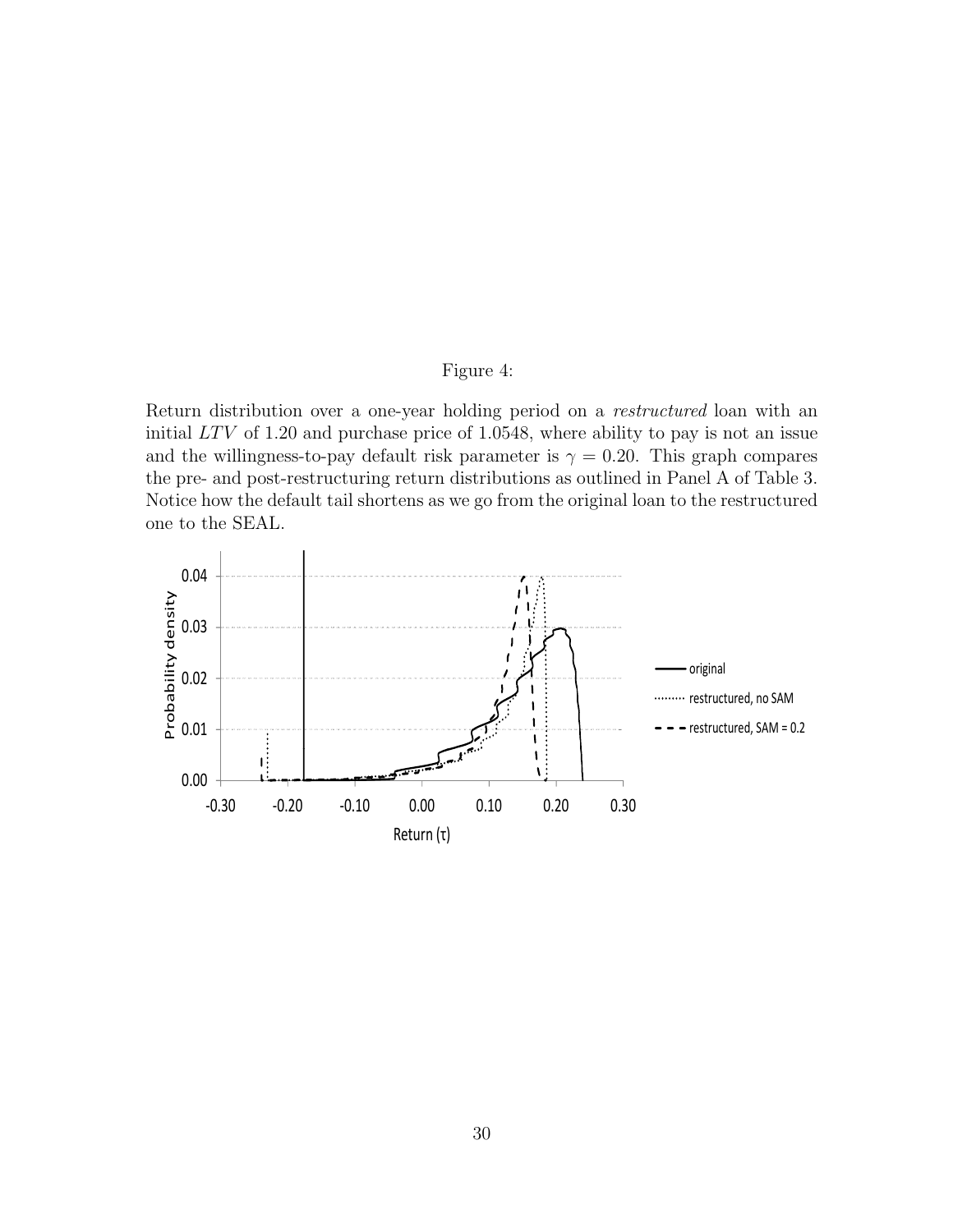#### Table 1:

Probability of default, expected return, standard deviation, skewness, and kurtosis over a one-year holding period on an underwater loan with  $L=LTV=1.20$  with no upside sharing by the lender and where ability-to-pay is not an issue. We compare return distributions under two different willingness-to-pay parameters:  $\gamma = 0.20$  (Panel A), and  $\gamma = 0.05$  (Panel B). The remaining input parameters are  $H = 1$ ,  $r_f = 0.02$ ,  $T = 5$  years, recovery rate  $\phi = \{0.7, 0.9\}$ , growth rate  $\mu = 0.04$ , volatility  $\sigma = 0.04$ , and coupon rate  $c = 0.04$ . We used  $n = 100$  periods on the tree for loan pricing. "-D-" indicates that the loan will be in default from the outset and no return is earned.

|  |                                            |  | LTV Price Pr(Def) Mean Stdev Skew Kurt                                                            |        |
|--|--------------------------------------------|--|---------------------------------------------------------------------------------------------------|--------|
|  |                                            |  | Panel A. Willingness-to-pay parameter $\gamma = 0.20$                                             |        |
|  |                                            |  |                                                                                                   |        |
|  | Under default recovery rate $\phi = 0.7$ : |  |                                                                                                   |        |
|  |                                            |  | 1.02  1.1161  0.00%  0.0204  0.0016  -13.0226  304.8644                                           |        |
|  |                                            |  | 1.20  0.9331  37.39%  0.0699  0.2952  -0.4272  1.2703                                             |        |
|  |                                            |  |                                                                                                   |        |
|  | Under default recovery rate $\phi = 0.9$ : |  |                                                                                                   |        |
|  |                                            |  | 1.02 1.1165 0.00% 0.0203 0.0010 -13.1706 311.0446                                                 |        |
|  |                                            |  | 1.20  1.0548  37.39%  0.0565  0.1835  -0.4217  1.2705                                             |        |
|  |                                            |  |                                                                                                   |        |
|  |                                            |  |                                                                                                   |        |
|  |                                            |  | Panel B. Willingness-to-pay parameter $\gamma = 0.05$                                             |        |
|  |                                            |  |                                                                                                   |        |
|  | Under default recovery rate $\phi = 0.7$ : |  |                                                                                                   |        |
|  |                                            |  | $1.02 \quad 0.9577 \quad \ 17.55\% \quad 0.0429 \quad 0.1850 \quad \  -1.4784 \quad \quad 3.4355$ |        |
|  |                                            |  | 1.20 $0.7000$ $100.00\%$ -D- -D- -D-                                                              | $-D$ - |
|  |                                            |  |                                                                                                   |        |
|  | Under default recovery rate $\phi = 0.9$ : |  |                                                                                                   |        |
|  |                                            |  | $1.02$ $1.0307$ $17.55\%$ $0.0337$ $0.0953$ $-1.4875$ $3.4568$                                    |        |
|  |                                            |  |                                                                                                   |        |
|  | 1.20 $0.9000$ $100.00\%$ -D- -D-           |  | $-D-$                                                                                             | $-D$ - |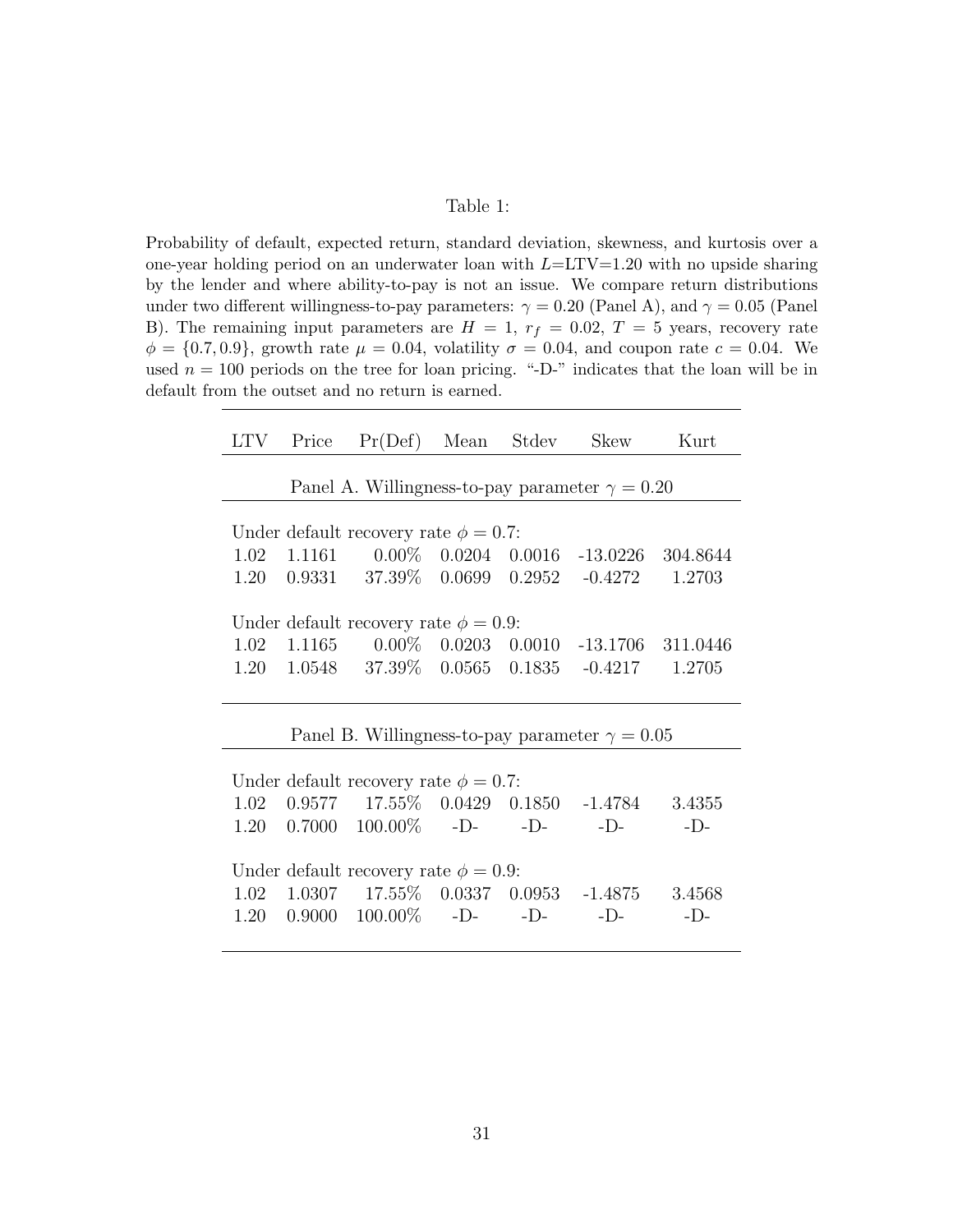|          | a single loan with an original LTV of 1.02 and where the default recovery rate is $\phi = 0.9$ and<br>does not lead to an improvement in the loan value, and hence no restructuring is undertaken.                                                                                                                                                                                                                                                                                                                                                                                                                                                                                                                                                                                                                                                                                                                                                                                                                                                                                                                                                                                                                                                                                                                                                                                                                                                                                                                                                                                                                                                                               | 50                                        |                                                                    |                    |                    |                            |                     |                                                                    |           | 294                 | 411                        | 297                 |
|----------|----------------------------------------------------------------------------------------------------------------------------------------------------------------------------------------------------------------------------------------------------------------------------------------------------------------------------------------------------------------------------------------------------------------------------------------------------------------------------------------------------------------------------------------------------------------------------------------------------------------------------------------------------------------------------------------------------------------------------------------------------------------------------------------------------------------------------------------------------------------------------------------------------------------------------------------------------------------------------------------------------------------------------------------------------------------------------------------------------------------------------------------------------------------------------------------------------------------------------------------------------------------------------------------------------------------------------------------------------------------------------------------------------------------------------------------------------------------------------------------------------------------------------------------------------------------------------------------------------------------------------------------------------------------------------------|-------------------------------------------|--------------------------------------------------------------------|--------------------|--------------------|----------------------------|---------------------|--------------------------------------------------------------------|-----------|---------------------|----------------------------|---------------------|
|          |                                                                                                                                                                                                                                                                                                                                                                                                                                                                                                                                                                                                                                                                                                                                                                                                                                                                                                                                                                                                                                                                                                                                                                                                                                                                                                                                                                                                                                                                                                                                                                                                                                                                                  | $\mathop{\rm E}\nolimits[\rm{U}(\rm{W})]$ |                                                                    | $-0.4803$          |                    |                            |                     |                                                                    | $-0.4828$ | $-0.4556$           | $-0.4454$                  | $-0.4553$           |
|          |                                                                                                                                                                                                                                                                                                                                                                                                                                                                                                                                                                                                                                                                                                                                                                                                                                                                                                                                                                                                                                                                                                                                                                                                                                                                                                                                                                                                                                                                                                                                                                                                                                                                                  | Kurt                                      |                                                                    | 311.0446           |                    |                            |                     |                                                                    | 3.4568    | 31.0385             | 26.0038                    | 37.1428             |
|          |                                                                                                                                                                                                                                                                                                                                                                                                                                                                                                                                                                                                                                                                                                                                                                                                                                                                                                                                                                                                                                                                                                                                                                                                                                                                                                                                                                                                                                                                                                                                                                                                                                                                                  | Skew                                      | Panel A. Willingness-to-pay default risk parameter $\gamma = 0.20$ | $0.0010 - 13.1706$ |                    |                            |                     | Panel B. Willingness-to-pay default risk parameter $\gamma = 0.05$ | $-1.4875$ | $-5.0453$           | $-4.4276$                  | $-5.5332$           |
|          |                                                                                                                                                                                                                                                                                                                                                                                                                                                                                                                                                                                                                                                                                                                                                                                                                                                                                                                                                                                                                                                                                                                                                                                                                                                                                                                                                                                                                                                                                                                                                                                                                                                                                  | Stdev                                     |                                                                    |                    |                    |                            |                     |                                                                    | 0.0953    | 0.0391              | 0.0430                     | 0.0361              |
| Table 2: |                                                                                                                                                                                                                                                                                                                                                                                                                                                                                                                                                                                                                                                                                                                                                                                                                                                                                                                                                                                                                                                                                                                                                                                                                                                                                                                                                                                                                                                                                                                                                                                                                                                                                  | Mean                                      |                                                                    | 0.0203             |                    |                            |                     |                                                                    | 0.0337    | 0.0505              | 0.0630                     | 0.0504              |
|          |                                                                                                                                                                                                                                                                                                                                                                                                                                                                                                                                                                                                                                                                                                                                                                                                                                                                                                                                                                                                                                                                                                                                                                                                                                                                                                                                                                                                                                                                                                                                                                                                                                                                                  | Pr(Def)                                   |                                                                    | $0.00\%$           |                    |                            |                     |                                                                    | 17.55%    | $1.84\%$            | $1.84\%$                   | $1.56\%$            |
|          |                                                                                                                                                                                                                                                                                                                                                                                                                                                                                                                                                                                                                                                                                                                                                                                                                                                                                                                                                                                                                                                                                                                                                                                                                                                                                                                                                                                                                                                                                                                                                                                                                                                                                  | Price                                     |                                                                    | 1.1165             |                    |                            |                     |                                                                    | 1.0307    | 1.0539              | 1.0641                     | 1.0518              |
|          |                                                                                                                                                                                                                                                                                                                                                                                                                                                                                                                                                                                                                                                                                                                                                                                                                                                                                                                                                                                                                                                                                                                                                                                                                                                                                                                                                                                                                                                                                                                                                                                                                                                                                  | LTV                                       |                                                                    | 1.020000           |                    |                            |                     |                                                                    | 1.020000  | 0.987469            | 0.977643                   | 0.985308            |
|          | $\gamma = 0.20$ (Panel A), and $\gamma = 0.05$ (Panel B). We assume a riskless rate of $r_f = 0.02$ , and we use $n = 100$ periods on the tree<br>before restructuring; (2) after restructuring, i.e., after writing down the debt to a level where the LTV is such that the<br>investment relative to that of the original loan is maximized. When restructuring entails shared appreciation, we set the<br>utility function, $U(W) = W^{1-\beta}/(1-\beta)$ , $W = 1 + R$ ) relative to the base case loan before restructuring. "--" indicates<br>ability-to-pay is not an issue. We optimize a loan where the initial home value is normalized to $H = 1$ , and the loan<br>balance is $L = 1.02$ . Remaining loan maturity is $T = 5$ years, recovery rate $\phi = 0.9$ , home price volatility is $4\%$ , and<br>for loan pricing. Returns on the loan are computed assuming an investment horizon of $\tau = 1$ year and a home price growth<br>the coupon rate on the loan is 4%. We compare optimization outcomes using two different willingness-to-pay parameters:<br>loan value is optimized. (3) after writing down the debt to a level such that the certainty equivalent of the restructured<br>strike $K = 1$ . The overall probability of default as well as mean, standard deviation, skewness, and kurtosis of the return<br>distribution with horizon $\tau$ are provided below. The certainty equivalents ( $CE$ ) are computed for $\beta = 3$ (in a CRRA<br>rate of $\mu = 0.04$ . We calculate the returns and expected utilities from holding this loan in each of the following cases: (1)<br>Optimization outcomes for<br>that reduction in principal | Case                                      |                                                                    | 1: Before          | 2a: After (no SEAL | 0.2<br>2b: After, $SEAL =$ | 3: Max CE (no SEAL) |                                                                    | 1: Before | 2a: After (no SEAL) | 0.2<br>2b: After, $SEAL =$ | 3: Max CE (no SEAL) |
|          |                                                                                                                                                                                                                                                                                                                                                                                                                                                                                                                                                                                                                                                                                                                                                                                                                                                                                                                                                                                                                                                                                                                                                                                                                                                                                                                                                                                                                                                                                                                                                                                                                                                                                  |                                           |                                                                    |                    |                    |                            |                     |                                                                    |           |                     |                            |                     |

Note: The CE pickups for  $\beta = 5$  are 399, 513, and 405, respectively.

Note: The CE pickups for  $\beta=5$  are 399, 513, and 405, respectively.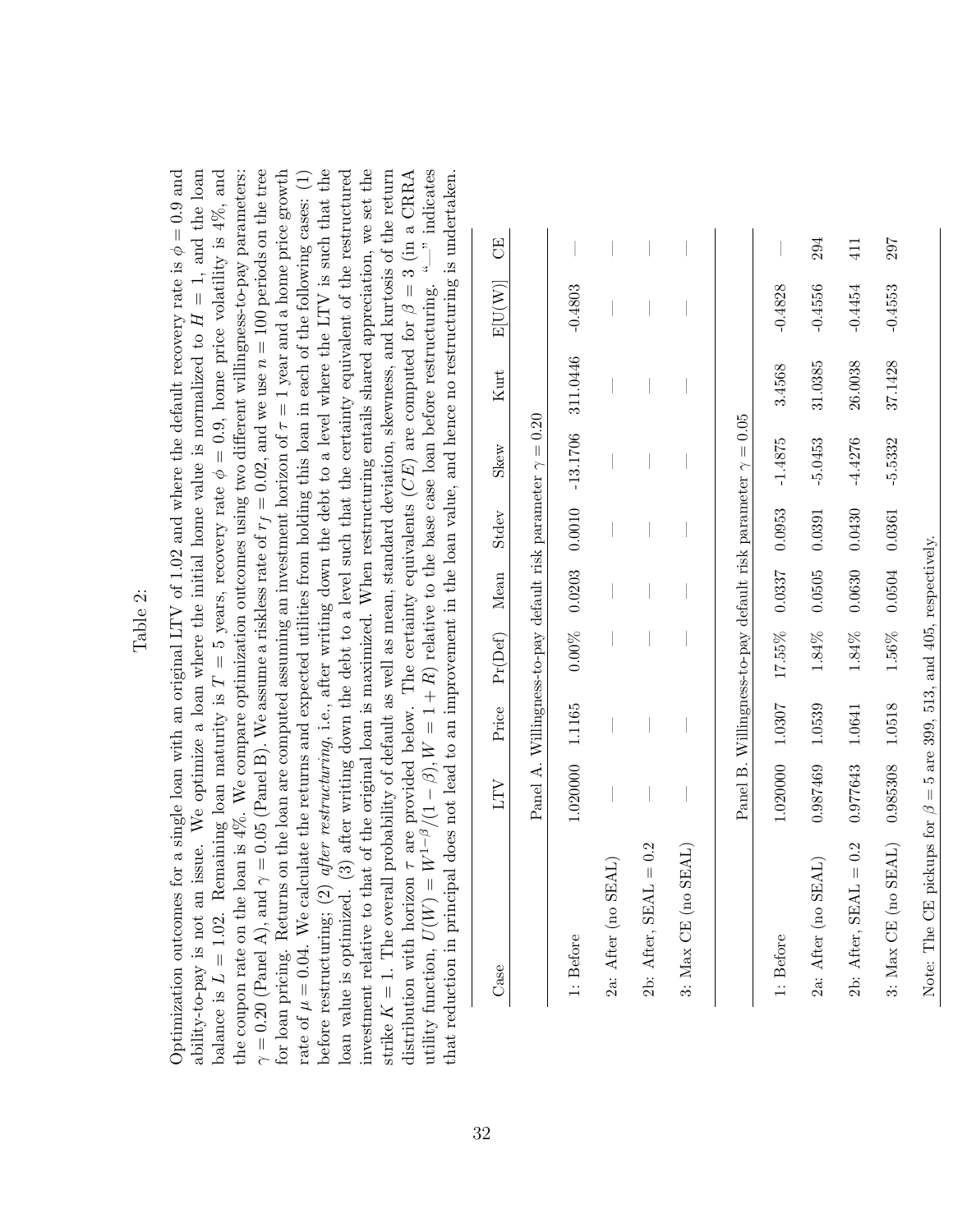| c |  |
|---|--|
| ↻ |  |
| ᇰ |  |
| a |  |
| ŀ |  |

Optimization outcomes for a single loan with an original LTV of 1.20. All other parameters are the same as in Table 2. "D" indicates that the loan is in default and no return is earned. Optimization outcomes for a single loan with an original LTV of 1.20. All other parameters are the same as in Table 2. "D" indicates that the loan is in default and no return is earned.

| Case                                                                         | LTV      | Price  | Pr(Def)                                                            | Mean     | Stdev                       | Skew      | Kurt    | E[U(W)]   | 5     |
|------------------------------------------------------------------------------|----------|--------|--------------------------------------------------------------------|----------|-----------------------------|-----------|---------|-----------|-------|
|                                                                              |          |        | Panel A. Willingness-to-pay default risk parameter $\gamma = 0.20$ |          |                             |           |         |           |       |
| 1: Before                                                                    | 1.200000 | 1.0548 | 37.39%                                                             |          | $0.0565$ $0.1835$ $-0.4217$ |           | 1.2705  | $-0.4957$ |       |
| 2a: After (no SEAL)                                                          | 1.137059 | 1.2081 | $0.91\%$                                                           | 0.1653   | 0.0467                      | $-6.1968$ | 49.1991 | $-0.3709$ | 1,560 |
| 2b: After, $SEAL = 0.2$                                                      | 1.082747 | 1.1816 | 0.43%                                                              | 0.1432   | 0.0360                      | $-6.2857$ | 59.5938 | $-0.3842$ | 1,359 |
| 3: $Max$ CE (no SEAL) 1.131110                                               |          | 1.2022 | 0.59%                                                              | 0.1650   | 0.0383                      | $-7.5355$ | 73.5909 | $-0.3703$ | 1,571 |
| Note: The CE pickups for $\beta = 5$ are 1903, 1720, and 1930, respectively. |          |        |                                                                    |          |                             |           |         |           |       |
|                                                                              |          |        | Panel B. Willingness-to-pay default risk parameter $\gamma = 0.05$ |          |                             |           |         |           |       |
| 1: Before                                                                    |          |        | 1.200000 0.9000 100.00%                                            | $\Delta$ | Ļ                           | Ą         | Ļ       | $-0.5000$ |       |
| 2a: After (no SEAL)                                                          | 0.987469 | 1.0539 | 1.84%                                                              | 0.1861   | 0.0391                      | $-5.0453$ | 31.0385 | $-0.3569$ | 1,836 |
| 2b: After, $SEAL = 0.2$                                                      | 0.977643 | 1.0641 | 1.84%                                                              | 0.1986   | 0.0430                      | $-4.4276$ | 26.0038 | $-0.3498$ | 1,956 |
| 3: $Max$ CE $(no$ SEAL)                                                      | 0.985308 | 1.0518 | 1.56%                                                              | 0.1860   | 0.0361                      | $-5.5332$ | 37.1428 | $-0.3568$ | 1,839 |
| Note: The CE pickups for $\beta = 5$ are 1813, 1929, and 1819, respectively. |          |        |                                                                    |          |                             |           |         |           |       |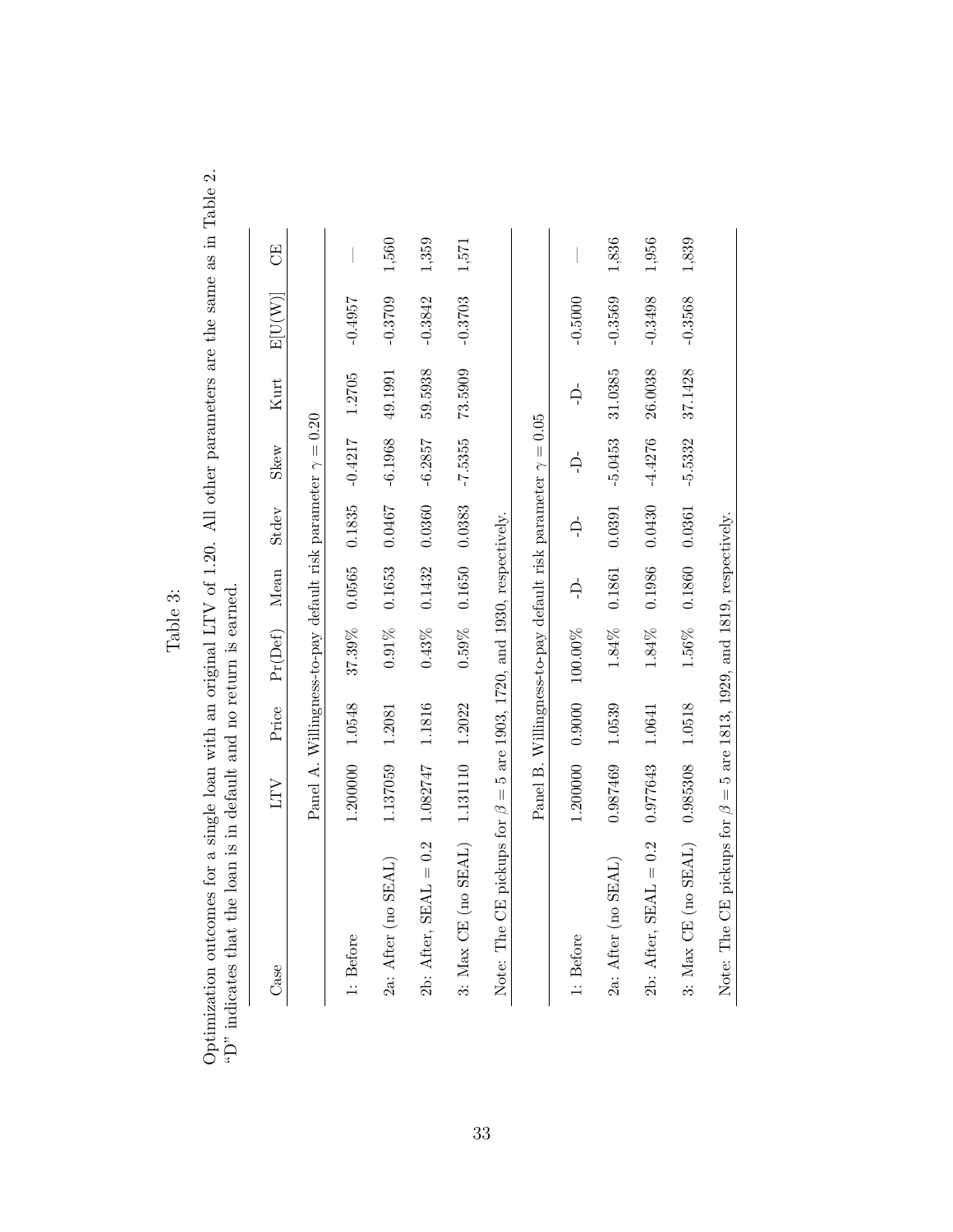| r.<br>4      |  |
|--------------|--|
| $\mathbf{e}$ |  |
| ≏<br>L       |  |
| ್ಸ<br>⊢      |  |

under varying home price growth rates. For illustrative purposes, we consider the more conservative default recovery rate eters as in Table 3, we now compare pre- and post-restructuring loan return distributions over a one-year holding period of  $\phi = 0.9$ . The certainty equivalents (*CE*) are computed relative to the base case loan before restructuring. For each case, the principal writedown is determined such that the certainty equivalent of the restructured investment relative to Probability of default and loan return distributions under falling or stagnating home values. Using the same loan param-Probability of default and loan return distributions under falling or stagnating home values. Using the same loan parameters as in Table 3, we now compare pre- and post-restructuring loan return distributions over a one-year holding period under varying home price growth rates. For illustrative purposes, we consider the more conservative default recovery rate of  $\phi = 0.9$ . The certainty equivalents  $(CE)$  are computed relative to the base case loan before restructuring. For each case, the principal writedown is determined such that the certainty equivalent of the restructured investment relative to that of the original loan is maximized. "D" indicates that the loan is in default and no return is earned. that of the original loan is maximized. "D" indicates that the loan is in default and no return is earned.

| $E[U(W)]$ CE (bps) |                                               | 2,859<br>2,528                                                                                                         | 1,112<br>1,101                                                                                                         |                                           | 2,220<br>2,471                                                                                                         | 1,488<br>1,552                                                                                                         |
|--------------------|-----------------------------------------------|------------------------------------------------------------------------------------------------------------------------|------------------------------------------------------------------------------------------------------------------------|-------------------------------------------|------------------------------------------------------------------------------------------------------------------------|------------------------------------------------------------------------------------------------------------------------|
|                    |                                               | $-0.7017$<br>$-0.4244$<br>$-0.4471$                                                                                    | $-0.5000$<br>$-0.4057$<br>$-0.4049$                                                                                    |                                           | $-0.6153$<br>$-0.3956$<br>$-0.4120$                                                                                    | $-0.5000$<br>$-0.3789$<br>$-0.3747$                                                                                    |
| Kurt               |                                               | 53.0809<br>27.0505<br>9.2264                                                                                           | 13.1526<br>21.1978<br>$\overline{a}$                                                                                   |                                           | 35.1217<br>30.8962<br>1.7898                                                                                           | 19.5587<br>17.2173<br>Ą                                                                                                |
| Skew               |                                               | $-4.3976$<br>$-6.1684$<br>2.8043                                                                                       | $-3.0786$<br>$-4.0265$                                                                                                 |                                           | $-5.1935$<br>$-4.7354$<br>0.8179                                                                                       | $-3.5649$<br>$-3.9314$<br>Ą                                                                                            |
| Stdev              |                                               | 0.0543<br>0.0411                                                                                                       | 0.0546<br>0.0440                                                                                                       |                                           | 0.0526<br>0.0541                                                                                                       | 0.0502<br>0.0472<br>$\overline{a}$                                                                                     |
| Mean               |                                               | $89.55\%$ -0.1448 0.0951<br>0.0890<br>0.0637                                                                           | 0.1163<br>0.1134<br>$\overline{a}$                                                                                     |                                           | $66.43\%$ -0.0631 0.1631<br>0.1302<br>0.1071                                                                           | 0.1593<br>0.1525<br>Ŗ                                                                                                  |
| $Pr(\text{Def})$   | Panel A. Home price growth rate $\mu = -0.04$ | 0.56%<br>$1.31\%$                                                                                                      | $2.20\%$<br>$3.56\%$                                                                                                   | Panel B. Home price growth rate $\mu = 0$ | $1.24\%$<br>$1.24\%$                                                                                                   | $0.9000$ 100.00%<br>2.77%<br>2.77%                                                                                     |
| Price              |                                               | 1.1376<br>1.1500                                                                                                       | 1.200000 0.9000 100.00%<br>1.0093<br>1.0265                                                                            |                                           | 1.1692<br>1.1946                                                                                                       | 1.0391<br>1.0494                                                                                                       |
| LTV                |                                               | 1.200000 1.0548<br>.052533<br>1.023471                                                                                 | 0.924225<br>0.922378                                                                                                   |                                           | 1.2000000 1.0548<br>1.104286<br>1.060987                                                                               | 1.200000<br>0.961942<br>0.952371                                                                                       |
| Case               |                                               | When the willingness-to-pay default risk parameter is $\gamma = 0.20$ :<br>After, SEAL=0.2<br>After, no SEAL<br>Before | When the willingness-to-pay default risk parameter is $\gamma = 0.05$ :<br>After, SEAL=0.2<br>After, no SEAL<br>Before |                                           | When the willingness-to-pay default risk parameter is $\gamma = 0.20$ :<br>After, SEAL=0.2<br>After, no SEAL<br>Before | When the willingness-to-pay default risk parameter is $\gamma = 0.05$ :<br>After, SEAL=0.2<br>After, no SEAL<br>Before |
|                    |                                               |                                                                                                                        |                                                                                                                        |                                           |                                                                                                                        |                                                                                                                        |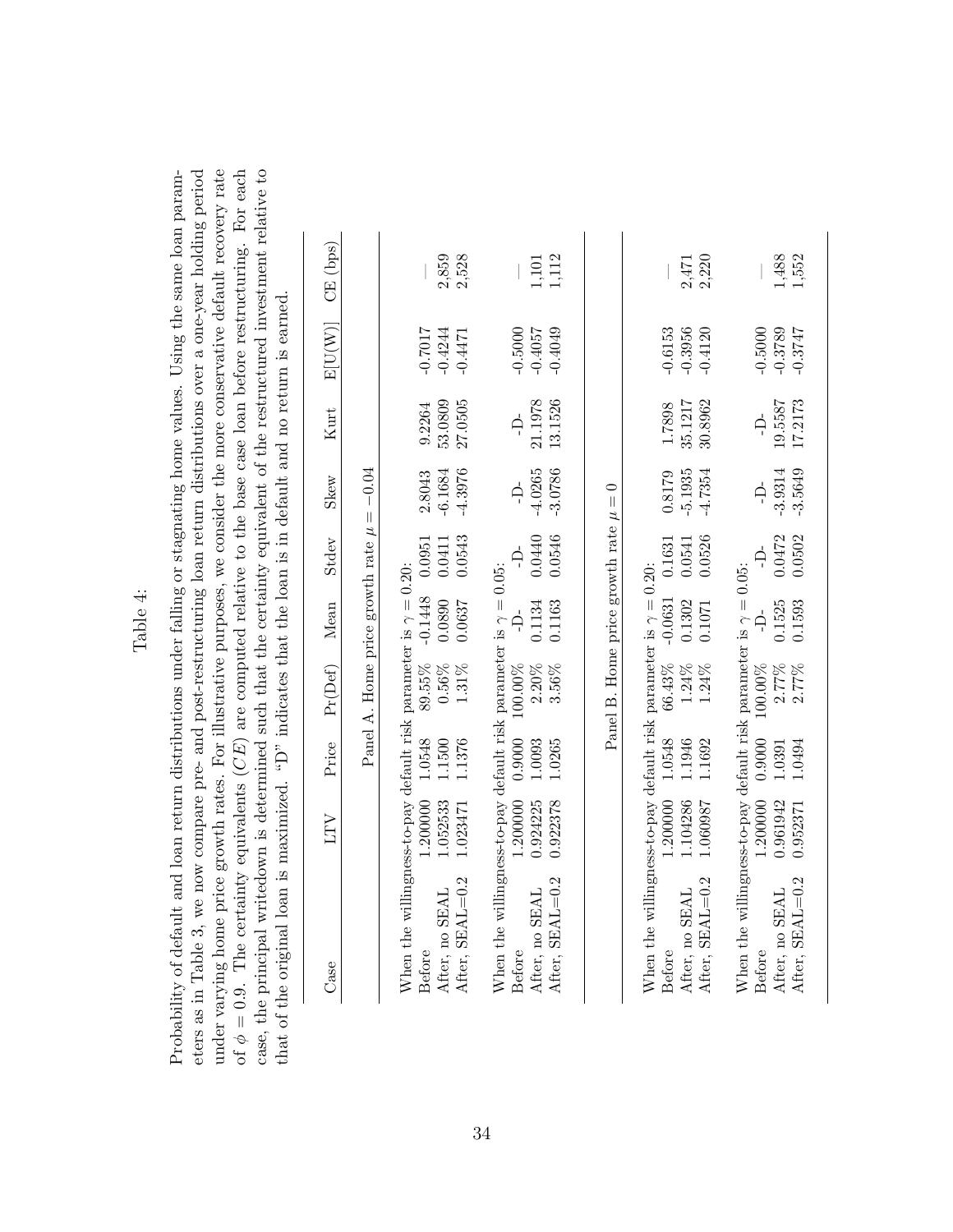#### Table 5:

Comparing return distributions over a one-year holding period on single-loan, two-loan, and 100-loan portfolios, where the initial  $LTV = 1.02$ , ability to pay is not an issue, and the willingness-to-pay default risk parameter is  $\gamma = 0.05$ . The input parameters are  $H = 1$ ,  $r_f = 0.02, T = 5$  years, recovery rate  $\phi = 0.9$ , growth rate  $\mu = 0.04$ , volatility  $\sigma = 0.04$ , default risk parameter  $\gamma = 0.05$ , and coupon rate  $c = 0.04$  (the same configuration as used in Tables 2). We use  $n = 100$  periods on the tree for loan pricing. Panel A presents the return distributions without loan restructuring. Panels B and C present the return distributions following a principle write-down such that the loan value is optimized. When restructuring entails shared appreciation, we set the strike  $K = 1$ . The certainty equivalents (CE) are computed relative to the base case single loan (before restructuring). In comparison to the single loan case where the barrier default probability is known in closed form, when there are many loans, the joint default distribution is simulated, and hence, the returns are not exactly at the mean of the single loans.

| $Corr(Z_i, Z_j)$                                                | $\mathbf N$    | Mean   | Stdev  | <b>Skew</b> | Kurt    | E[U(W)]                                                                      | CE(bps)                                                                         |  |  |
|-----------------------------------------------------------------|----------------|--------|--------|-------------|---------|------------------------------------------------------------------------------|---------------------------------------------------------------------------------|--|--|
| Panel A. Return distribution before restructuring: $LTV = 1.02$ |                |        |        |             |         |                                                                              |                                                                                 |  |  |
|                                                                 |                |        |        |             |         |                                                                              |                                                                                 |  |  |
|                                                                 | $\mathbf{1}$   |        | 0.0953 | $-1.4875$   | 3.4568  | $-0.4828$                                                                    |                                                                                 |  |  |
| $\overline{\phantom{m}}$                                        |                | 0.0337 |        |             |         |                                                                              |                                                                                 |  |  |
| 0.7                                                             | $\overline{2}$ | 0.0337 | 0.0660 | $-1.3372$   | 4.0050  | $-0.4745$                                                                    | 87                                                                              |  |  |
| 0.95                                                            | $\overline{2}$ | 0.0336 | 0.0718 | $-1.4258$   | 4.0812  | $-0.4760$                                                                    | 71                                                                              |  |  |
| 0.7                                                             | 100            | 0.0336 | 0.0588 | $-1.2553$   | 3.9495  | $-0.4731$                                                                    | 102                                                                             |  |  |
| $0.95\,$                                                        | 100            | 0.0339 | 0.0702 | $-1.4124$   | 4.0736  | $-0.4753$                                                                    | 79                                                                              |  |  |
|                                                                 |                |        |        |             |         |                                                                              |                                                                                 |  |  |
|                                                                 |                |        |        |             |         | Panel B. Return distribution after restructuring: $LTV = 0.978653$ , no SEAL |                                                                                 |  |  |
|                                                                 |                |        |        |             |         |                                                                              |                                                                                 |  |  |
|                                                                 | $\mathbf{1}$   | 0.0464 | 0.0296 | $-6.3492$   | 51.2446 | $-0.4581$                                                                    | 265                                                                             |  |  |
| 0.7                                                             | $\overline{2}$ | 0.0473 | 0.0239 | $-4.8672$   | 34.7103 | $-0.4562$                                                                    | 287                                                                             |  |  |
| 0.95                                                            | $\overline{2}$ | 0.0479 | 0.0264 | $-5.3523$   | 40.0717 | $-0.4564$                                                                    | 285                                                                             |  |  |
| 0.7                                                             | 100            | 0.0480 | 0.0199 | $-4.2894$   | 29.3746 | $-0.4558$                                                                    | 292                                                                             |  |  |
| 0.95                                                            | 100            | 0.0478 | 0.0257 | $-5.2847$   | 39.2778 | $-0.4563$                                                                    | 286                                                                             |  |  |
|                                                                 |                |        |        |             |         |                                                                              |                                                                                 |  |  |
|                                                                 |                |        |        |             |         |                                                                              | Panel C. Return distribution after restructuring: $LTV = 0.977619$ , SEAL = 0.2 |  |  |
|                                                                 |                |        |        |             |         |                                                                              |                                                                                 |  |  |
|                                                                 | $\mathbf{1}$   | 0.0630 | 0.0430 | $-4.4283$   | 26.0203 | $-0.4454$                                                                    | 411                                                                             |  |  |
| 0.7                                                             | $\overline{2}$ | 0.0644 | 0.0350 | $-3.3485$   | 17.9429 | $-0.4431$                                                                    | 438                                                                             |  |  |
| 0.95                                                            | $\overline{2}$ | 0.0644 | 0.0383 | $-3.6874$   | 20.4037 | $-0.4434$                                                                    | 434                                                                             |  |  |
| 0.7                                                             | 100            | 0.0645 | 0.0300 | $-2.9327$   | 15.3818 | $-0.4424$                                                                    | 446                                                                             |  |  |
| 0.95                                                            | 100            | 0.0645 | 0.0374 | $-3.6488$   | 20.2732 | $-0.4432$                                                                    | 437                                                                             |  |  |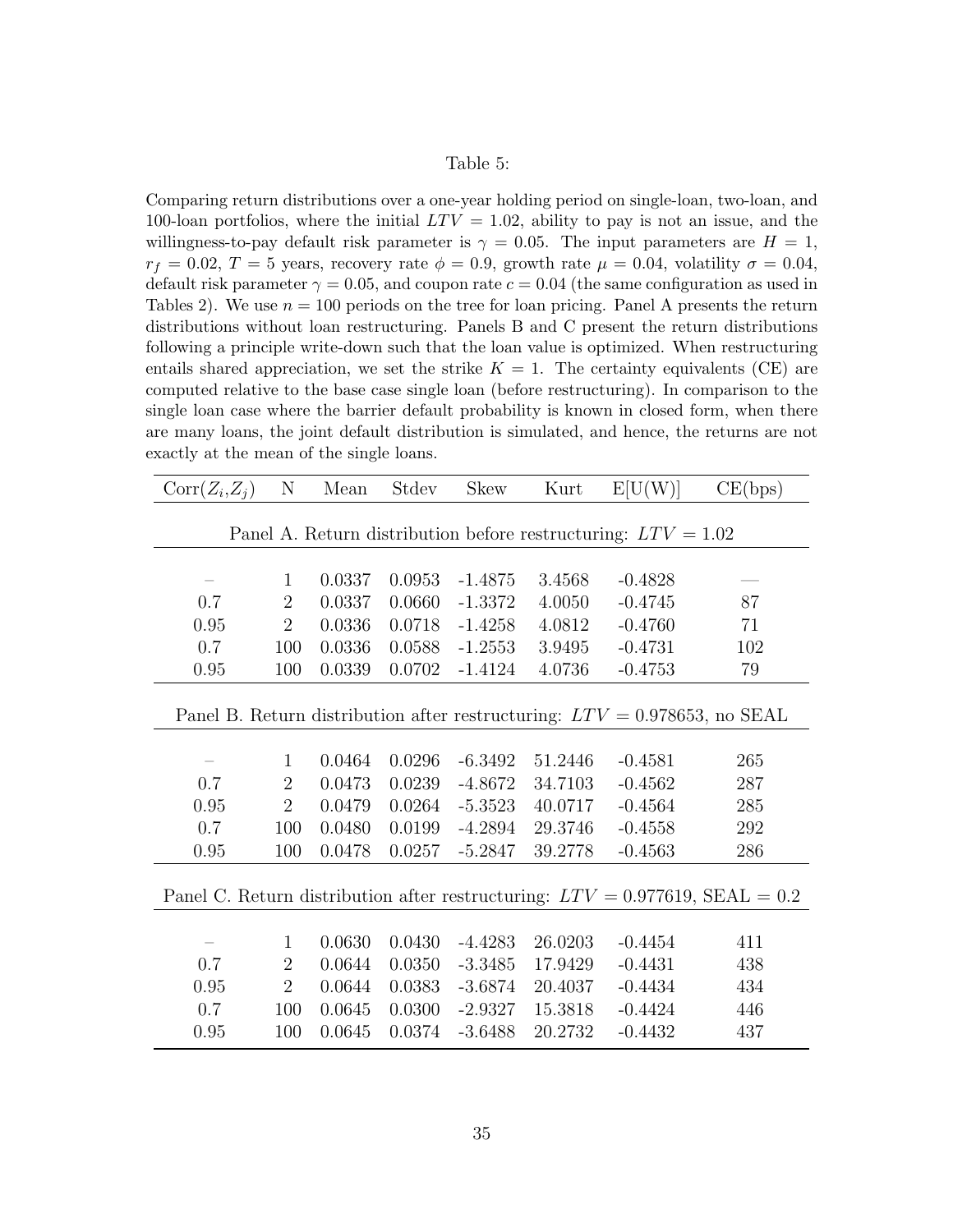| with mean income $\mu_i = 0.12$ and income uncertainty $\sigma_i = 0.06$ , relative to a coupon rate of 0.04. The initial home value is normalized to<br>$H=1$ , remaining loan maturity is $T=5$ years, recovery rate $\phi=0.9$ , home price volatility is $4\%$ , and the <i>original</i> coupon rate on the loan<br>is 4%. We compare optimization outcomes using two different willingness-to-pay parameters: $\gamma = 0.20$ (Panel A), and $\gamma = 0.05$ (Panel B).                                                                                                                                                                                                                                                                                                                                                                                                                                                                                                                                                                                                                                 | 5                                           |                                                                    |                 | 1,395          | $-23$            |                      |                                                                     |                      | 1,714          |                      |                      |                                                                     |           | 268            |
|--------------------------------------------------------------------------------------------------------------------------------------------------------------------------------------------------------------------------------------------------------------------------------------------------------------------------------------------------------------------------------------------------------------------------------------------------------------------------------------------------------------------------------------------------------------------------------------------------------------------------------------------------------------------------------------------------------------------------------------------------------------------------------------------------------------------------------------------------------------------------------------------------------------------------------------------------------------------------------------------------------------------------------------------------------------------------------------------------------------|---------------------------------------------|--------------------------------------------------------------------|-----------------|----------------|------------------|----------------------|---------------------------------------------------------------------|----------------------|----------------|----------------------|----------------------|---------------------------------------------------------------------|-----------|----------------|
|                                                                                                                                                                                                                                                                                                                                                                                                                                                                                                                                                                                                                                                                                                                                                                                                                                                                                                                                                                                                                                                                                                              | $\mathop{\rm E}\nolimits({\rm U}({\rm W}))$ |                                                                    | $-0.4895$       | $-0.3770$      | $-0.4917$        |                      |                                                                     | $-0.5000$            | $-0.3644$      | $-0.5000$            |                      |                                                                     | $-0.4807$ | $-0.4560$      |
|                                                                                                                                                                                                                                                                                                                                                                                                                                                                                                                                                                                                                                                                                                                                                                                                                                                                                                                                                                                                                                                                                                              | Kurt                                        |                                                                    | 1.2719          | 44.2841        | 1.2718           |                      |                                                                     | $\frac{1}{1}$        | 17.0769        | $\overrightarrow{D}$ |                      |                                                                     | 3.4040    | 17.0769        |
|                                                                                                                                                                                                                                                                                                                                                                                                                                                                                                                                                                                                                                                                                                                                                                                                                                                                                                                                                                                                                                                                                                              | Skew                                        |                                                                    | $-0.4117$       | $-5.7668$      | $-0.4102$        |                      |                                                                     | Ą                    | $-3.7163$      | Ļ                    |                      |                                                                     | $-1.4581$ | $-3.7163$      |
|                                                                                                                                                                                                                                                                                                                                                                                                                                                                                                                                                                                                                                                                                                                                                                                                                                                                                                                                                                                                                                                                                                              | Stdev                                       |                                                                    | $0.0547$ 0.1690 | 0.0448         | 0.1661           |                      |                                                                     | $\frac{1}{\sqrt{2}}$ | 0.0493         | ₿                    |                      |                                                                     | 0.0902    | 0.0493         |
|                                                                                                                                                                                                                                                                                                                                                                                                                                                                                                                                                                                                                                                                                                                                                                                                                                                                                                                                                                                                                                                                                                              | Mean                                        |                                                                    |                 | 0.1555         | 0.0509           |                      |                                                                     | $\frac{1}{\sqrt{2}}$ | 0.1754         | Ļ                    |                      |                                                                     | 0.0340    | 0.0517         |
|                                                                                                                                                                                                                                                                                                                                                                                                                                                                                                                                                                                                                                                                                                                                                                                                                                                                                                                                                                                                                                                                                                              | $Pr(\mathrm{Def})$                          |                                                                    | 44.59%          | 11.52%         | 44.09%           | S <sub>C</sub>       |                                                                     | 100.00%              | 12.35%         | 100.00%              | S.C                  |                                                                     | 25.25%    | $12.35\%$      |
|                                                                                                                                                                                                                                                                                                                                                                                                                                                                                                                                                                                                                                                                                                                                                                                                                                                                                                                                                                                                                                                                                                              | Price                                       |                                                                    | 1.0370          | 1.1751         | 1.0334           |                      |                                                                     | 0.9000               | 1.0402         | 0.9000               |                      |                                                                     | 1.0185    | 1.0402         |
| improvement in the loan value, and hence no restructuring is undertaken.                                                                                                                                                                                                                                                                                                                                                                                                                                                                                                                                                                                                                                                                                                                                                                                                                                                                                                                                                                                                                                     | Cpn                                         | Panel A. Willingness-to-pay default risk parameter $\gamma = 0.20$ | 0.040000        | 0.040000       | 0.037902         |                      | Panel B1. Willingness-to-pay default risk parameter $\gamma = 0.05$ | 0.040000             | 0.040000       | 0.033211             |                      | Panel B2. Willingness-to-pay default risk parameter $\gamma = 0.05$ | 0.040000  | 0.040000       |
|                                                                                                                                                                                                                                                                                                                                                                                                                                                                                                                                                                                                                                                                                                                                                                                                                                                                                                                                                                                                                                                                                                              | ETV                                         |                                                                    | 1.200000        | 1.137059       | 1.200000         | 1.200000             |                                                                     | 1.200000             | 0.996340       | 1.200000             | 1.200000             |                                                                     | 1.020000  | 0.996340       |
| We assume a riskless rate of $r_f = 0.02$ , and we use $n = 100$ periods on the tree for loan pricing. Returns on the loan are computed assuming<br>an investment horizon of $\tau = 1$ year and a home price growth rate of $\mu = 0.04$ . We calculate the returns and expected utilities from holding<br>as mean, standard deviation, skewness, and kurtosis of the return distribution with horizon $\tau$ are provided below. The certainty equivalents<br>this loan in each of the following cases: (1) before restructuring; (2) after writing down the debt to a level where the LTV is such that the<br>loan value is optimized; (3) after writing down the coupon (but keeping the loan principal fixed) such that the annual payment is the same<br>as in case 2; and (4) after writing down the <i>coupon</i> to a level such that the loan value is optimized. The overall probability of default as well<br>$(CE)$ are computed relative to the base case loan before restructuring. "D" indicates that the loan is in default, and "-" indicates that<br>coupon reduction does not lead to an | Case                                        |                                                                    | 1: Before       | 2: L writedown | 3: Cpn writedown | 4: Max cpn writedown |                                                                     | 1: Before            | 2: L writedown | 3: Cpn writedown     | 4: Max cpn writedown |                                                                     | 1: Before | 2: L writedown |

3: Cpn writedown 1.0200000 0.0300 0.0300 0.0300 0.0350 25.03% 0.0350 25.03% 0.0374 0.0314 0.038 −222

 $25.03\%$ 

1.0159

0.039072

1.020000

3: Cpn writedown

 $-22$ 

 $-0.4828$ 

3.4004

 $-1.4564$ 

0.0889

 $0.0314\,$ 

4: Max cpn writedown 1.020000 — — —% — — — — — —

 $\delta^{\rm C}_{\rm C}$ 1

 $\overline{\phantom{a}}$ 

4: Max cpn writedown  $1.020000$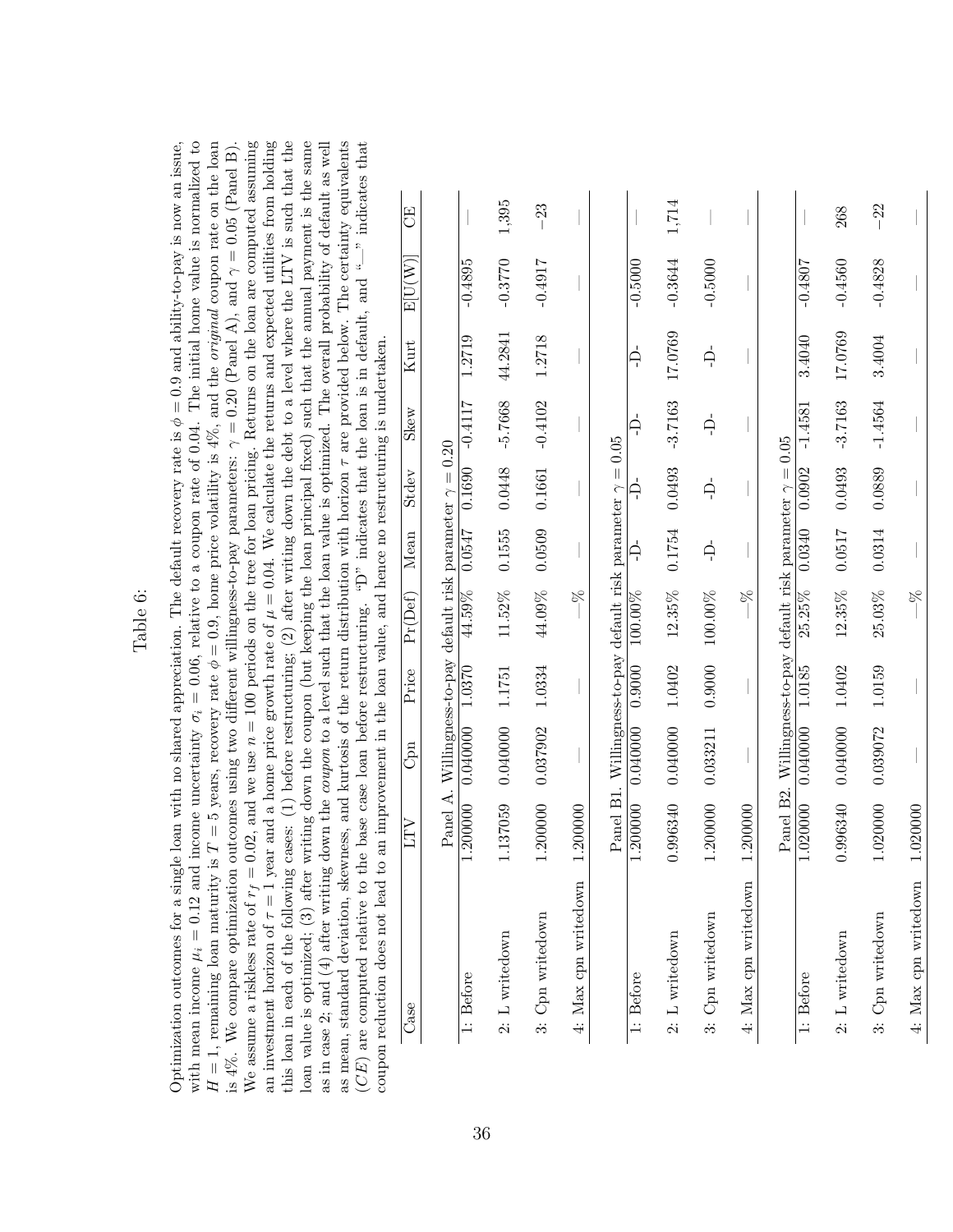|                                                                                                                                                                                                                                                                                                                                                                                                                                                                                                                                                                                                                                                                                                                                                                                                                                                                                                                                                           |                                                                                                                                                                                                                                                                                                             | 5                                                                           |                                                                            |           | 13             | 100              | 1,145                |                                                                            |           |                  |                  | 174                  |
|-----------------------------------------------------------------------------------------------------------------------------------------------------------------------------------------------------------------------------------------------------------------------------------------------------------------------------------------------------------------------------------------------------------------------------------------------------------------------------------------------------------------------------------------------------------------------------------------------------------------------------------------------------------------------------------------------------------------------------------------------------------------------------------------------------------------------------------------------------------------------------------------------------------------------------------------------------------|-------------------------------------------------------------------------------------------------------------------------------------------------------------------------------------------------------------------------------------------------------------------------------------------------------------|-----------------------------------------------------------------------------|----------------------------------------------------------------------------|-----------|----------------|------------------|----------------------|----------------------------------------------------------------------------|-----------|------------------|------------------|----------------------|
|                                                                                                                                                                                                                                                                                                                                                                                                                                                                                                                                                                                                                                                                                                                                                                                                                                                                                                                                                           |                                                                                                                                                                                                                                                                                                             | $\mathop{\rm E}\nolimits[\mathop{\rm U}\nolimits(\mathop{\rm W}\nolimits)]$ |                                                                            | $-0.4665$ | $-0.4653$      | $-0.4573$        | $-0.3756$            |                                                                            | $-0.4722$ |                  |                  | $-0.4562$            |
|                                                                                                                                                                                                                                                                                                                                                                                                                                                                                                                                                                                                                                                                                                                                                                                                                                                                                                                                                           |                                                                                                                                                                                                                                                                                                             | Kurt                                                                        |                                                                            | 3.0037    | 3.0061         | 3.0067           | 7.1355               |                                                                            | 3.1653    |                  |                  | 4.0649               |
|                                                                                                                                                                                                                                                                                                                                                                                                                                                                                                                                                                                                                                                                                                                                                                                                                                                                                                                                                           |                                                                                                                                                                                                                                                                                                             | Skew                                                                        |                                                                            | 0.0133    | 0.0168         | 0.0177           | 0.0925               |                                                                            | 0.0607    |                  |                  | 0.0820               |
|                                                                                                                                                                                                                                                                                                                                                                                                                                                                                                                                                                                                                                                                                                                                                                                                                                                                                                                                                           |                                                                                                                                                                                                                                                                                                             | Stdev                                                                       |                                                                            | 0.0355    | 0.0343         | 0.0340           | 0.0089               |                                                                            | 0.0196    |                  |                  | 0.0124               |
|                                                                                                                                                                                                                                                                                                                                                                                                                                                                                                                                                                                                                                                                                                                                                                                                                                                                                                                                                           |                                                                                                                                                                                                                                                                                                             | Mean                                                                        |                                                                            | 0.0371    | 0.0384         | 0.0473           | 0.1539               |                                                                            | 0.0296    |                  |                  | 0.0472               |
| $\sum_{i=1}^n$                                                                                                                                                                                                                                                                                                                                                                                                                                                                                                                                                                                                                                                                                                                                                                                                                                                                                                                                            |                                                                                                                                                                                                                                                                                                             | Pr(Def)                                                                     |                                                                            | $91.92\%$ | 89.03%         | 89.03%           | 25.74%               |                                                                            | 57.93%    | S,c              | $\frac{8}{1}$    | 37.37%               |
|                                                                                                                                                                                                                                                                                                                                                                                                                                                                                                                                                                                                                                                                                                                                                                                                                                                                                                                                                           |                                                                                                                                                                                                                                                                                                             | Price                                                                       |                                                                            | 0.9335    | 0.9351         | 0.9437           | 1.0626               |                                                                            | 1.0743    |                  |                  | 1.0972               |
| down the coupon (but keeping the loan principal fixed) such that the annual payment is the<br>after writing down the <i>coupon</i> to a level such that the loan value is optimized. The overall<br>a single loan with no shared appreciation. The default recovery rate is $\phi = 0.9$ and willingness-<br>(i.e., $\gamma = 100$ ) but ability-to-pay is, where we consider mean income and and income uncertainty                                                                                                                                                                                                                                                                                                                                                                                                                                                                                                                                      | certainty equivalents $(CE)$ are computed relative to the base case loan before restructuring.                                                                                                                                                                                                              | $\mathrm{Cpn}$                                                              | Panel A. mean income $\mu_i = 0.02$ , income uncertainty $\sigma_i = 0.02$ | 0.040000  | 0.040000       | 0.037134         | 0.005810             | Panel B. mean income $\mu_i = 0.04$ , income uncertainty $\sigma_i = 0.04$ | 0.040000  |                  |                  | 0.022601             |
|                                                                                                                                                                                                                                                                                                                                                                                                                                                                                                                                                                                                                                                                                                                                                                                                                                                                                                                                                           |                                                                                                                                                                                                                                                                                                             | LTV                                                                         |                                                                            | 1.200000  | 1.114011       | 1.200000         | 1.200000             |                                                                            | 1.200000  |                  |                  | 1.200000             |
| the <i>original</i> coupon rate on the loan is 4%. We assume a riskless rate of $r_f = 0.02$ , and we use $n = 100$ periods on the<br>tree for loan pricing. Returns on the loan are computed assuming an investment horizon of $\tau = 1$ year and a home price<br>cases: (1) before restructuring; (2) after writing down the debt to a level where the LTV is such that the loan value is<br>$(\{\mu_i, \sigma_i\})$ of $\{0.02, 0.02\}$ (Panel A) and $\{0.04, 0.04\}$ (Panel B), relative to a coupon rate of 0.04. The initial home value<br>is normalized to $H = 1$ , remaining loan maturity is $T = 5$ years, recovery rate $\phi = 0.9$ , home price volatility is $4\%$ , and<br>growth rate of $\mu = 0.04$ . We calculate the returns and expected utilities from holding this loan in each of the following<br>optimized; (3) after writing<br>same as in case 2; and $(4)$<br>to-pay is no longer an issue (<br>Optimization outcomes for | $-$ " indicates that reduction in principal does not lead to an improvement in the loan value, and hence no restructuring<br>probability of default as well as mean, standard deviation, skewness, and kurtosis of the return distribution with horizon<br>$\tau$ are provided below. The<br>is undertaken. | $\mathrm{Case}$                                                             |                                                                            | 1: Before | 2: L writedown | 3: Cpn writedown | 4: Max cpn writedown |                                                                            | 1: Before | $2: L$ writedown | 3: Cpn writedown | 4: Max cpn writedown |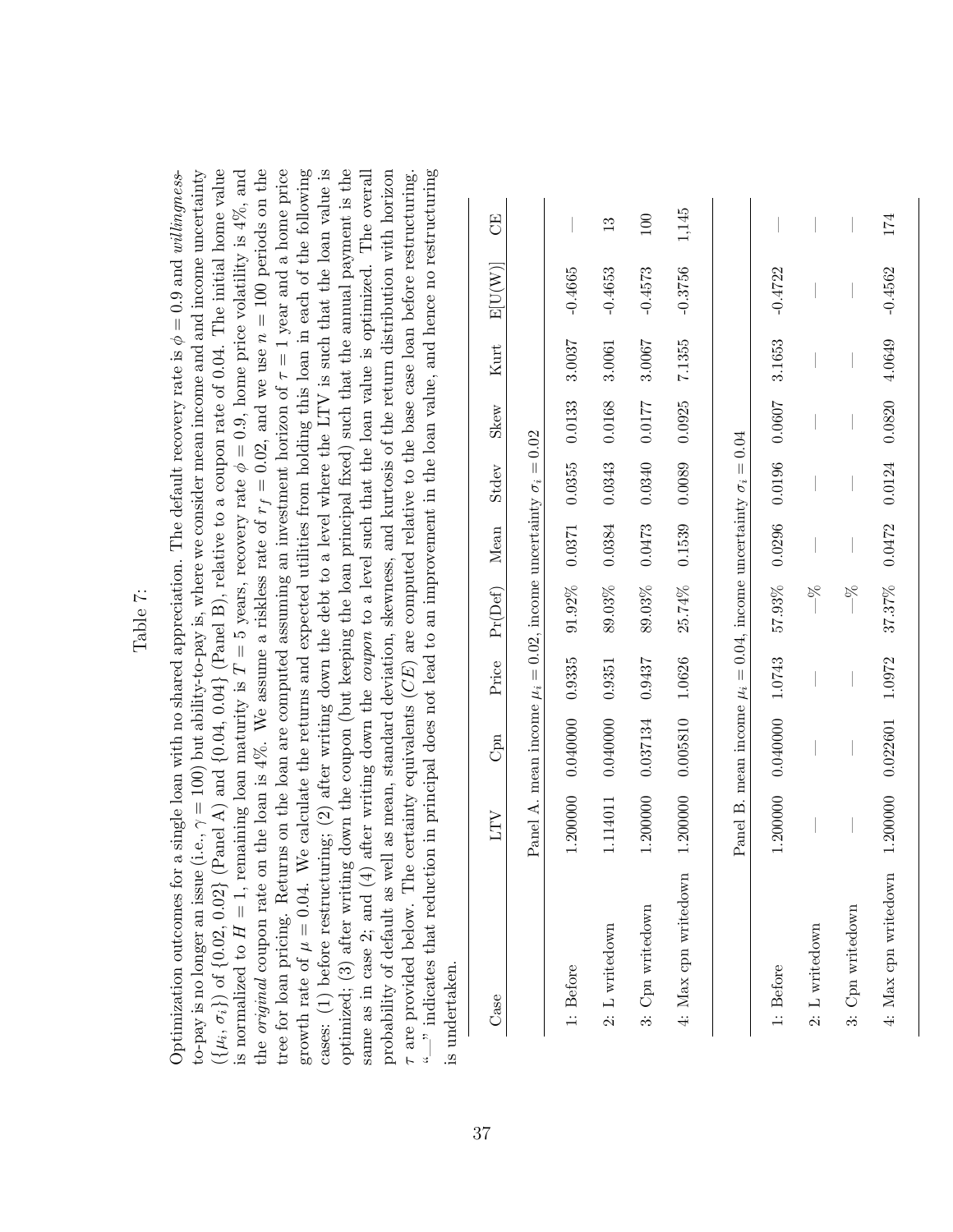# References

- Acharya, Viral., Yakov Amihud, and Sreedhar Bharath (2012). "Liquidity Risk of Corporate Bond Returns: A Conditional Approach," forthcoming Journal of Financial Economics.
- Agarwal, Sumit., Gene Amromin, Itzhak Ben-David, Souphala Chomsisengphet, and Douglas Evanoff (2010). "Market-Based Loss Mitigation Practices for Troubled Mortgages Following the Financial Crisis," Working paper, Ohio State University.
- Altman, Ed., and Brenda Kuehne (2012). "Defaults and Returns in the High-Yield Bond and Distressed Debt Market: The Year 2011 in Review and Outlook," monograph, NYU Salomon Center.
- Altman, Ed., and Herbert Rijken (2011). "Toward a Bottom-up Approach to Assessing Sovereign Default Risk," Journal of Applied Corporate Finance 23(1), 20–31.
- Anderson, Ronald., and Suresh Sundaresan (1996). "Design and Valuation of Debt Contracts," Review of Financial Studies 9(1), 37–68.
- Asquith, Paul., Robert Gertner, and David Scharfstein (1994). "Anatomy of Financial Distress: An Examination of Junk-Bond Issuers" Quarterly Journal of Economics 109(3), 625–658.
- Black, Fischer and John C. Cox, (1976). "Valuing Corporate Securities: Some Effects of Bond Indenture Provisions," Journal of Finance 31(2), 351-367.
- Campbell, John., Stefano Giglio, and Parag Pathak (2008). "Forced Sales and House Prices," Working paper, Harvard University.
- Coval, Joshua., and Erik Stafford (2007). "Asset Fire Sales (and purchases) in Equity Markets," Journal of Financial Economics 86, 479–512.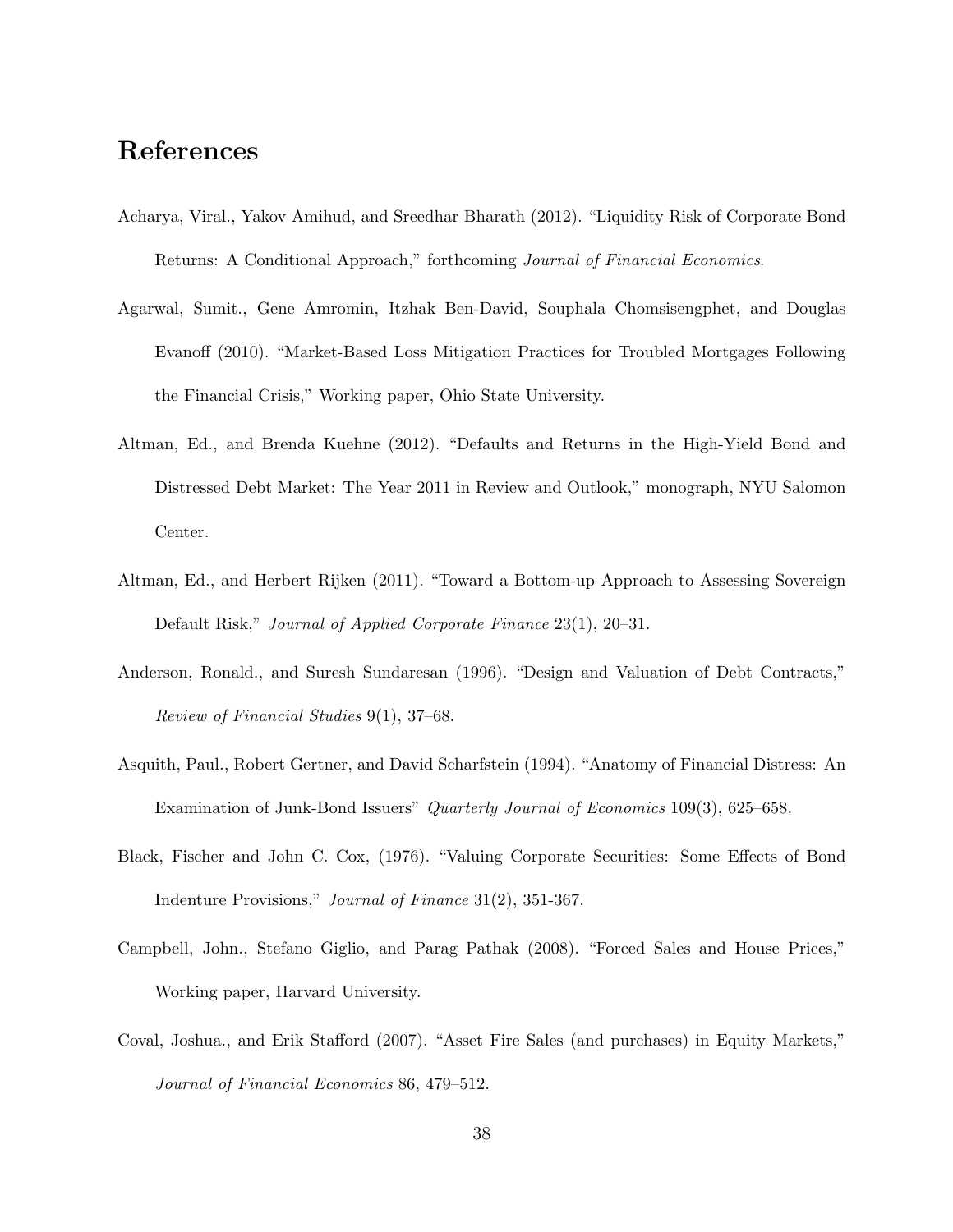- Cox, J., S. Ross., and M. Rubinstein (1979). "Option Pricing: A Simplified Approach," Journal of Financial Economics 7, 229–263.
- Das, Sanjiv (2012). "The Principal Principle," Journal of Financial and Quantitative Analysis 47(6), 1215–1246..
- Das, Sanjiv. and Ray Meadows (2013). "Strategic Loan Modification: An Options-Based Response to Strategic Default," Journal of Banking and Finance 37, 636–647.
- DePonte, Kelly (2010). "An Overview of the Private Equity Distressed Debt and Restructuring Markets," White paper, Probitas Partners.
- Derman, Emanuel and Iraj Kani (1997). "The Ins and Outs of Barrier Options: Part 2," Derivatives Quarterly Spring, 73–80.
- Finger, Christopher (2002). "CreditGrades: Technical Document," RiskMetrics Group, Inc.
- Gapen, Michael., Dale Grey, Cheng Hoon Lim, and Yingbin Xiao (2008). "Measuring and Analyzing Sovereign Risk with Contingent Claims," IMF Staff Papers 55, 109–148.
- Ghent, Andra (2011). "Securitization and Mortgage Renegotiation: Evidence from the Great Depression," Review of Financial Studies 24(6), 1814–1847.
- Ghent, Andra, and Mariana Kudlyak (2011). "Recourse and Residential Mortgage Default: Evidence from the U.S.," Review of Financial Studies 24(9), 3139–3186.
- Gilson, Stuart (1991). "Managing Default: Some Evidence on How Firms Choose between Workouts and Chapter 11," Journal of Applied Corporate Finance 4(2), 62–70.
- Gilson, Stuart (1995). "Investing in Distressed Situations: A Market Survey," Financial Analysts *Journal* 51(6), 8-27.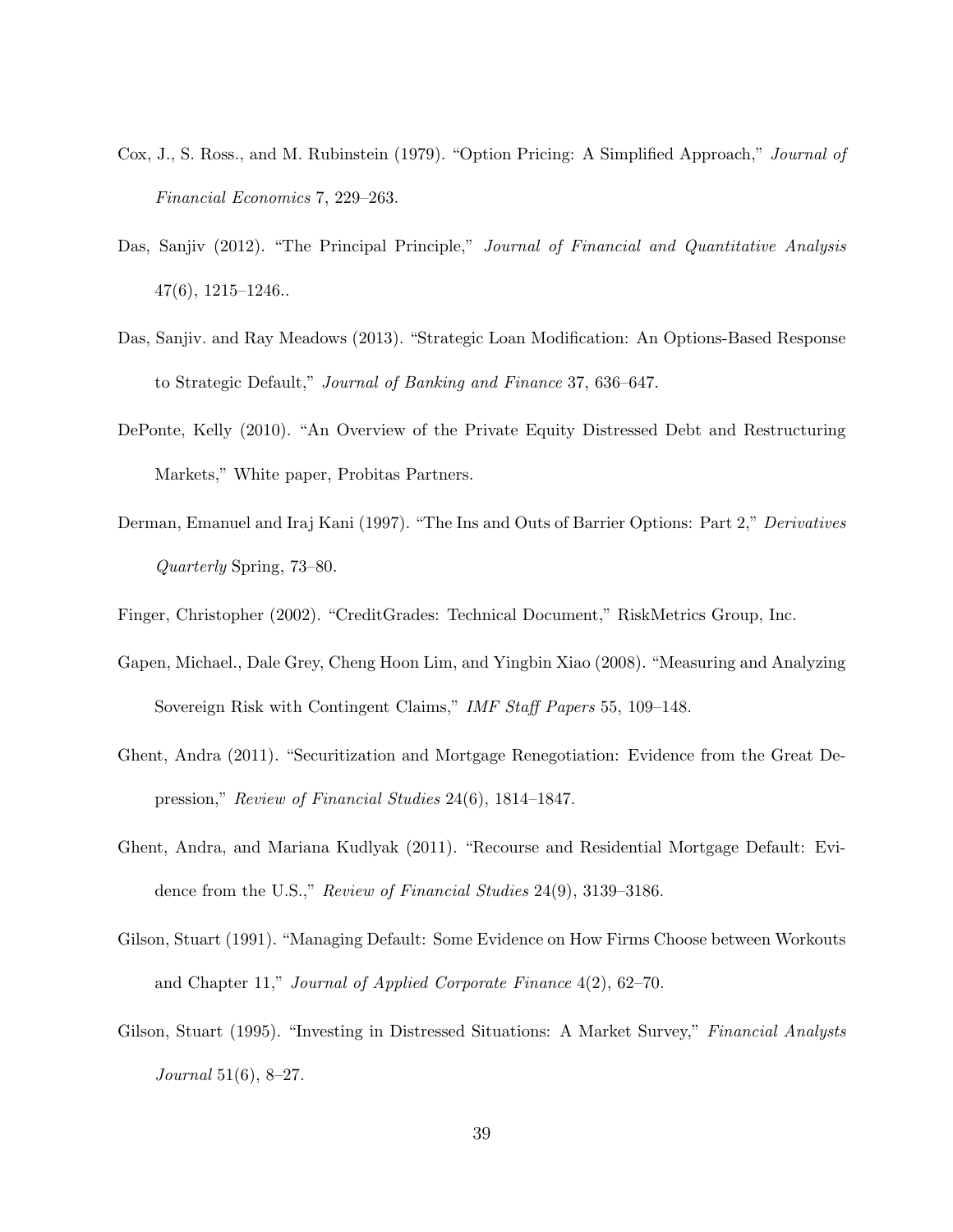- Gilson, Stuart., Kose John, and Larry Lang (1990). "Troubled Debt Restructurings: An Empirical Study of Private Reorganization of Firms in Default," Journal of Financial Economics 27(2), 315–353.
- Giroud, Xavier., Holger Mueller, Alex Stomper, and Arne Westerkamp (2012). "Snow and Leverage," Review of Financial Studies 25, 680-710.
- Gray, Dale., and Andreas Jobst (2011), "Systemic Contingent Claims Analysis–A Model Approach to Systemic Risk", LaBrosse Olivaries-Caminal, Singh (ed.) in Managing Risk in the Financial System, (London, Edward Elgar), 93–110.
- Guiso, Luigi., Paola Sapienza, and Luigi Zingales (2011). "The Determinants of Attitudes towards Strategic Default on Mortgages," forthcoming Journal of Finance, doi: 10.1111/jofi.12044.
- Hockett, Robert., (2013). "Paying Paul and Robbing No One: An Eminent Domain Solution for Underwater Mortgage Debt," Current Issues v19(5), Federal Reserve Bank of New York.
- James, Christopher (1996). "Bank Debt Restructurings and the Composition of Exchange Offers in Financial Distress," Journal of Finance 51(2), 711–727.
- Krugman, Paul (1988). "Market-Based Debt Reduction Schemes," NBER Working paper No. 2587.
- Lando, David (2004). "Credit Risk Modeling," Princeton University Press, New Jersey.
- Lang, Larry., Eli Ofek, and Rene Stulz (1996). "Leverage, Investment, and Firm Growth," Journal of Financial Economics 40, 3–29.
- Lee, Kai-yan (2010). "Examining REO Sales and Price Discounts in Massachusetts," Working paper, Federal Reserve Bank of Boston.

Markowitz, H.M. (1952). "Portfolio Selection," The Journal of Finance 7(1), 77-91.